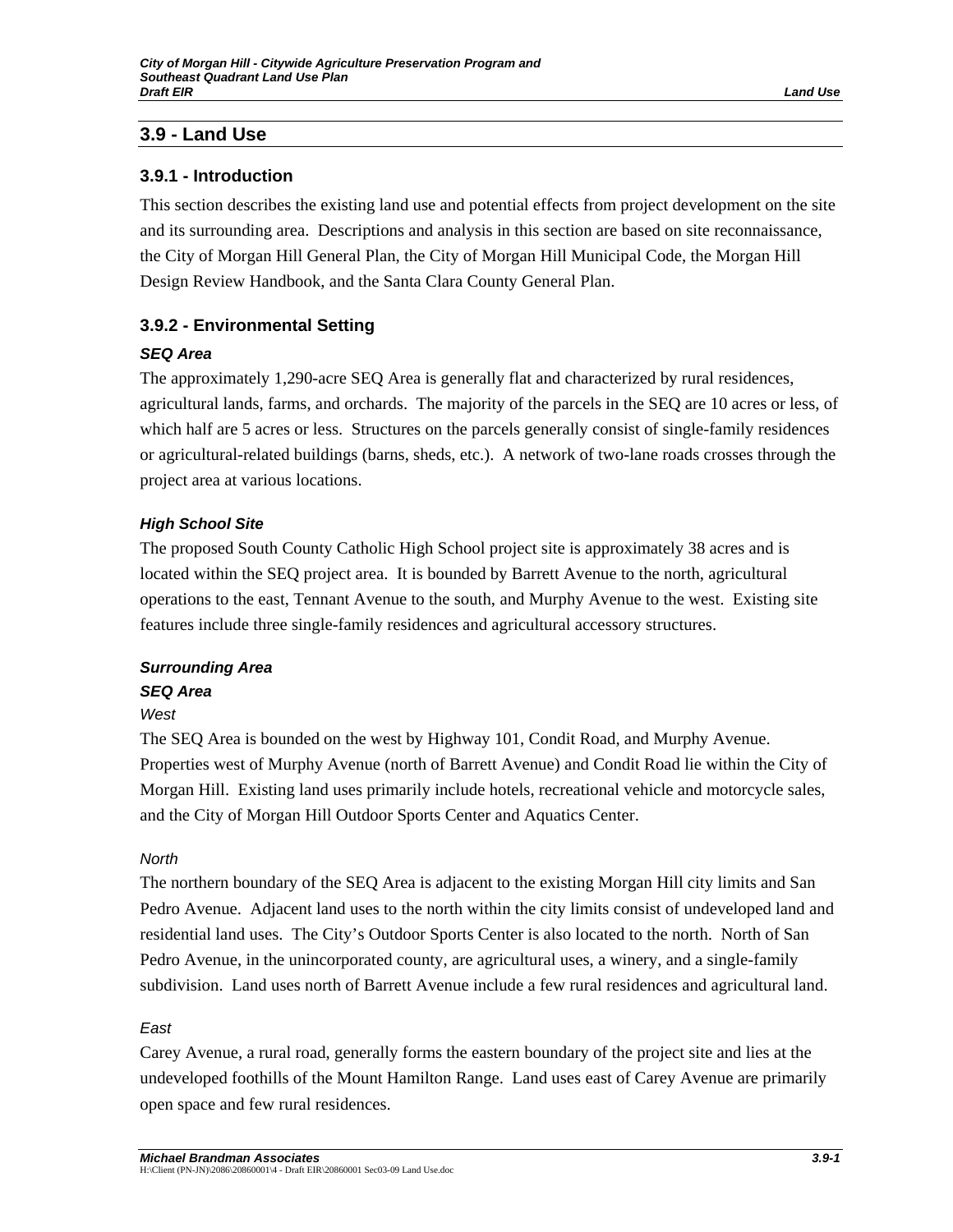# *South*

Maple Avenue forms the southern boundary of the project area. Primary land uses south of the roadway include agricultural and rural residential uses. The Institute Golf Course also lies south of Maple Avenue.

# *High School Site*

# *West*

Murphy Avenue forms the western boundary of the project site. Agricultural and orchards lie to the west of the project site. Farther to the west is the Morgan Hill Aquatics Center.

# *North*

Barrett Avenue forms the northern boundary of the site. Land uses north of Barrett Avenue include a few rural residences and agricultural land.

# *East*

Greenhouses used for growing flowers and vegetables, related offices and employee residences occupy land to the east of the project site.

# *South*

The proposed High School site is bordered to the south by Tennant Avenue. Rural residences and agricultural lands are located south of Tennant Avenue.

# **Land Use and Zoning Designations**

# *SEQ Area*

The majority of the project site is currently under Santa Clara County jurisdiction but lies within Morgan Hill's Sphere of Influence (SOI); a narrow, lineal portion of land in the eastern portion of the SEQ is within the Morgan Hill city limits. The site is primarily zoned Agricultural (A-20ac) in the Santa Clara County Zoning Ordinance and designated as Agricultural Medium Scale (AMS) and Hillsides in the Santa Clara County General Plan. Most of the project site is designated as Rural County in Morgan Hill's General Plan, with the exception of a few small areas that are designated as Open Space. City zoning classifications only apply to the narrow portion of SEQ Area currently within Morgan Hill city limits.

Table 3.9-1 provides the General Plan and Zoning designations for the SEQ Area. The Morgan Hill General Plan land use map for the project vicinity is provided in Exhibit 2-5. The Morgan Hill Zoning map for the project vicinity is provided in Exhibit 2-7.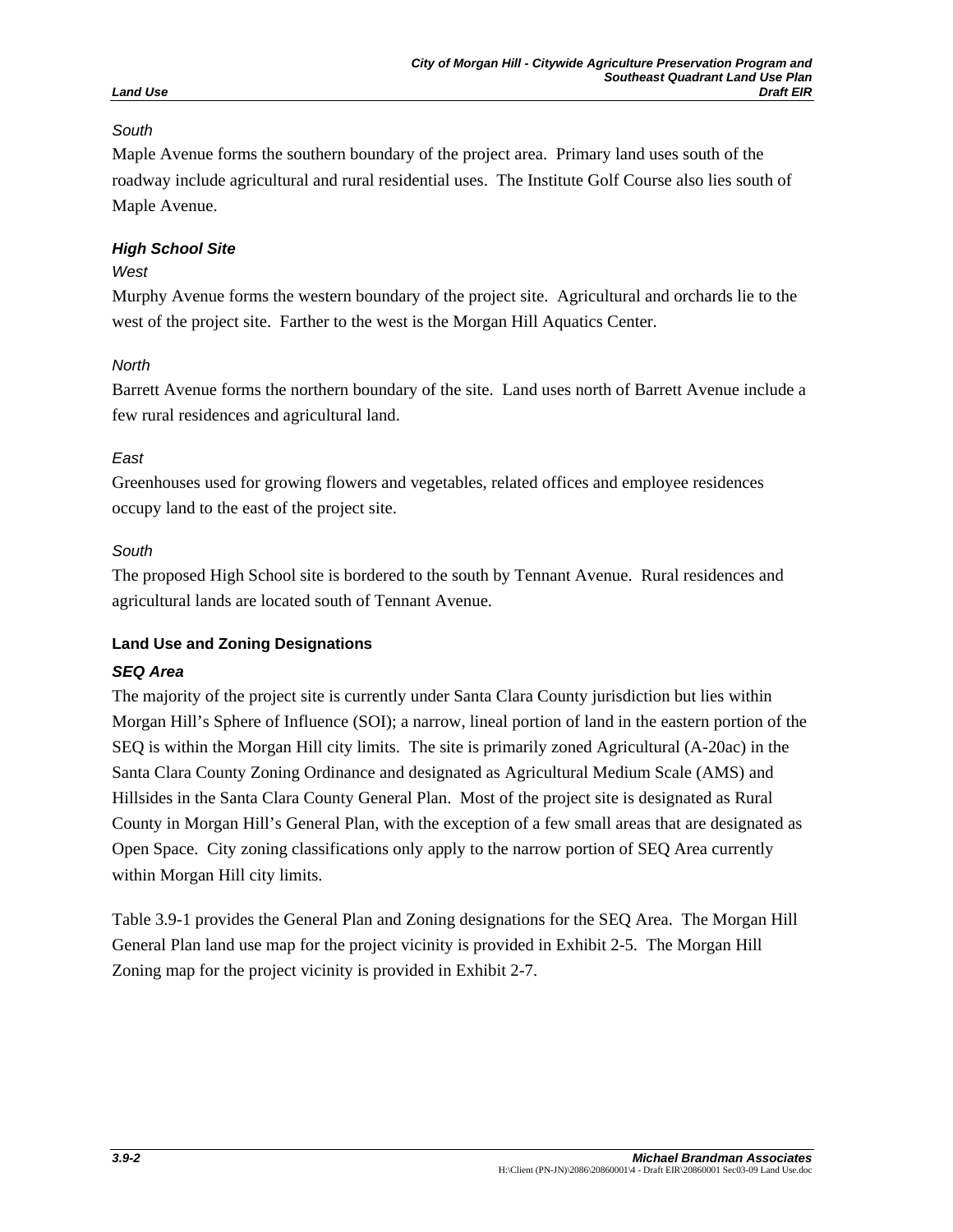| <b>SEQ Area</b>                                                 |                                           |                                                                                  |                        |                                                                            |
|-----------------------------------------------------------------|-------------------------------------------|----------------------------------------------------------------------------------|------------------------|----------------------------------------------------------------------------|
| <b>Relationship</b>                                             |                                           | <b>General Plan</b>                                                              | <b>Zoning</b>          |                                                                            |
| to Project Site                                                 | County                                    | <b>City of Morgan Hill</b>                                                       | County                 | <b>City of Morgan Hill</b>                                                 |
| North of site                                                   | Agriculture<br>Medium<br>Scale            | <b>Public Facilities:</b><br>Residential Estate; Single-<br><b>Family Medium</b> | $A-20Ac$               | Public Facilities; R1-7000<br>and R1-9000 w/Planned<br>Development overlay |
| East of site                                                    | Rural<br>Residential:<br><b>Hillsides</b> | Rural County and Open<br>Space w/Hillside Overlay                                | RR-20AC-d1;<br>$HS-d1$ | N/A                                                                        |
| South of site                                                   | Agriculture<br>Medium<br>Scale            | Open Space                                                                       | $A-20Ac$               | <b>Planned Development</b>                                                 |
| West of Site                                                    | Agriculture<br>Medium<br>Scale            | Commercial; Industrial                                                           | $A-20AC-sr$            | Planned Development;<br><b>Planned Development</b><br>(Highway Commercial) |
| Source: County of Santa Clara, 2013; City of Morgan Hill, 2013. |                                           |                                                                                  |                        |                                                                            |

# **Table 3.9-1: SEQ Area - Surrounding Land Use and Zoning Designations**

# **Table 3.9-2: High School Site - Surrounding Land Use and Zoning Designations**

| <b>High School Site</b>                                         |                                    |                            |                         |                            |  |
|-----------------------------------------------------------------|------------------------------------|----------------------------|-------------------------|----------------------------|--|
| <b>Relationship</b>                                             | <b>General Plan</b>                |                            | <b>Zoning</b>           |                            |  |
| to Project Site                                                 | County                             | <b>City of Morgan Hill</b> | County                  | <b>City of Morgan Hill</b> |  |
| North of site                                                   | Agriculture Medium<br>Scale        | <b>Rural County</b>        | $A-20Ac$                | N/A                        |  |
| East of site                                                    | <b>Agriculture Medium</b><br>Scale | <b>Rural County</b>        | $A-20Ac$                | N/A                        |  |
| South of site                                                   | Agriculture Medium<br>Scale        | <b>Rural County</b>        | $A-20Ac$                | N/A                        |  |
| West of Site                                                    | Agriculture Medium<br>Scale        | <b>Rural County</b>        | $A-20Ac$<br>$A-20Ac-sr$ | N/A                        |  |
| Source: County of Santa Clara, 2013; City of Morgan Hill, 2013. |                                    |                            |                         |                            |  |

# *High School Site*

The proposed High School site is currently under Santa Clara County jurisdiction, but lies within Morgan Hill's SOI. This site is proposed for annexation into the City of Morgan Hill and is currently designated as Rural County in Morgan Hill's General Plan. The site is zoned Agricultural (A-20ac) in the Santa Clara County Zoning Ordinance and designated as Agricultural Medium Scale (AMS) in the Santa Clara County General Plan.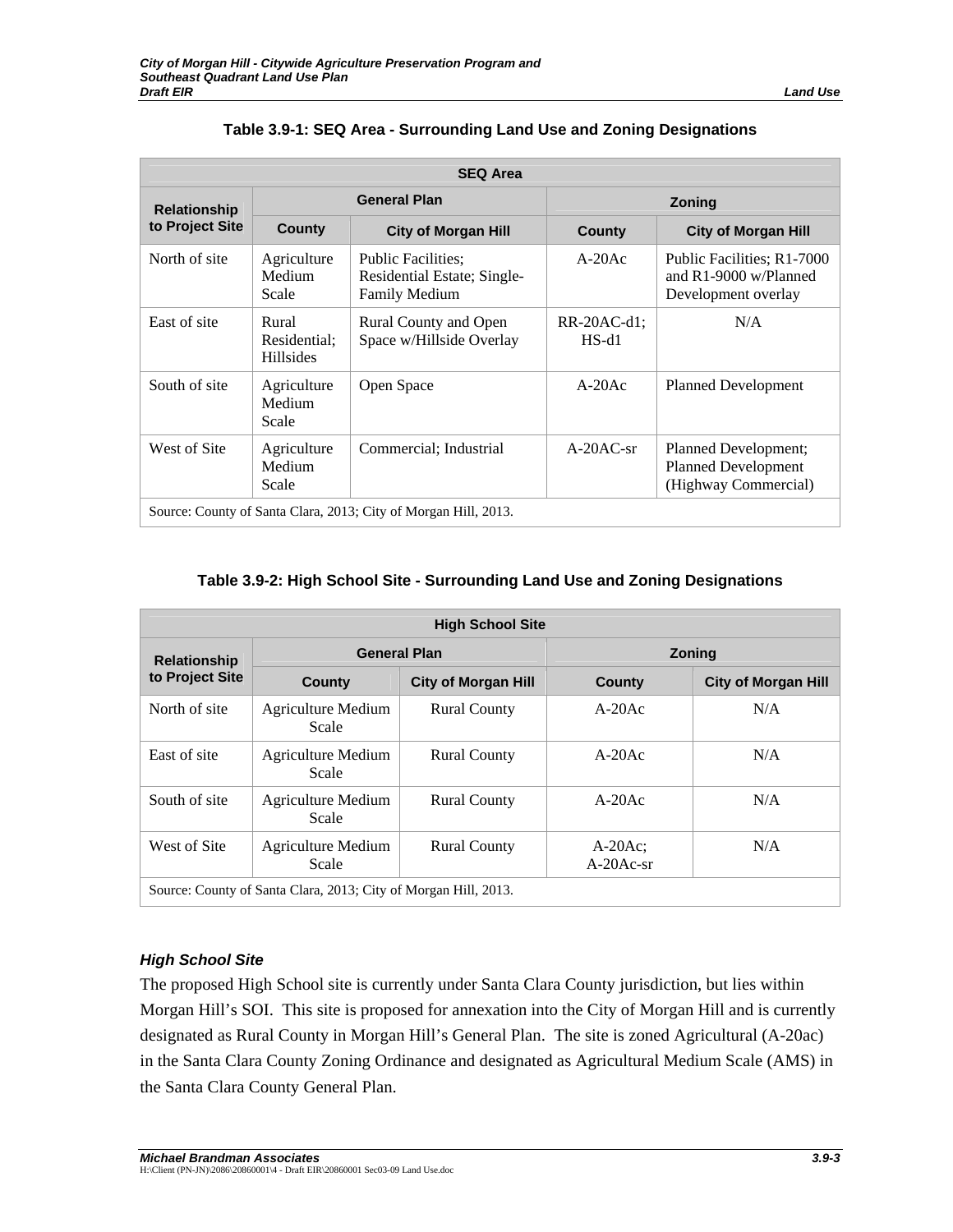Table 3.9-2 provides the General Plan and Zoning designations for surrounding land uses of the proposed High School site.

#### **Regulatory Framework**

### **State**

# *California High-Speed Rail Authority*

According to the preliminary alternative maps prepared for the San Jose to Merced project section by the California High-Speed Rail Authority in May 2011, the nearest proposed alignment alternative to the project site would follow the US 101 corridor to Downtown Gilroy. Parcels within the SEQ Area that adjoin the US 101 right-of-way may be affected by the high-speed rail alignment.

#### **Local**

# **County of Santa Clara**

# *Santa Clara County Local Agency Formation Commission*

The Santa Clara County Local Agency Formation Commission (LAFCO) coordinates logical and timely changes in local governmental boundaries and implements the applicable provisions of the Cortese-Knox-Hertzberg Local Government Reorganization Act of 2000. It is LAFCO's goal to prevent premature or illogically planned development and to see that services are provided efficiently and economically while agricultural and open-space lands are protected. As described in Section 2 of this Draft EIR, approximately 305 acres of land are proposed to be included in the City's Urban Service Area (USA) boundary as part of the SEQ Area project. Expansion of the USA requires approval of both the City of Morgan Hill and LAFCO. The eastern portion of the SEQ Area consisting of the Chiala Planned Development and surrounding areas is proposed to be annexed into the City of Morgan Hill but remain outside the USA. Annexation of lands outside the USA also requires the review and approval of the City of Morgan Hill and LAFCO.

The following LAFCO policies pertain to the proposed expansion of the USA:

- LAFCO Policy 6: The Commission will discourage Urban Service Area expansions which include agricultural or other open space land unless the City has accomplished one of the following:
	- a. Demonstrated to LAFCO that effective measures have been adopted for protecting the open space or agricultural status of the land. Such measures may include, but not limited to, the establishment of agricultural preserves pursuant to the California Land Conservation Act, the adoption of city/County use agreements or applicable specific plans, the implementation of clustering or transfer-of-development-rights policies; evidence of public acquisition; or
	- b. Demonstrated to LAFCO that conversion of such lands to other than open space uses is necessary to promote the planned, orderly, efficient development of the city.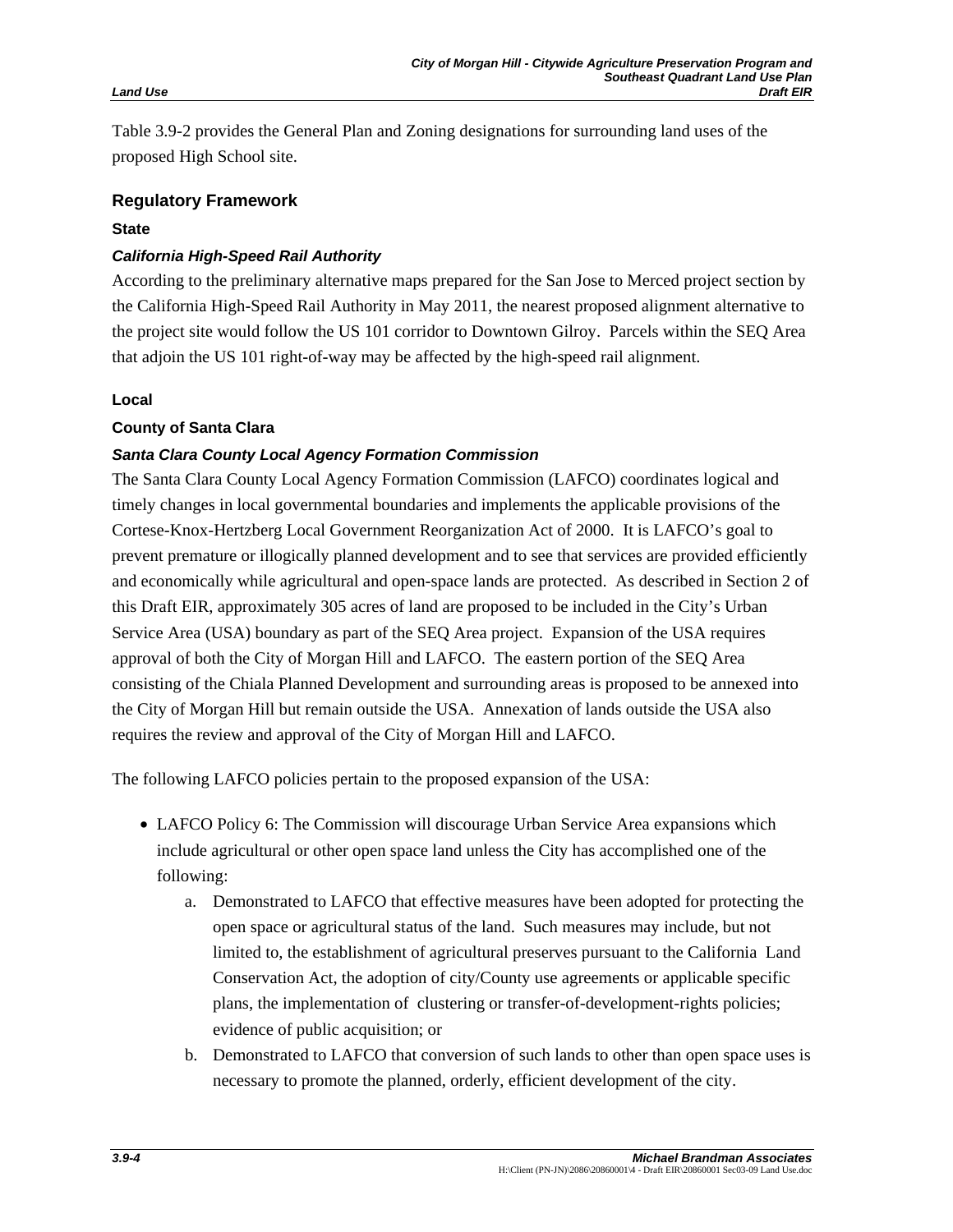• LAFCO Policy 8 regulates conversion of agricultural land to non-agricultural lands, and requires explanation of why the inclusion of agricultural and open space lands is necessary and how the loss of such lands will be mitigated.

As addressed in Section 3.2, part of the proposed project includes the adoption of a Citywide Agricultural Lands Preservation Program. The Agricultural Lands Preservation Program establishes mitigation for the conversion of agricultural lands and identifies policies and measures to permanently preserve viable agriculture in and around Morgan Hill. The SEQ Area project also includes the creation of a greenbelt on the southern portion of the property, which is part of a larger network of lands that is identified as an Agricultural Priority Area for the City.

# *City of Morgan Hill*

# *General Plan*

The City of Morgan Hill General Plan provides a blueprint for growth within the Morgan Hill city limits and the SOI. The last comprehensive General Plan Update was originally adopted by the Morgan Hill City Council on July 25, 2001 and has been amended several times since that date. It contains seven elements: Community Development, Economic Development, Circulation, Open Space and Conservation, Public Health and Safety, Regional Coordination, and Housing. Each element establishes goals, policies, and actions to guide future land use activities and development within the General Plan boundaries.

The Community Development, Economic Development, and Open Space and Conservation Elements of the General Plan contain goals relevant to the SEQ project. These goals and policies are identified in Table 3.9-3 below.

As discussed in the Project Description, the project involves a General Plan Amendment to establish a new Sports-Recreation-Leisure (SRL) land use designation, adjust city boundaries, and adopt new agricultural goals and policies proposed as part of a citywide Agricultural Lands Preservation Program. Changes to General Plan land use designations within the SEQ Area and existing General Plan policies, actions, and text are also proposed.

# *Municipal Code*

Under Title 18, Zoning Ordinance, the Morgan Hill Municipal Code sets forth regulations to ensure that development and land use activities protect and promote the public health, safety, peace, comfort, convenience, aesthetics, prosperity, and general welfare. In addition to the General Plan Amendments described above, the project would involve the creation of a new SRL zoning classification and district, text amendments to the Zoning Ordinance, and the prezoning of lands within the SEQ Area including SRL, Open Space, Residential Estate, and Public Facilities. As part of the prezoning actions, a Planned Development (PD) overlay zone is proposed for the eastern portion of the SEQ Area and the High School site. The proposed High School project would also require the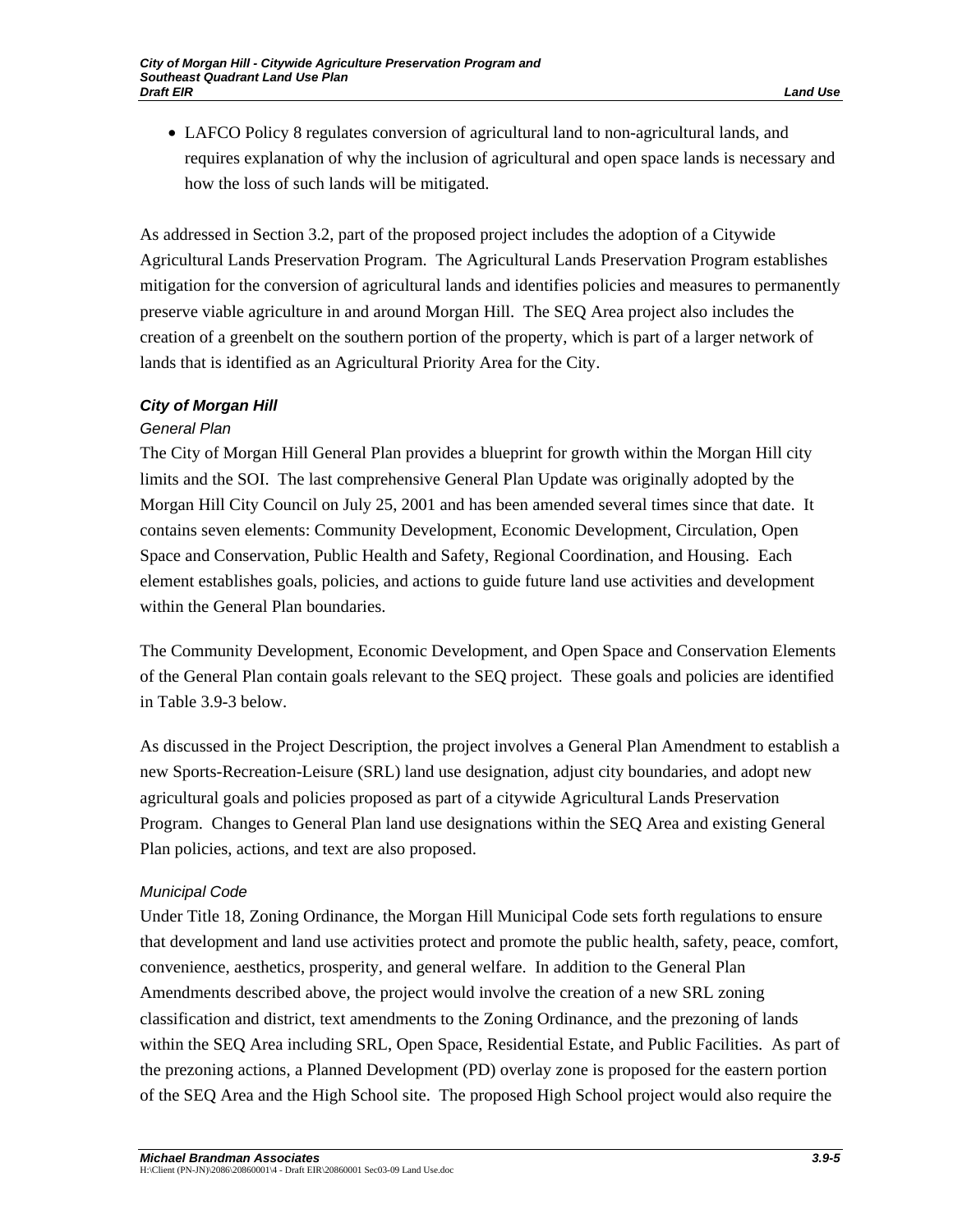approval of a Conditional Use Permit (CUP) and Design Permit (DP) as analyzed below under Impact LU-2.

# **Conditional Use Permit**

Chapter 18.54 of the Municipal Code outlines the CUP requirements,. When considering a CUP, the planning commission shall consider the following:

- The suitability and adequacy of the site for the proposed use;
- The estimated effect of the proposed use or design on traffic circulation and on the planned capacity of the street system;
- The compatibility of design with adjacent uses within the district and its surroundings;
- The applicability and conformity of the use with provisions of Chapter 8.40, hazardous materials, as existing or hereafter amended.

# **Design Permit**

Chapter 18.74 of the Municipal Code outlines the findings required for approval of a design permit by the Community Development Director, as listed below. Applicable Morgan Hill design guidelines are identified in the Design Handbook sub-section below.

- That the proposed construction/alterations are in substantial conformance with the General Plan, zoning ordinance, and any applicable plans adopted by the city.
- The proposed construction/alteration is in substantial conformance with all applicable design standards and guidelines, as contained in the Design Review Handbook.
- The construction/alteration will not have significant adverse effects on the public health, safety and welfare.

# **Planned Development Overlay District**

Chapter 18.30 of the Municipal Code describes Planned Development Overlay Districts, which are meant to facilitate and promote coordination of design, access, use intensity, and other features associated with development of mixed use developments, multiple adjacent properties or large single properties; encourage flexibility of site planning when it will enhance the area in which it is proposed; allow construction and reservation of housing units for lower income or senior households, and to regulate the conversion of mobile home parks to resident ownership parks or other uses.

# **Open Space District**

Chapter 18.08 of the Municipal Code outlines the permitted uses of the Open Space District, which includes agriculture, public parks, wildlife refuges, single-family dwellings on a slope less than 20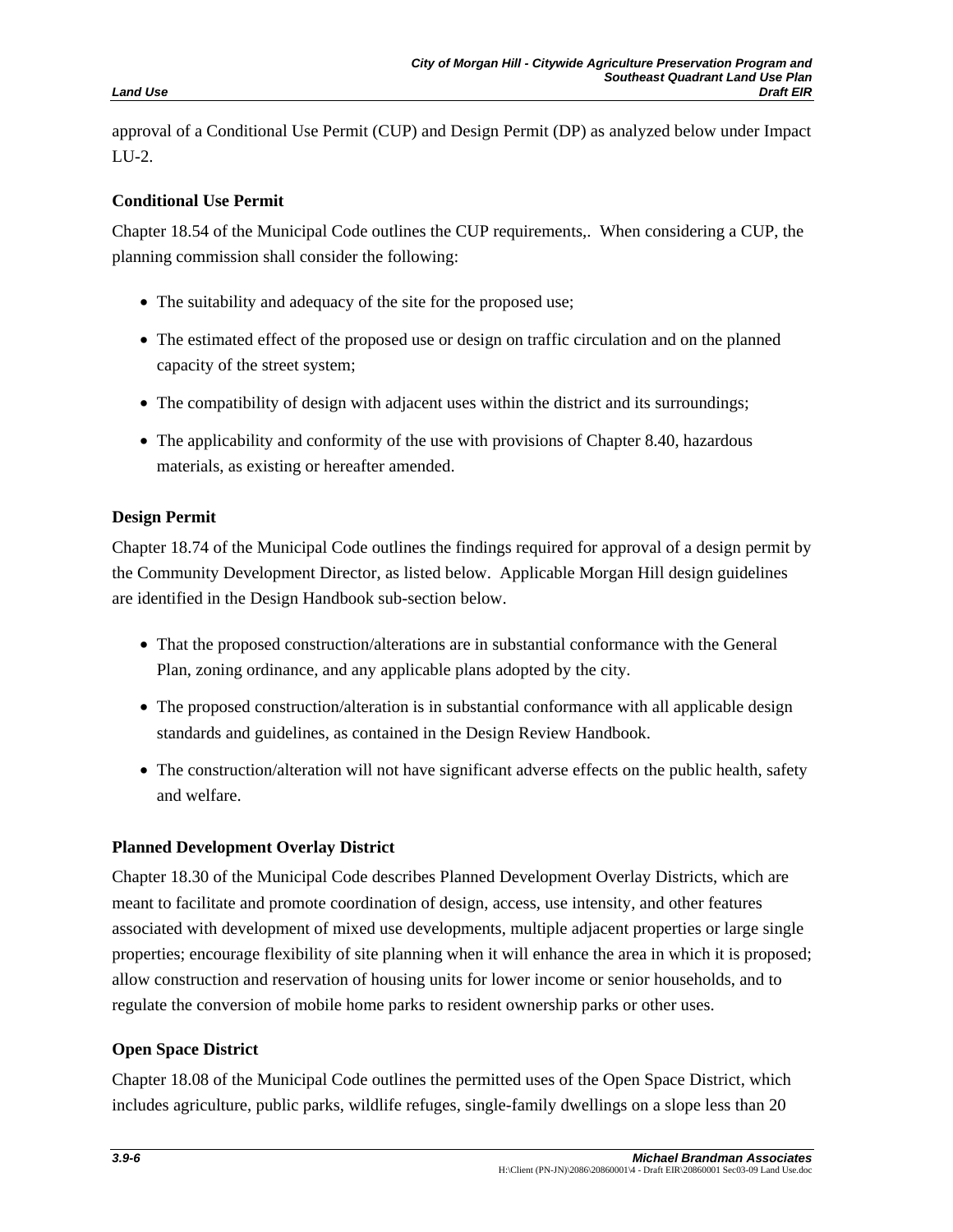percent and on lots of five acres or larger, residential care facilities, and secondary dwellings. Uses that are conditionally permitted in the Open Space District include but are not limited to outdoor commercial recreational uses; commercial and private, noncommercial recreational stables and riding academies; and quarters, accommodations or areas for transient labor, such as labor cabins or camps, where incidental to a permitted agricultural use.

The eastern portion of the SEQ Area is proposed to be prezoned Open Space with a Planned Development overlay, as described in Section 2 of this Draft EIR. As part of the Open Space (Planned Development) zoning, a variety of uses are proposed including SRL uses, agriculture, and residential estate-size lots to recognize the existing residential subdivisions established in the unincorporated County along Foothill Avenue. The Open Space (Planned Development) zoning would also allow the transfer of development rights from existing lots of record that are allowed to build a single-family home under existing County zoning. The transfer of development rights would result in only 38 new homesites in the City.

# **Public Facilities District**

The Public Facilities District is intended to accommodate governmental, public utility, educational and community service or recreational facilities, as outlined in Chapter 18.19 of the Municipal Code. Permitted uses in the Public Facilities District include all facilities owned or leased and operated or used by the City, the County, the State, the government of the United States, or the Morgan Hill Unified School District; emergency and transitional housing is also listed as a permitted use. Uses that are conditionally permitted in the Public Facilities District include but are not limited to public or private educational facilities, day care centers, and outdoor recreation services.

The High School site is proposed to be prezoned Public Facilities with a Planned Development Overlay Zone. The Public Facilities (Planned Development) zoning will allow variations to the development standards of the underlying Public Facilities zoning district in order to develop a unified and organized plan that will enhance the area.

# **Residential Estate District**

Chapter 18.10 of the Municipal Code states the Residential Estate District is intended to promote and encourage a suitable environment for family life on large parcels of land. The Residential Estate District is to be used only for suburban single-family homes and appropriate agricultural uses, and the appurtenant community services and facilities. In the Residential Estate District, minimum lot sizes include 40,000 square feet, 100,000 square feet, and 10 acres.

As part of the SEQ Area project, approximately 76 acres of land will be designated Residential Estate in the General Plan, but only 9 acres will be zoned Residential Estate, with a minimum lot size of 100,000 square feet. The remaining 67 acres are located within the proposed Open Space (Planned Development) zoning in the eastern portion of the SEQ Area along Foothill Avenue. As part of the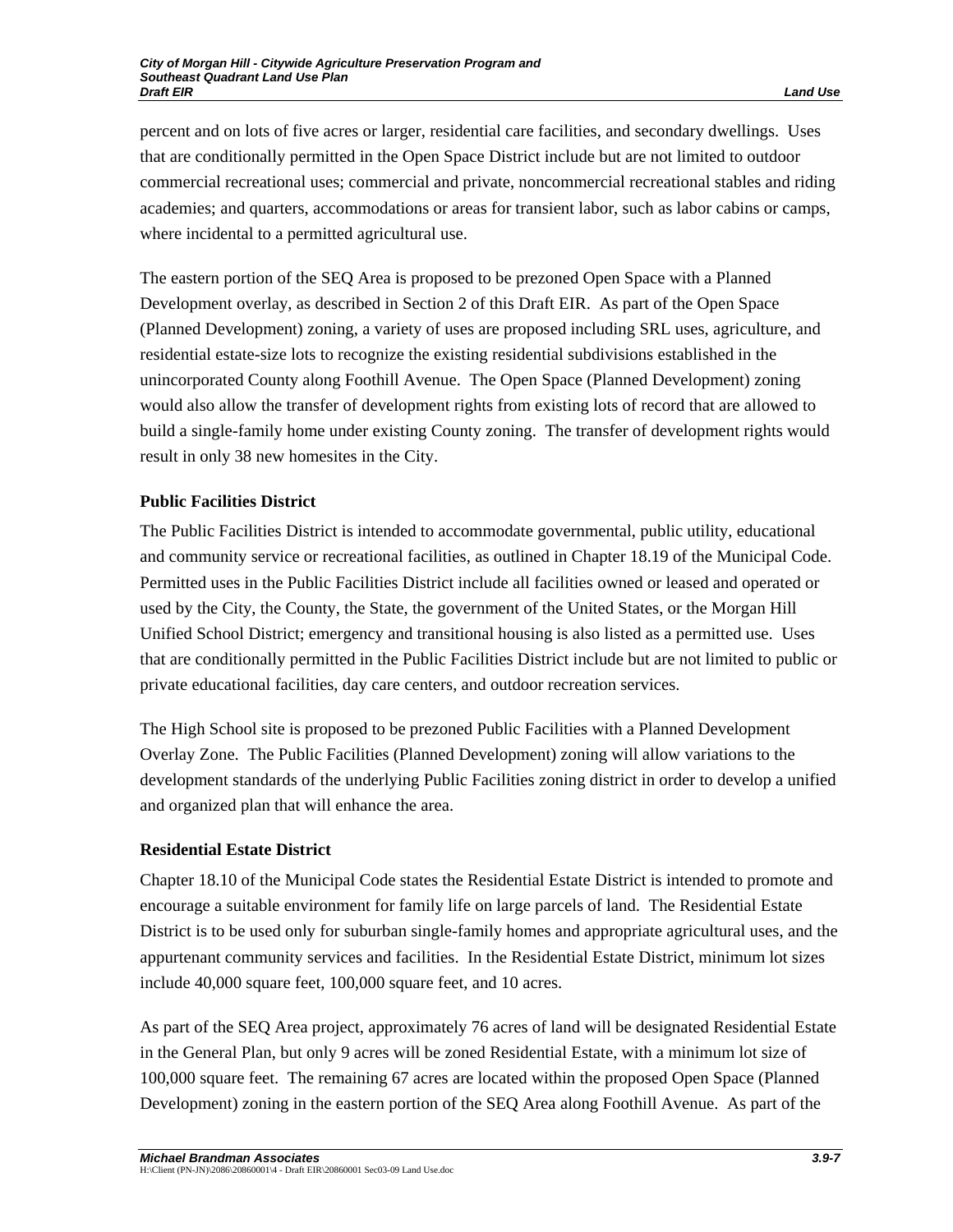Open Space (Planned Development) zoning, the minimum lot size for the 67 acres of residential land will also be 100,000 square feet. The proposed Residential Estate designation and zoning is intended only to recognize and acknowledge the existing residential subdivisions that were established in the unincorporated County. With the proposed minimum lot size of 100,000 square feet for both the Residential Estate and Open Space (Planned Development) zoning, no further subdivision would be allowed of these existing residential lots.

# **Morgan Hill CEQA Guidelines**

Chapter 18.70 of the Municipal Code outlines the roles and responsibilities for parties involved in the CEQA process.

# **Right-to-Farm Ordinance**

Chapter 8.5 of the Municipal Code outlines the right to farm as it applies to transfer of real estate and resolution of disputes.

### **Parking Standards**

Morgan Hill Municipal Code Section 18.50.020 includes a schedule of required off-street parking spaces based upon uses. Parking requirements for high schools are not specified. Therefore, pursuant to Section 18.50.040, where the parking requirements for a use are not specifically defined, the parking requirements shall be determined by the Community Development Director, and such determination shall be based upon the requirement for the most comparable use specified herein.

#### **Signage**

Chapter 18.76 of the Municipal Code provides design standards for project signage. Proposed signage for future developments within the SEQ Area and the High School project will be evaluated for consistency with the design standards.

#### **Design Review Handbook**

The Morgan Hill Design Review Handbook includes guidelines for residential, commercial, and industrial projects. As stated in the Handbook, the purpose of these guidelines is to create usable and attractive streetscapes, achieve higher design quality, protect natural features characteristic of Morgan Hill through sensitive site planning, create attractive, usable, pedestrian-friendly developments, and enhance public safety. The Handbook contains the following guideline sections that are applicable to the proposed projects analyzed in this EIR: Site Planning, Building Design, and Landscape Design. Consistency with these guidelines would be required and determined by the City of Morgan Hill at the time of discretionary application submittal.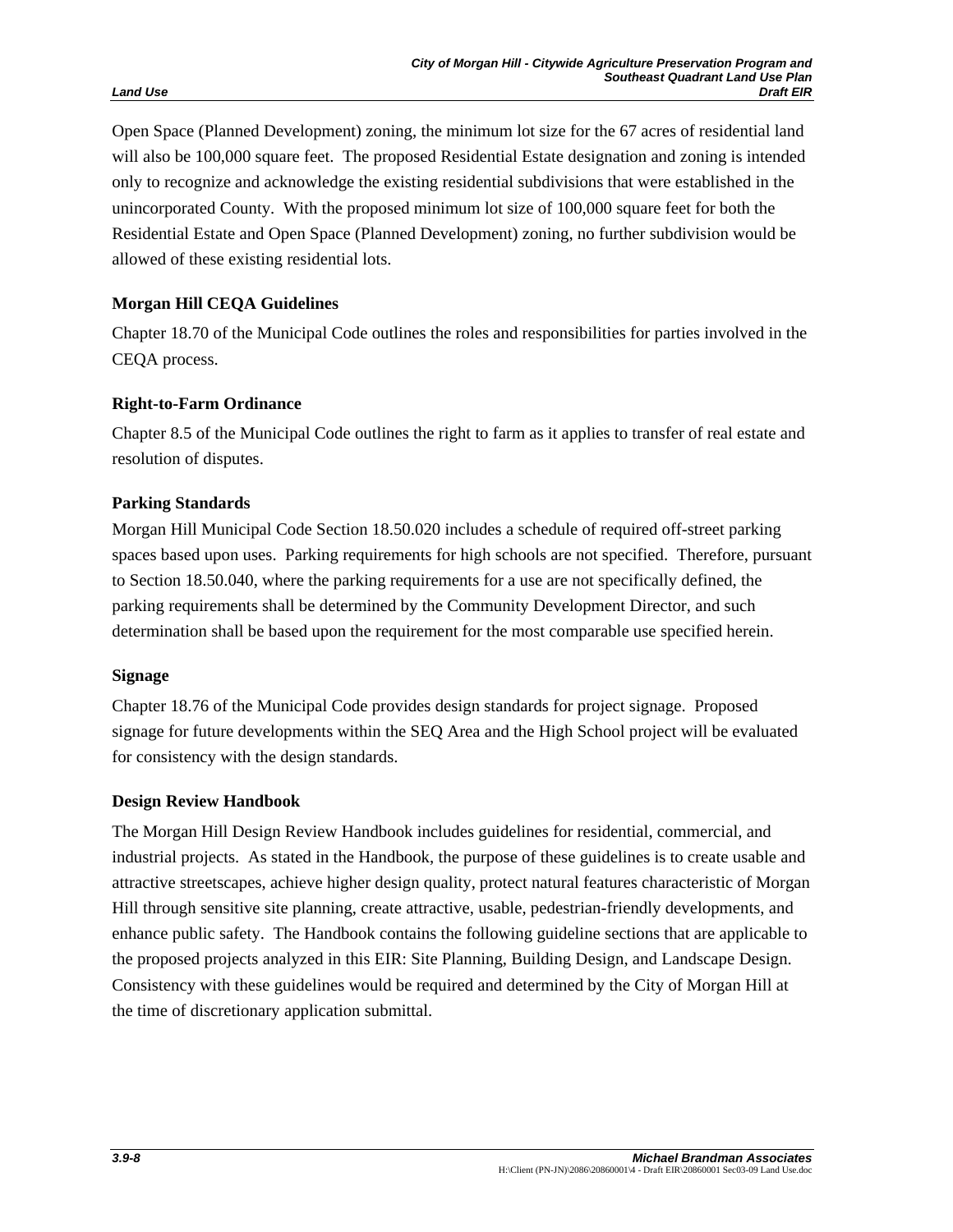# *County of Santa Clara*

#### *General Plan*

The County of Santa Clara General Plan provides a blueprint for growth within the unincorporated areas of the County. The General Plan was adopted by the Santa Clara County Board of Supervisors on December 20, 1994. It contains countywide issues and policies related to Growth and Development, Economic Well-Being, Social Well-Being, Housing, Transportation, Parks and Recreation, Resource Conservation, Health and Safety, Land Use and Governance. These issues are addressed for both rural and urban unincorporated areas of the County. The General Plan also contains the South County Joint Area Plan. Each chapter establishes policies to guide future land use activities and development within the General Plan boundaries.

While a portion of the SEQ project area would be annexed into the City of Morgan Hill city limits including the proposed High School site, and therefore subject to compliance with the applicable policies of the Morgan Hill General Plan, a portion of the SEQ project area would remain part of the unincorporated County under the jurisdiction of the County of Santa Clara General Plan.

The Countywide Issues and Policies, Rural Unincorporated Area Issues and Policies, and South County Joint Area Plan sections of the General Plan contain policies relevant to the SEQ project. These policies are identified in Table 3.9-3.

# **3.9.3 - Methodology**

Analysis in this section is based upon reconnaissance of the project site and surrounding land uses. The following documents were also reviewed: City of Morgan Hill General Plan; City of Morgan Hill Municipal Code; Morgan Hill Design Handbook; Santa Clara County General Plan; and Santa Clara County LAFCO Policies on Annexation/Reorganization for Cities and Special Districts, Urban Service Area Policies, and Agricultural Mitigation Policies. Conflicts between a project and applicable policies do not constitute significant physical environmental impacts in and of themselves; as such, the proposed project's consistency with applicable policies is discussed separately from the physical land use impacts associated with the proposed project. A policy inconsistency is considered a significant adverse environmental impact only when it is related to a policy adopted for the purpose of avoiding or mitigating an environmental effect, and it is anticipated that the inconsistency would result in a significant adverse physical impact based on the established significance criteria.

# **3.9.4 - Thresholds of Significance**

According to Appendix G, Environmental Checklist, of the CEQA Guidelines, land use impacts resulting from the implementation of the proposed project would be considered significant if the project would:

a) Physically divide an established community? (Refer to Section 7, Effects Found Not To Be Significant.)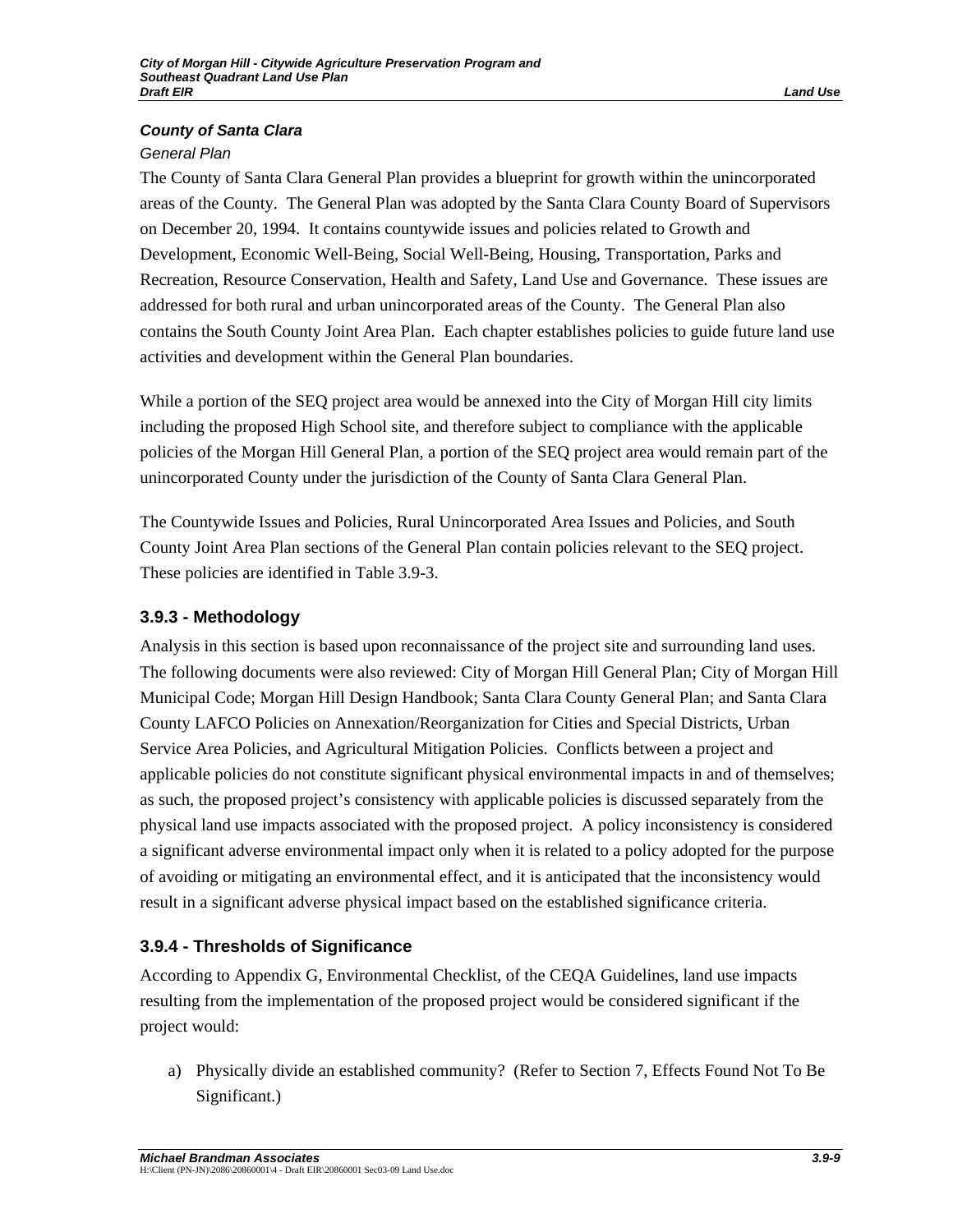- b) Conflict with any applicable land use plan, policy, or regulation of an agency with jurisdiction over the project (including but not limited to the general plan, specific plan, local coastal program, or zoning ordinance) adopted for the purpose of avoiding or mitigating an environmental effect?
- c) Conflict with any applicable habitat conservation plan or natural communities conservation plan?

# **3.9.5 - Project Impacts and Mitigation Measures**

This section discusses potential impacts associated with the development of the project and provides mitigation measures where appropriate.

#### **General Plan Consistency**

**Impact LU-1: The proposed project would be consistent with applicable provisions of the City of Morgan Hill General Plan.** 

#### *Impact Analysis*

This impact evaluates the proposed project's consistency with the City of Morgan Hill General Plan as well as the County of Santa Clara General Plan.

#### *SEQ Area (Program Level)*

Proposed SEQ General Plan land use designations are described in Table 2-5 of the Project Description. Approximately 37 percent of the SEQ Area would remain Rural County, followed by 34 percent designated Open Space and 20 percent designated for Sports-Recreation-Leisure. The balance of the SEQ Area would be designated Residential Estate and Public Facilities.. The areas identified as "Rural County" include those lands that will remain in the unincorporated County and continue to be zoned Exclusive Ag-20 acre minimum under the jurisdiction of the County of Santa Clara. The Residential Estate designation for the 76 acres identified in Table 2-5 and Exhibit 2-11a is intended to recognize and acknowledge the existing residential subdivisions established in the unincorporated county. These existing residential lots could not be subdivided any further, and therefore, would not result in any new residential development. The only new residential development anticipated within the entire 1,290-acre SEQ Area is within the eastern portion of the SEQ. As described in further detail in Section 2 of this Draft EIR, the number of new residential units proposed within the Chiala Planned Development would be equal to the number of existing lots of record (up to 38 lots) under common ownership, each of which by right can now be developed with a single-family home under current county regulations.

#### *High School Site (Project Level)*

The proposed land use designation for the High School is Public Facilities. The Community Development Element of the City's General Plan states Public Facilities-designated lands are composed of land used by the City, service providers (including emergency medical, hospitals and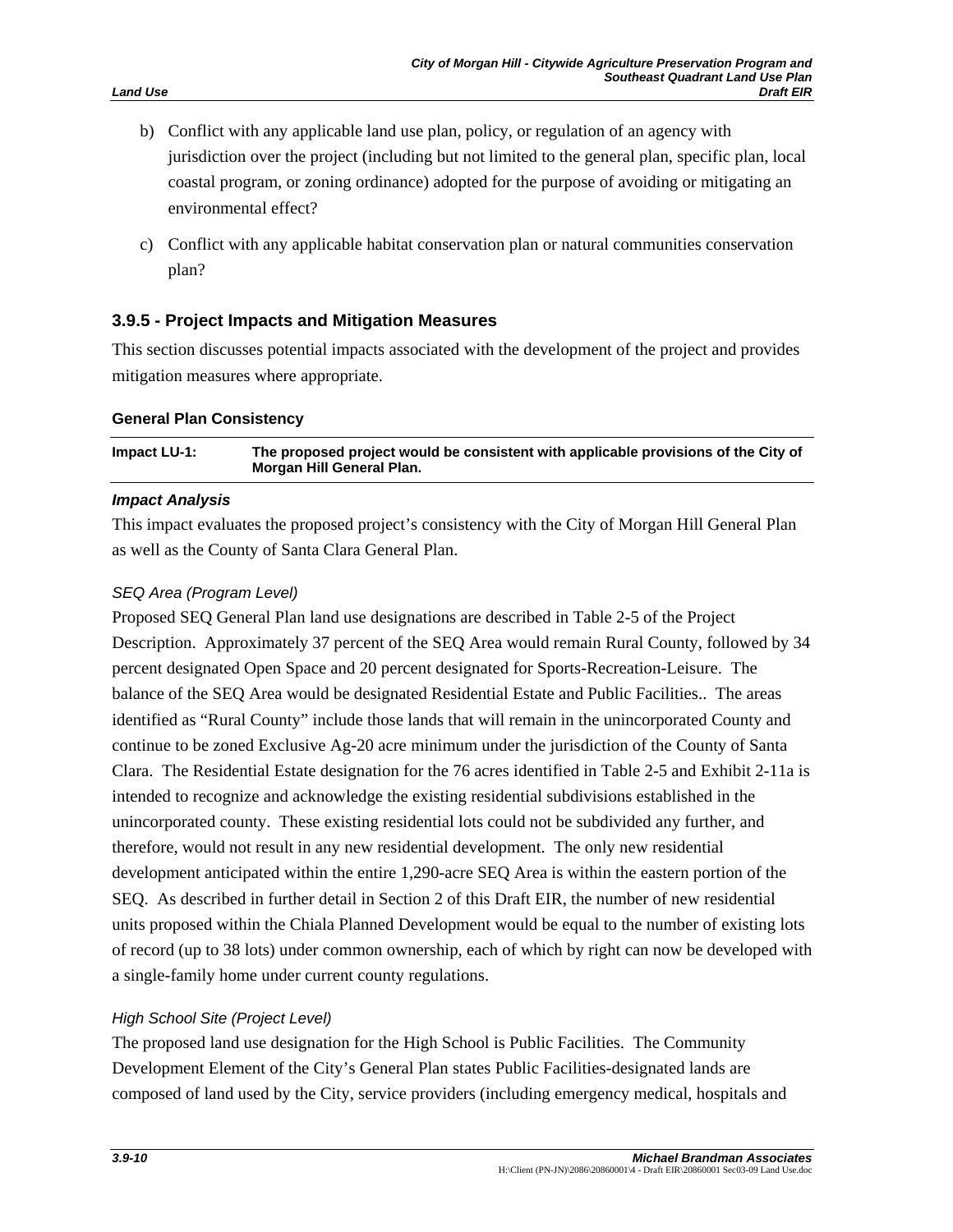utility companies), and the Morgan Hill Unified School District. The corresponding zoning designation is also Public Facilities, which allows private educational facilities as a conditionally permitted use.

The High School involves the development of structures of up 55 feet above finished grade. The height limit for the Public Facilities zoning designation is 35 feet. As part of the prezoning action for the High School site, the applicant is requesting approval of a Planned Development Overlay to allow a design exception for the taller structures. This is a self-mitigating aspect of the High School project and resolves any inconsistencies with the General Plan. Impacts would be less than significant.

# *General Plan Goals and Policies Consistency Analysis*

Table 3.9-3 summarizes the proposed project's consistency with all applicable goals and policies of the City of Morgan Hill General Plan. As shown in the table, the project would not conflict with any applicable provisions of the City of Morgan Hill General Plan or County of Santa Clara General Plan. As part of the SEQ project, amendments to existing General Plan Policies, Actions, and text are proposed. This is a self-mitigating aspect of the project and resolves any inconsistencies with the General Plan. Impacts would be less than significant.

|                                         | <b>Goal/Objective/Policy</b> |                                                                                                                                                            |                                                                                                                                                                                                                                                                                                                                                                                                                                      |
|-----------------------------------------|------------------------------|------------------------------------------------------------------------------------------------------------------------------------------------------------|--------------------------------------------------------------------------------------------------------------------------------------------------------------------------------------------------------------------------------------------------------------------------------------------------------------------------------------------------------------------------------------------------------------------------------------|
| <b>Element</b>                          | No.                          | <b>Text</b>                                                                                                                                                | <b>Consistency Determination</b>                                                                                                                                                                                                                                                                                                                                                                                                     |
| Morgan Hill<br>Community<br>Development | Table 2                      | Public Facilities General Plan land<br>use designation allows a maximum<br>building coverage of 50 percent<br>and a maximum building height of<br>35 feet. | <b>Consistent:</b> The proposed High<br>School would be consistent with<br>the building coverage standard of<br>50 percent, but requires a design<br>exception because the maximum<br>building height would be 55 feet.<br>The proposed zoning of PF(PD)<br>provides a mechanism to permit<br>structures taller than 35 feet, which<br>would serve to reconcile potential<br>inconsistency with this standard.<br>(High School Site) |
|                                         | Policy 2a                    | Encourage orderly development of<br>the city, with concentric and infill<br>of existing developed areas.                                                   | <b>Consistent:</b> The proposed planning<br>effort for the SEQ Area would<br>guide future development in an<br>orderly manner. Without City<br>planning activity, the SEQ Area<br>would likely continue the trend of<br>gradual cessation of agricultural and<br>orchard uses with rural residential<br>homes sites consisting of large<br>homes on 8- to 10-acre<br>unincorporated parcels. (SEQ Area)                              |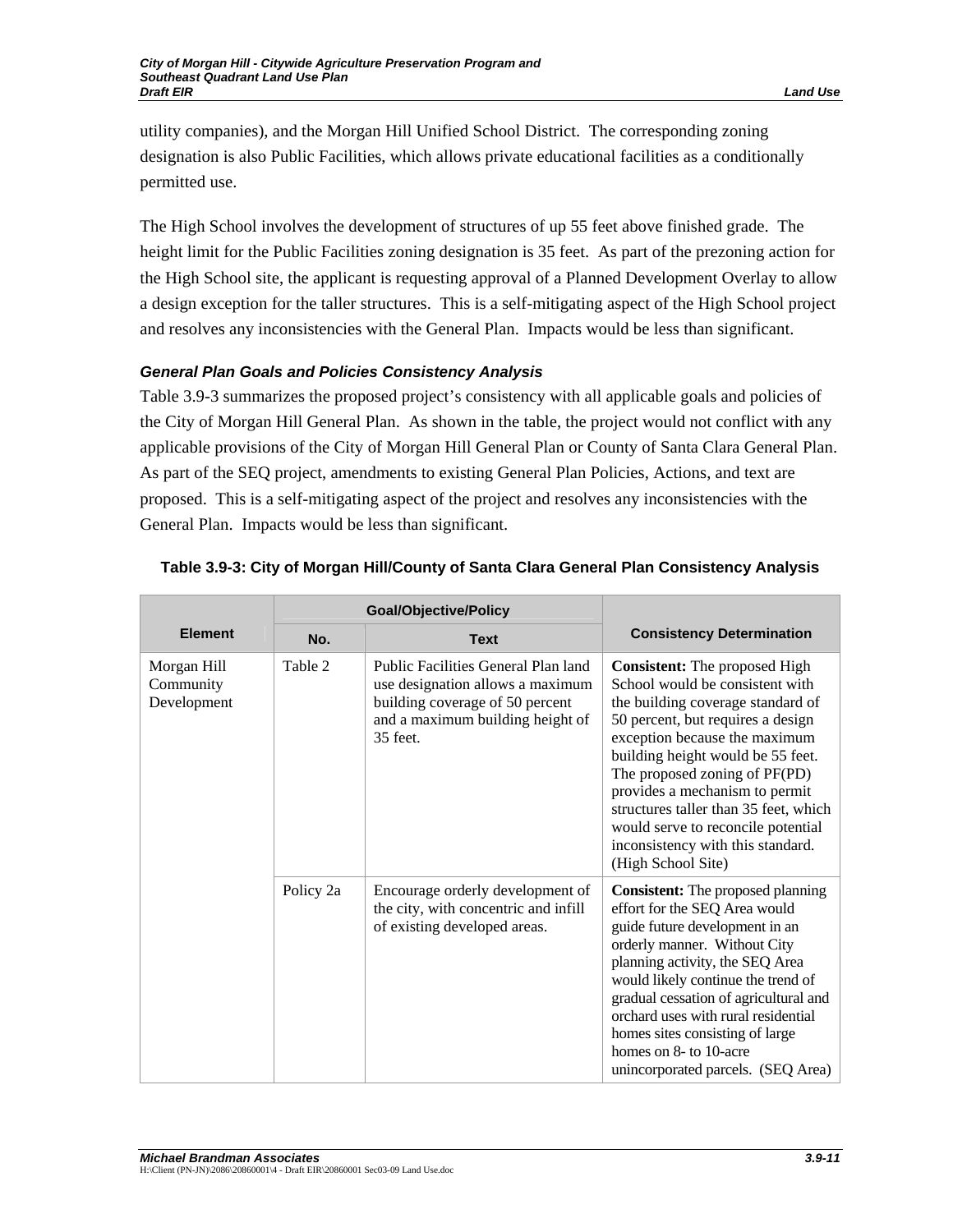|                | <b>Goal/Objective/Policy</b> |                                                                                                                                                                                                                                                        |                                                                                                                                                                                                                                                                                                                      |
|----------------|------------------------------|--------------------------------------------------------------------------------------------------------------------------------------------------------------------------------------------------------------------------------------------------------|----------------------------------------------------------------------------------------------------------------------------------------------------------------------------------------------------------------------------------------------------------------------------------------------------------------------|
| <b>Element</b> | No.                          | <b>Text</b>                                                                                                                                                                                                                                            | <b>Consistency Determination</b>                                                                                                                                                                                                                                                                                     |
|                | Policy 2c                    | Consider land within or adjacent to<br>the city as available for urban<br>development only when it is<br>included within the Urban Service<br>Area and Urban Growth Boundary<br>and can be developed in a manner<br>that will be cost-effective to the | <b>Consistent:</b> As part of the project,<br>Policy 2c will be amended as listed<br>below. This is a self-mitigating<br>aspect of the project and resolves<br>any inconsistencies with the<br>General Plan. (SEQ Area and<br>citywide)                                                                              |
|                |                              | City.                                                                                                                                                                                                                                                  | Proposed Amendment:                                                                                                                                                                                                                                                                                                  |
|                |                              |                                                                                                                                                                                                                                                        | Consider land within or adjacent to<br>the city as available for urban<br>development only when it is<br>included within the Urban Service<br>Area and Urban Growth<br>Boundary, or within the city<br><i>limits</i> , and can be developed in a<br>manner that will be cost-effective<br>to the City.               |
|                | Action 2.1                   | Use the current Urban Service<br>Area and Urban Growth<br>boundaries to identify future urban<br>development areas based on<br>adequacy and availability of<br>municipal services.                                                                     | Consistent: As part of the project,<br>Action 2.1 will be amended as<br>listed below. This is a self-<br>mitigating aspect of the project<br>and resolves any inconsistencies<br>with the General Plan. (SEQ Area<br>and citywide)                                                                                   |
|                |                              |                                                                                                                                                                                                                                                        | Proposed Amendment:                                                                                                                                                                                                                                                                                                  |
|                |                              |                                                                                                                                                                                                                                                        | Use the current Urban Service<br>Area and Urban Growth<br>boundaries, or the city limit line,<br>to identify future urban<br>development areas based on<br>adequacy and availability of<br>municipal services.                                                                                                       |
|                | Goal 3                       | A long-term Urban Growth<br>Boundary (UGB) and Urban Limit<br>Line (ULL) around the city.                                                                                                                                                              | <b>Consistent:</b> The proposed project<br>would include the establishment<br>and expansion of the UGB and<br>ULL to accommodate long-term<br>projected growth within the SEQ<br>project area. The project would<br>close an existing gap in the ULL,<br>completing the boundary line<br>around the City. (SEQ Area) |
|                | Policy 3e                    | The Urban Limit Line should be<br>continuous around the City and<br>located outside of or coterminous                                                                                                                                                  | <b>Consistent:</b> As part of the project,<br>Policy 3e will be amended as listed<br>below. This is a self-mitigating                                                                                                                                                                                                |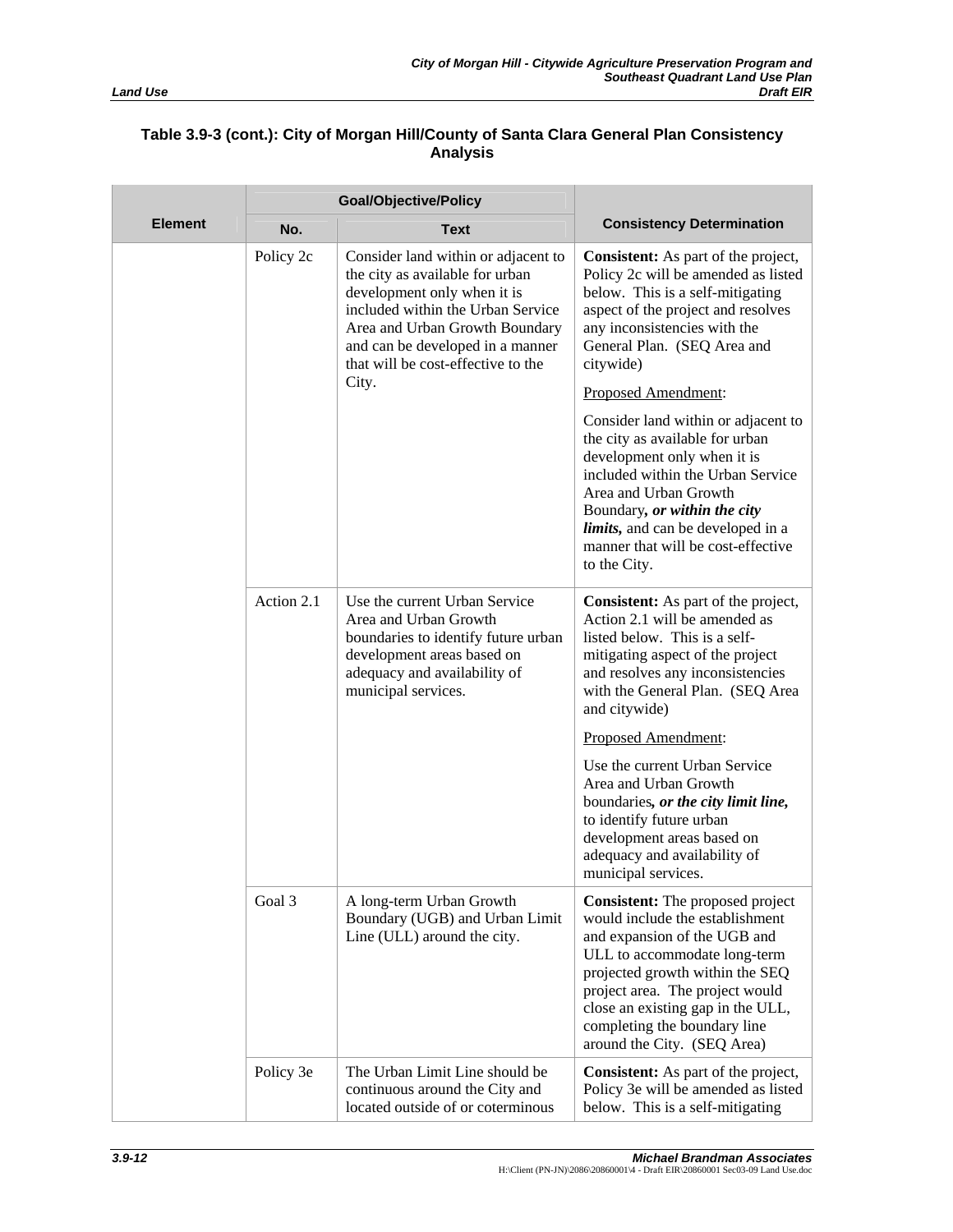|                | <b>Goal/Objective/Policy</b> |                                                                                                                                                                  |                                                                                                                                                                                                                                                                                                                                                                                                                                                                 |
|----------------|------------------------------|------------------------------------------------------------------------------------------------------------------------------------------------------------------|-----------------------------------------------------------------------------------------------------------------------------------------------------------------------------------------------------------------------------------------------------------------------------------------------------------------------------------------------------------------------------------------------------------------------------------------------------------------|
| <b>Element</b> | No.                          | <b>Text</b>                                                                                                                                                      | <b>Consistency Determination</b>                                                                                                                                                                                                                                                                                                                                                                                                                                |
|                |                              | with the city limits and Urban<br>Growth Boundary. Greenbelt<br>areas should be located outside of<br>the ULL. The ULL may be                                    | aspect of the project and resolves<br>any inconsistencies with the<br>General Plan. (SEQ Area and<br>citywide)                                                                                                                                                                                                                                                                                                                                                  |
|                |                              | located within the city limits so<br>that parks or other incorporated,                                                                                           | Proposed Amendment:                                                                                                                                                                                                                                                                                                                                                                                                                                             |
|                |                              | City-designated open space land at<br>the fringe of the community may<br>be included within the Greenbelt.                                                       | The Urban Limit Line should be<br>continuous around the City and<br>located outside of or coterminous<br>with the city limits and Urban<br>Growth Boundary. Greenbelt<br>areas should be located outside of<br>the ULL. The ULL may be<br>located within the city limits so<br>that parks, <i>agricultural lands</i> , or<br>other incorporated, City-<br>designated open space land at the<br>fringe of the community may be<br>included within the Greenbelt. |
|                | Goal 5                       | Preservation of agricultural and<br>open space uses on unincorporated<br>lands outside the Urban Growth<br>Boundary.                                             | <b>Consistent:</b> Unincorporated lands<br>within the project area outside of<br>the UGB would retain their<br><b>Agricultural and Rural County</b><br>General Plan land use<br>designations. This area is also<br>within a proposed Agricultural<br>Priority Area in the citywide<br><b>Agricultural Lands Preservation</b><br>Program. (SEQ Area)                                                                                                             |
|                | Policy 5b                    | Retain current Rural County and<br>Open Space designations in the<br>City's General Plan, applicable to<br>rural unincorporated lands outside<br>the UGB.        | <b>Consistent:</b> Unincorporated lands<br>within the project area outside of<br>the UGB would retain their<br><b>Agricultural and Rural County</b><br>General Plan land use<br>designations. (SEQ Area)                                                                                                                                                                                                                                                        |
|                | Policy 9b                    | Ensure the viability of downtown<br>and other recognized shopping<br>areas, and discourage isolated and<br>sprawling commercial activities<br>along major roads. | <b>Consistent:</b> The SRL district uses<br>are primarily visitor-serving and<br>land-extensive uses that are most<br>appropriately sited near US 101.<br>Moreover, many of these uses<br>would introduce new types of<br>businesses that currently do not<br>exist in Morgan Hill. As such, the<br>proposed project would not<br>threaten the viability of downtown<br>or other shopping areas. (SEQ<br>Area)                                                  |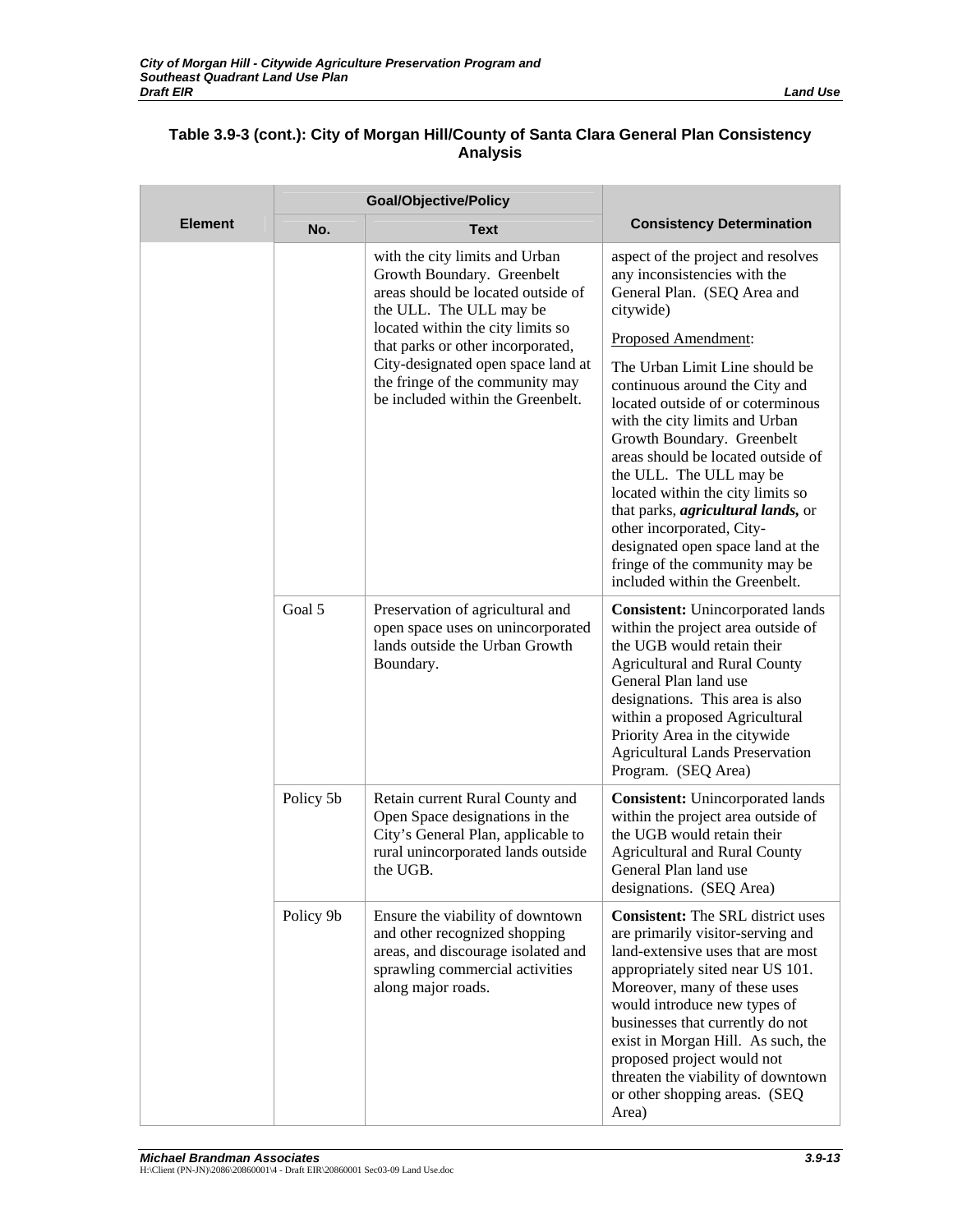|                | <b>Goal/Objective/Policy</b> |                                                                                                                                                                                                                                                                                                                                                         |                                                                                                                                                                                                                                                                                                                                                                                                                                                                                                                   |
|----------------|------------------------------|---------------------------------------------------------------------------------------------------------------------------------------------------------------------------------------------------------------------------------------------------------------------------------------------------------------------------------------------------------|-------------------------------------------------------------------------------------------------------------------------------------------------------------------------------------------------------------------------------------------------------------------------------------------------------------------------------------------------------------------------------------------------------------------------------------------------------------------------------------------------------------------|
| <b>Element</b> | No.                          | <b>Text</b>                                                                                                                                                                                                                                                                                                                                             | <b>Consistency Determination</b>                                                                                                                                                                                                                                                                                                                                                                                                                                                                                  |
|                | Policy 10a                   | Encourage tourist-oriented and<br>sub-regional retail uses at the<br>northeast Cochrane and southwest<br>Tennant freeway interchanges.                                                                                                                                                                                                                  | <b>Consistent:</b> The proposed project<br>would guide the development of<br>visitor-serving uses in the vicinity<br>of the US 101/Tennant Avenue<br>freeway interchange. (SEQ Area)                                                                                                                                                                                                                                                                                                                              |
|                | Goal 15                      | Appropriate transition between<br>urban land uses and surrounding<br>undeveloped areas.                                                                                                                                                                                                                                                                 | <b>Consistent:</b> Those lands within<br>proposed SRL Subdistrict B would<br>conditionally permit more<br>commercially oriented activities<br>and be located immediately<br>adjacent to US 101. The proposed<br>SRL Subdistrict A would<br>conditionally permit more land-<br>extensive activities that are more<br>appropriate adjacent to<br>undeveloped areas. The proposed<br>SRL zone district would also<br>require appropriate setbacks from<br>adjoining land uses to ensure<br>compatibility. (SEQ Area) |
|                | Goal 18                      | Useful, accessible and high-quality<br>park, recreation and trail facilities<br>and programs                                                                                                                                                                                                                                                            | <b>Consistent:</b> The SRL uses would<br>provide high quality recreational<br>and open space uses accessible to<br>citizens of the City. (SEQ Area)                                                                                                                                                                                                                                                                                                                                                               |
|                | Policy 19e                   | Cooperate with the City of San<br>Jose, Santa Clara County, and the<br>Morgan Hill Unified School<br>District to insure a high quality<br>education experience for school<br>age children by providing adequate<br>and safe school facilities,<br>preventing overcrowding, and<br>providing school locations<br>convenient to the population<br>served. | <b>Consistent:</b> The proposed High<br>School would offer a parochial,<br>private education alternative for<br>grades 9-12. This is consistent<br>with the intent of this policy.<br>(High School Site)<br>The 38, new residential units<br>within the SEQ Area (e.g., the<br>Chiala Planned Development)<br>would be required to pay school<br>impact fees to the applicable<br>school district at the time building<br>permits are sought. (SEQ Area)                                                          |
|                | Policy 19b                   | Encourage the Morgan Hill<br>Unified School District, Gavilan<br>College, and private schools to<br>develop a strategic plan for and<br>construct schools to coincide with<br>planned future growth of the city.                                                                                                                                        | <b>Consistent:</b> The development of<br>the proposed private High School<br>would offer a parochial secondary<br>educational option that currently is<br>unavailable in Morgan Hill and,<br>thus, would further this policy.<br>(High School Site)                                                                                                                                                                                                                                                               |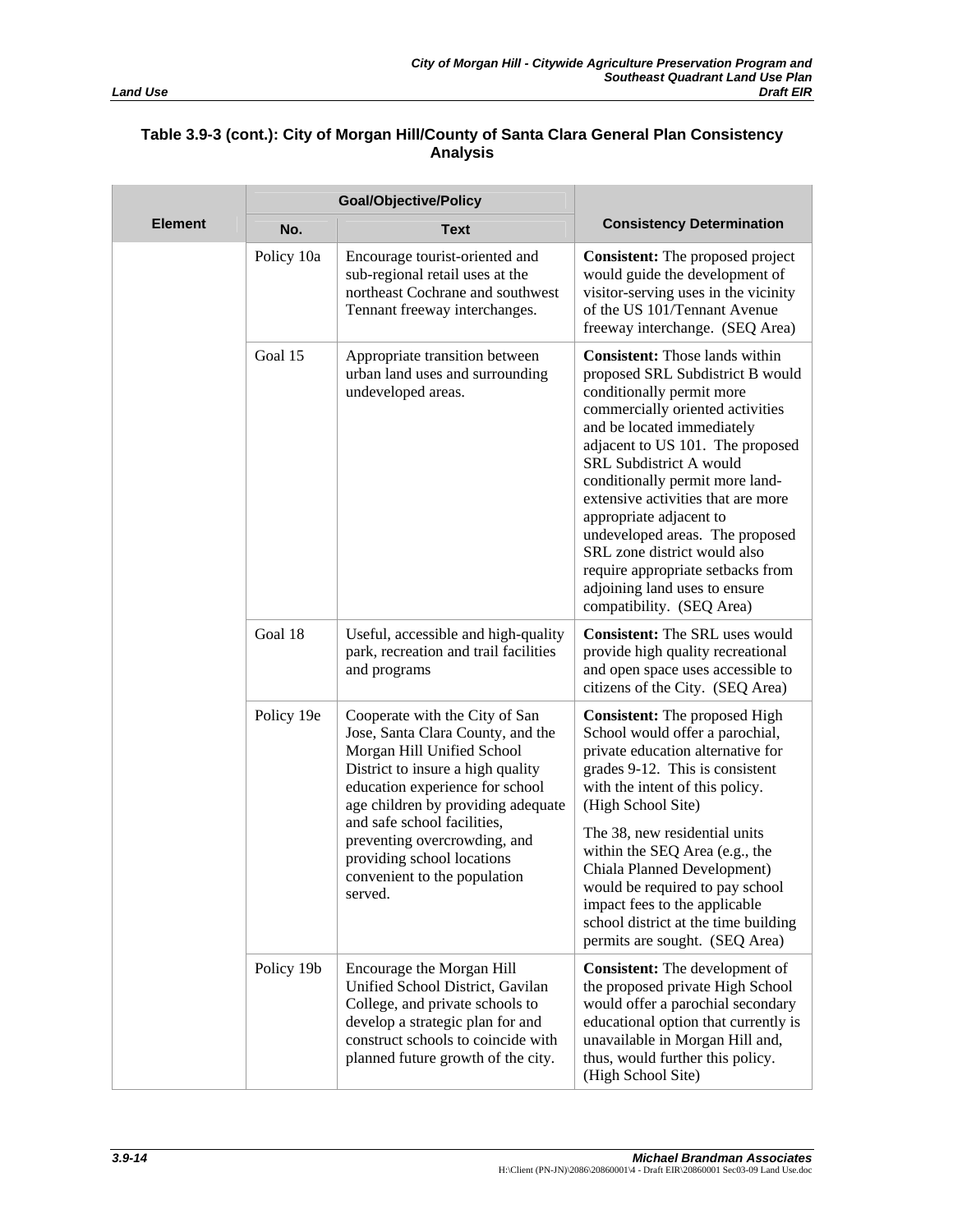|                | <b>Goal/Objective/Policy</b>                                                            |                                                                                                                                                                                                                                                                                                                                                                                                                                                                                                                                                                                                                                                                 |                                                                                                                                                                                                                                                                                                                                                                                                                                                                                                                                                                                                                                                                                                                                                     |
|----------------|-----------------------------------------------------------------------------------------|-----------------------------------------------------------------------------------------------------------------------------------------------------------------------------------------------------------------------------------------------------------------------------------------------------------------------------------------------------------------------------------------------------------------------------------------------------------------------------------------------------------------------------------------------------------------------------------------------------------------------------------------------------------------|-----------------------------------------------------------------------------------------------------------------------------------------------------------------------------------------------------------------------------------------------------------------------------------------------------------------------------------------------------------------------------------------------------------------------------------------------------------------------------------------------------------------------------------------------------------------------------------------------------------------------------------------------------------------------------------------------------------------------------------------------------|
| <b>Element</b> | No.                                                                                     | <b>Text</b>                                                                                                                                                                                                                                                                                                                                                                                                                                                                                                                                                                                                                                                     | <b>Consistency Determination</b>                                                                                                                                                                                                                                                                                                                                                                                                                                                                                                                                                                                                                                                                                                                    |
|                | Policy 191                                                                              | Ensure that secondary and college<br>facilities are sited so that impacts<br>typically associated with those<br>uses (such as traffic, noise and<br>lighting) are adequately mitigated.                                                                                                                                                                                                                                                                                                                                                                                                                                                                         | <b>Consistent:</b> This EIR evaluates<br>the proposed High School's<br>impacts on traffic, noise, and<br>light/glare and sets forth feasible<br>mitigation measures to reduce<br>impacts on surrounding land uses.<br>(High School Site)                                                                                                                                                                                                                                                                                                                                                                                                                                                                                                            |
|                | Policy 20b                                                                              | Septic systems should be used<br>only for low-intensity uses where<br>they will not have a negative<br>impact on the environment.                                                                                                                                                                                                                                                                                                                                                                                                                                                                                                                               | <b>Consistent:</b> As part of the project,<br>Policy 20b will be amended as<br>listed below. This is a self-<br>mitigating aspect of the project<br>and resolves any inconsistencies<br>with the General Plan. (SEQ Area<br>and citywide)                                                                                                                                                                                                                                                                                                                                                                                                                                                                                                           |
|                |                                                                                         |                                                                                                                                                                                                                                                                                                                                                                                                                                                                                                                                                                                                                                                                 | Proposed Amendment:                                                                                                                                                                                                                                                                                                                                                                                                                                                                                                                                                                                                                                                                                                                                 |
|                |                                                                                         |                                                                                                                                                                                                                                                                                                                                                                                                                                                                                                                                                                                                                                                                 | Septic systems should be used<br><b>only</b> for low-intensity uses or<br>other uses that where they will not<br>have a negative impact on the<br>environment. Areas annexed into<br>the city outside the urban service<br>area shall be precluded from<br>making application for inclusion<br>in the urban service area in the<br>future.                                                                                                                                                                                                                                                                                                                                                                                                          |
|                | <b>RDCS</b><br>provision<br>(also<br>codified in<br>Chapter<br>18.78 of<br>the<br>MHMC) | The City of Morgan Hill shall<br>grant no new extensions of urban<br>services for residences beyond its<br>Urban Service Area except in the<br>event that 1) Morgan Hill has<br>entered into a mutual aid or<br>reciprocal emergency agreement<br>for police, fire, or other emergency<br>services to be provided by City<br>facilities on County land; or 2) an<br>owner of an existing development<br>requests an extension due to the<br>failure of an existing septic system<br>or well and the City Council<br>makes a finding that denial of<br>services to that development<br>would have a direct adverse<br>impact on the public health and<br>safety. | <b>Consistent:</b> As part of the project,<br>alternate text for the RDCS<br>provision is proposed as listed<br>below. Implementation of the<br>amended text would require a<br>voter-approved initiative, or sunset<br>of the RDCS in 2020. This is a<br>self-mitigating aspect of the<br>project and resolves any<br>inconsistencies with the General<br>Plan. (SEQ Area and citywide)<br>Proposed Amendment:<br>The City of Morgan Hill shall<br>grant no new extensions of urban<br>services for residences beyond its<br>Urban Service Area or city limits<br>except in the event that 1) Morgan<br>Hill has entered into a mutual aid<br>or reciprocal emergency<br>agreement for police, fire, or other<br>emergency services to be provided |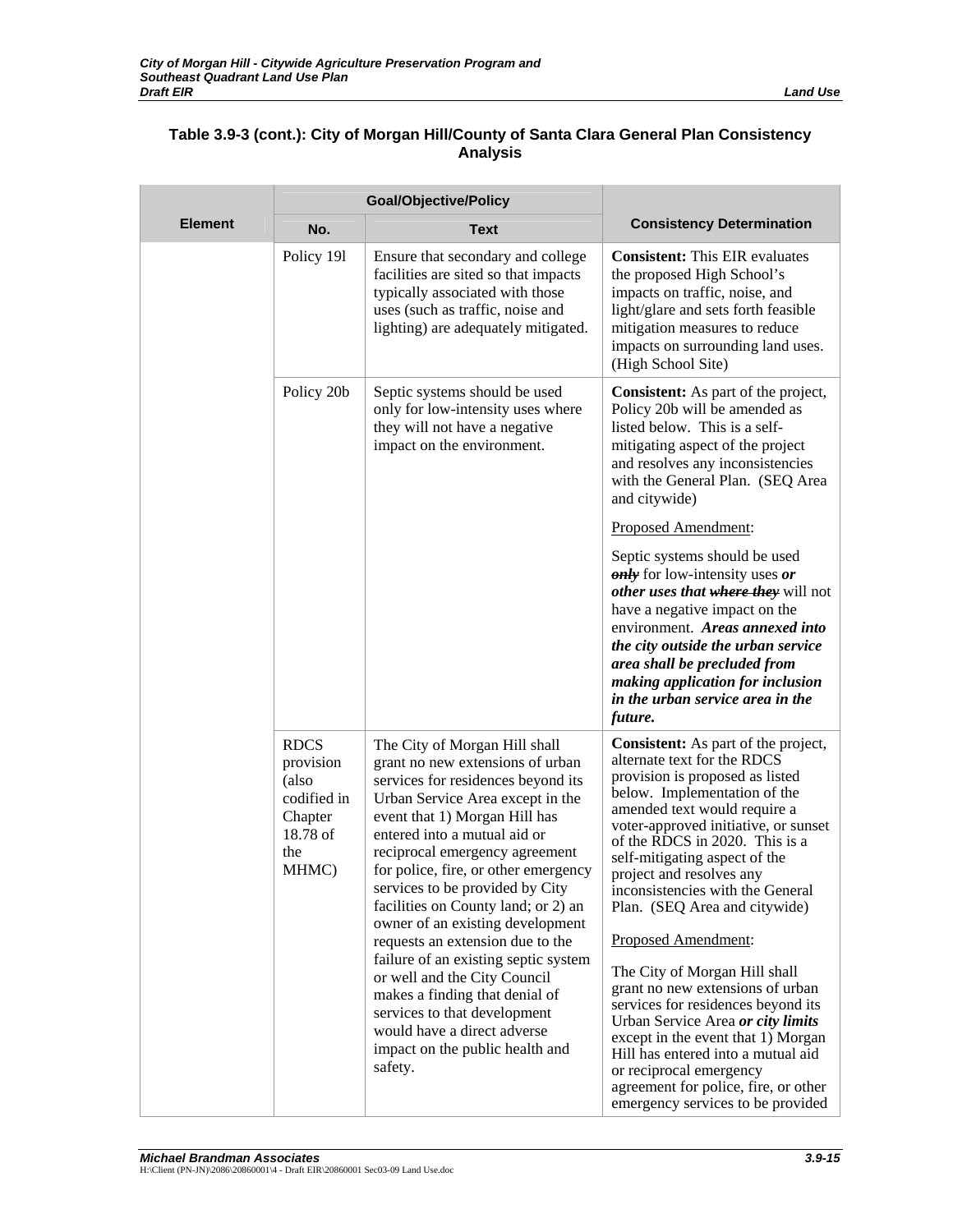|                                               | <b>Goal/Objective/Policy</b> |                                                                                                                                                                                                                                                                                                                  |                                                                                                                                                                                                                                                                                                                                                                                                                                                                          |  |
|-----------------------------------------------|------------------------------|------------------------------------------------------------------------------------------------------------------------------------------------------------------------------------------------------------------------------------------------------------------------------------------------------------------|--------------------------------------------------------------------------------------------------------------------------------------------------------------------------------------------------------------------------------------------------------------------------------------------------------------------------------------------------------------------------------------------------------------------------------------------------------------------------|--|
| <b>Element</b>                                | No.                          | <b>Text</b>                                                                                                                                                                                                                                                                                                      | <b>Consistency Determination</b>                                                                                                                                                                                                                                                                                                                                                                                                                                         |  |
|                                               |                              |                                                                                                                                                                                                                                                                                                                  | by City facilities on County land;<br>or 2) an owner of an existing<br>development requests an extension<br>due to the failure of an existing<br>septic system or well and the City<br>Council makes a finding that<br>denial of services to that<br>development would have a direct<br>adverse impact on the public<br>health and safety.                                                                                                                               |  |
| Morgan Hill Open<br>Space and<br>Conservation | Policy 1a                    | Work with the County, the Open<br>Space Authority, appropriate<br>conservancy organizations and<br>land trusts, and property owners to<br>preserve large open space areas,<br>such as agricultural lands and<br>outdoor recreation areas to<br>conserve natural resources, retain<br>the city's unique identity. | <b>Consistent:</b> The SEQ Area would<br>include an Agricultural Priority<br>Area, which is intended to be the<br>focus for acquiring permanent<br>conservation easements to<br>preserve large areas of agriculture<br>and open space. The citywide<br><b>Agricultural Lands Preservation</b><br>Program also calls for the<br>partnership with an appropriate<br>third party to oversee the<br>agricultural mitigation lands and<br>program. (SEQ Area and<br>citywide) |  |
|                                               | Goal 2                       | A stable, long-term City boundary<br>reinforced by a greenbelt.                                                                                                                                                                                                                                                  | <b>Consistent:</b> The proposed project<br>would include various boundary<br>adjustments within the SEQ Area<br>to close an existing gap in the ULL<br>boundary, accommodate planned<br>growth compatible with the<br>surrounding agricultural uses, and<br>establish an open space/<br>agricultural greenbelt. These<br>boundary adjustments would<br>promote the goal of a stable, long-<br>term city boundary reinforced by a<br>greenbelt. (SEQ Area)                |  |
|                                               | Goal 3                       | A viable agricultural industry.                                                                                                                                                                                                                                                                                  | <b>Consistent:</b> The proposed project<br>would include the adoption and<br>implementation of a citywide<br><b>Agricultural Lands Preservation</b><br>Program intended to ensure the<br>success and viability of<br>agricultural uses within the SEQ<br>project area and citywide. (SEQ<br>Area and citywide)                                                                                                                                                           |  |
|                                               | Policy 3a                    | Support programs and techniques,<br>including conservation easements<br>and purchase of development                                                                                                                                                                                                              | <b>Consistent:</b> As part of the Open<br>Space (Planned Development)<br>zoning proposed in the eastern                                                                                                                                                                                                                                                                                                                                                                  |  |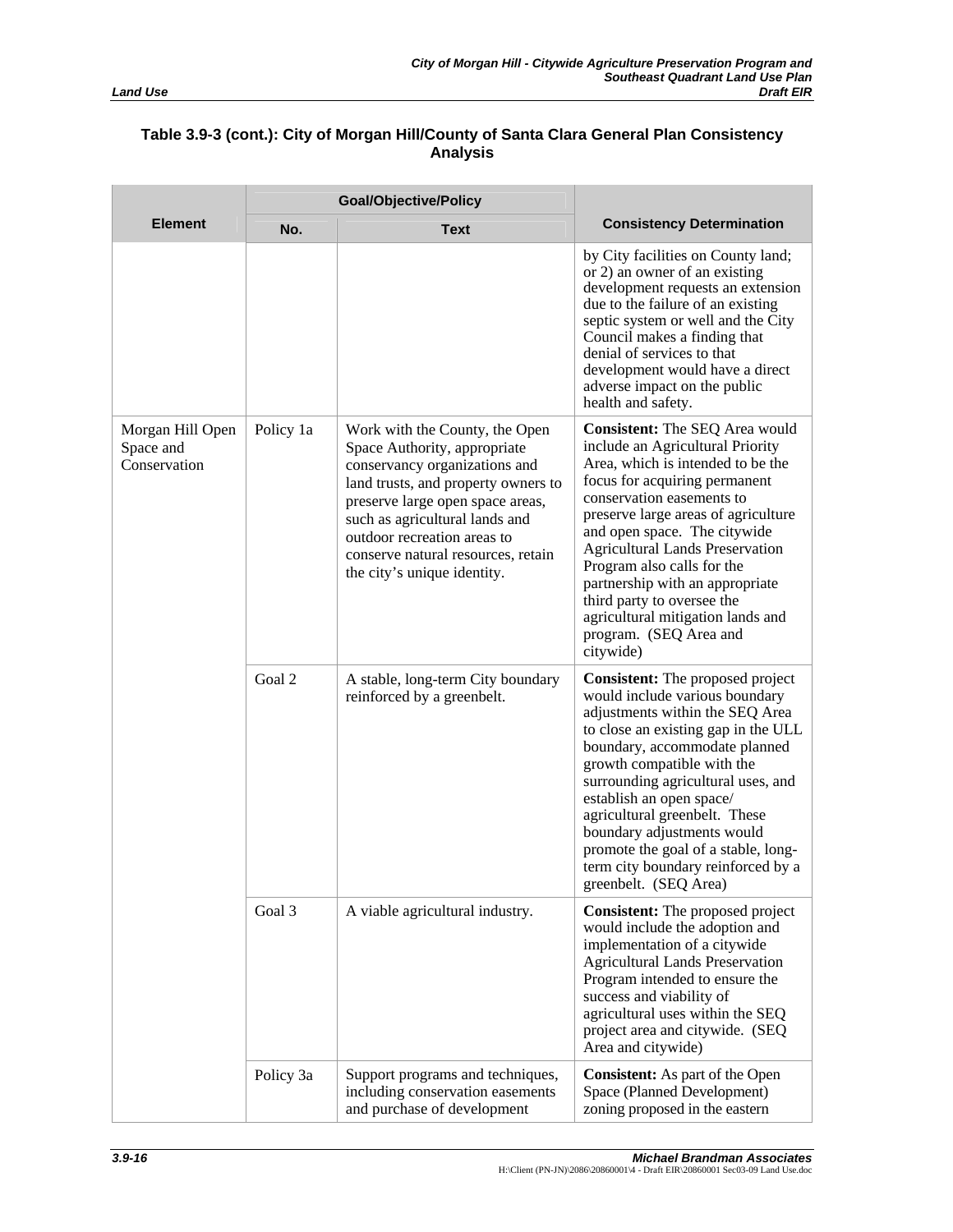|                                         | <b>Goal/Objective/Policy</b> |                                                                                                                                                                |                                                                                                                                                                                                                                                                                                                                                                                                                                                                                                                                                                                                                                                                                                                                                                  |
|-----------------------------------------|------------------------------|----------------------------------------------------------------------------------------------------------------------------------------------------------------|------------------------------------------------------------------------------------------------------------------------------------------------------------------------------------------------------------------------------------------------------------------------------------------------------------------------------------------------------------------------------------------------------------------------------------------------------------------------------------------------------------------------------------------------------------------------------------------------------------------------------------------------------------------------------------------------------------------------------------------------------------------|
| <b>Element</b>                          | No.                          | <b>Text</b>                                                                                                                                                    | <b>Consistency Determination</b>                                                                                                                                                                                                                                                                                                                                                                                                                                                                                                                                                                                                                                                                                                                                 |
|                                         |                              | rights to encourage the retention of<br>agricultural activities and to<br>minimize conflicts in the transition<br>from agriculture to urban uses.              | portion of the SEQ Area, the<br>development rights for 38 existing<br>lots of record will be transferred<br>and clustered in areas closer to the<br>urbanized City, allowing for the<br>aggregation and retention of<br>agricultural activities in area. The<br>proposed project would also<br>include the adoption and<br>implementation of a citywide<br><b>Agricultural Lands Preservation</b><br>Program intended to ensure the<br>success and viability of agricultural<br>uses within the SEQ project area.<br>The SEQ Area would include an<br>Agricultural Priority Area, which is<br>intended to be the focus for<br>acquiring permanent conservation<br>easements to preserve large areas of<br>agriculture and open space. (SEQ<br>Area and citywide) |
|                                         | Policy 3h                    | Take positive action to encourage<br>agriculture by supporting policies<br>favorable to agriculture.                                                           | <b>Consistent:</b> The proposed project<br>would include the adoption and<br>implementation of a citywide<br><b>Agricultural Lands Preservation</b><br>Program intended to ensure the<br>success and viability of agricultural<br>uses within the SEQ project area.<br>The SEQ Area would include an<br>Agricultural Priority Area, which is<br>intended to be the focus for<br>acquiring permanent conservation<br>easements to preserve large areas of<br>agriculture and open space. (SEQ<br>Area and citywide)                                                                                                                                                                                                                                               |
| Morgan Hill<br>Regional<br>Coordination | Policy 11                    | Urban growth should occur in an<br>orderly and contiguous pattern,<br>within designated urban service<br>areas and encouraging infill of<br>vacant urban land. | Consistent: As part of the project,<br>Policy 11 will be amended as listed<br>below. This is a self-mitigating<br>aspect of the project and resolves<br>any inconsistencies with the<br>General Plan. (SEQ Area and<br>citywide)                                                                                                                                                                                                                                                                                                                                                                                                                                                                                                                                 |
|                                         |                              |                                                                                                                                                                | Proposed Amendment:                                                                                                                                                                                                                                                                                                                                                                                                                                                                                                                                                                                                                                                                                                                                              |
|                                         |                              |                                                                                                                                                                | Urban growth should occur in an<br>orderly and contiguous pattern,<br>within designated urban service<br>areas <i>or city limits</i> and encouraging<br>infill of vacant urban land.                                                                                                                                                                                                                                                                                                                                                                                                                                                                                                                                                                             |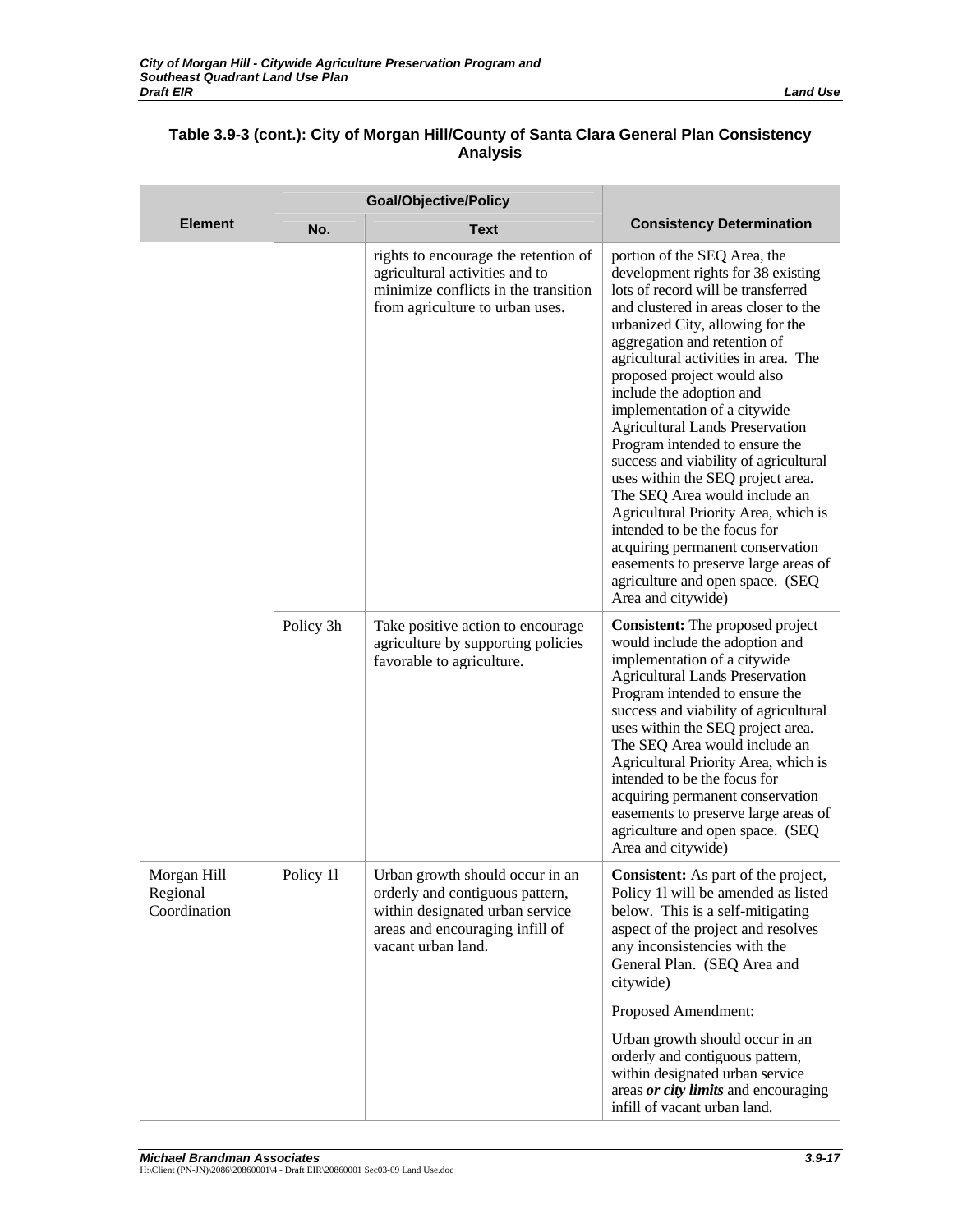|                                                                                                    | <b>Goal/Objective/Policy</b> |                                                                                                                                                                                                                                           |                                                                                                                                                                                                                                                                                                                                                                |
|----------------------------------------------------------------------------------------------------|------------------------------|-------------------------------------------------------------------------------------------------------------------------------------------------------------------------------------------------------------------------------------------|----------------------------------------------------------------------------------------------------------------------------------------------------------------------------------------------------------------------------------------------------------------------------------------------------------------------------------------------------------------|
| <b>Element</b>                                                                                     | No.                          | <b>Text</b>                                                                                                                                                                                                                               | <b>Consistency Determination</b>                                                                                                                                                                                                                                                                                                                               |
|                                                                                                    | Policy 1m                    | Base expansion of urban service<br>areas and annexations on the<br>General Plan, consistent with the<br>City's schedules for development<br>and extension of services.                                                                    | <b>Consistent:</b> As part of the project,<br>Policy 1m will be amended as<br>listed below. This is a self-<br>mitigating aspect of the project<br>and resolves any inconsistencies<br>with the General Plan. (SEQ Area<br>and citywide)                                                                                                                       |
|                                                                                                    |                              |                                                                                                                                                                                                                                           | Proposed Amendment:                                                                                                                                                                                                                                                                                                                                            |
|                                                                                                    |                              |                                                                                                                                                                                                                                           | Base expansion of urban service<br>areas and annexations on the<br>General Plan consistent with the<br>City's schedules for development<br>and extension of services, and as<br>needed to allow uses with unique<br>size and location requirements<br>that cannot be accommodated<br>within existing city limits.                                              |
| Morgan Hill<br>Economic<br>Development                                                             | Goal 3                       | A viable tourist industry                                                                                                                                                                                                                 | <b>Consistent:</b> The proposed project<br>includes SRL uses that are<br>intended to attract visitors to<br>Morgan Hill. This would support<br>the goal of a viable tourist<br>industry. (SEQ Area)                                                                                                                                                            |
|                                                                                                    | Policy 3a                    | Encourage tourism including<br>agritourism, as a local industry                                                                                                                                                                           | <b>Consistent:</b> The proposed project<br>includes SRL uses that are intended<br>to attract visitors to Morgan Hill.<br>This would support the policy of<br>encouraging tourism. The<br>proposed citywide Agricultural<br>Lands Preservation Program also<br>includes policies and measures to<br>promote agritourism in the City.<br>(SEQ Area and citywide) |
|                                                                                                    | Policy 3c                    | Encourage location of tourist and<br>recreation oriented commercial<br>development along the freeway                                                                                                                                      | <b>Consistent:</b> The proposed SRL<br>uses are primarily visitor-serving<br>and would be located near the US<br>101/Tennant Avenue interchange,<br>near other similar existing uses.<br>(SEQ Area)                                                                                                                                                            |
| Santa Clara<br>County<br>Countywide<br>Issues and<br>Policies Growth<br>and Development<br>Chapter | $C$ -GD-2                    | Urban development shall occur<br>only within cities' urban service<br>areas (USAs) and under city<br>jurisdiction. The County shall not<br>allow urban development on<br>unincorporated lands outside of<br>cities' urban services areas. | <b>Consistent: Proposed</b><br>development associated with the<br>project would only occur under<br>city jurisdiction. No urban<br>development is proposed on<br>unincorporated lands outside of the<br>proposed urban service area.                                                                                                                           |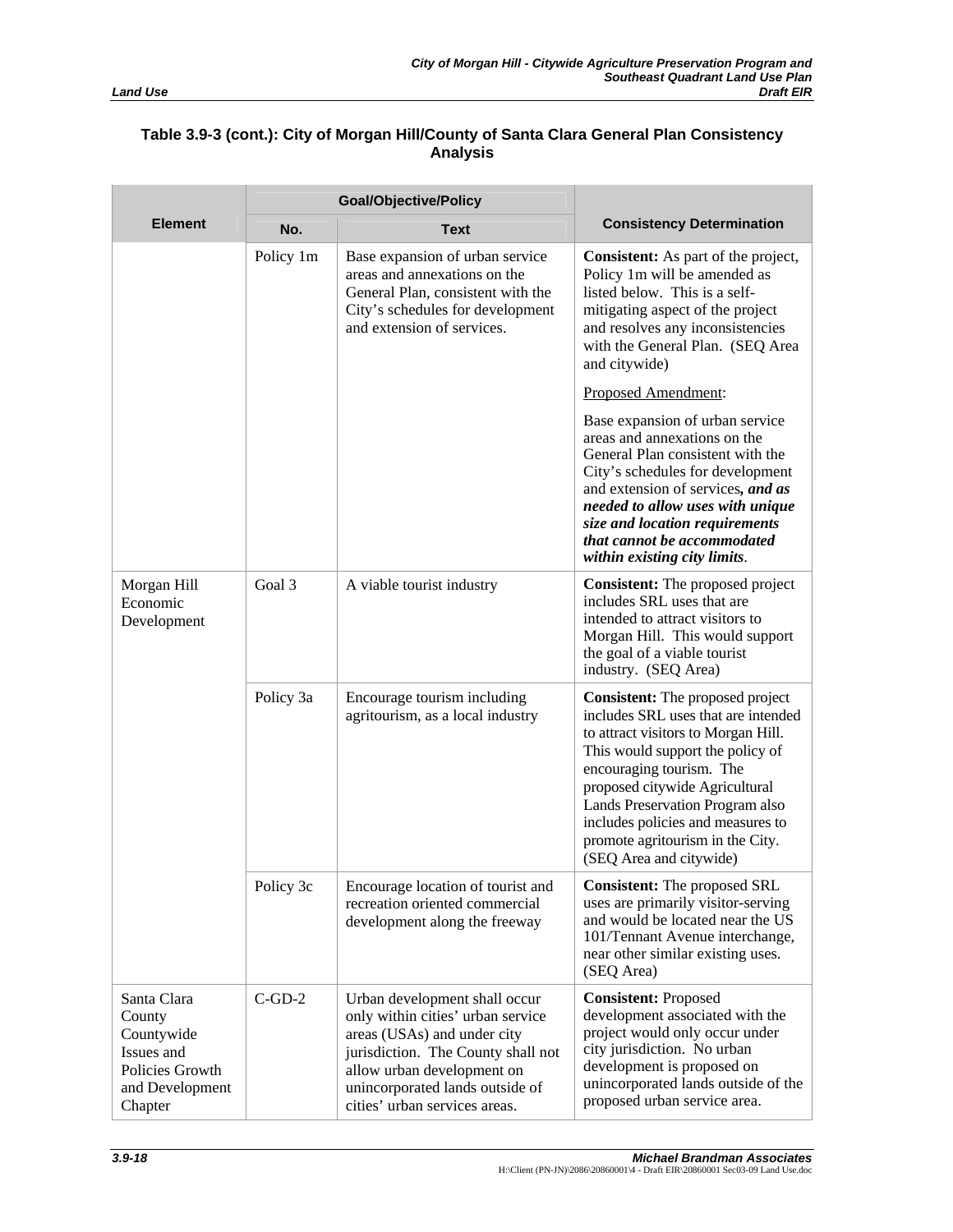|                | <b>Goal/Objective/Policy</b> |                                                                                                                                                                                                                                                                                                                                                                                                                                                                                                                                                                               |                                                                                                                                                                                                                                                                                                                                                                                                                                                                                                                                                                                                                                                    |
|----------------|------------------------------|-------------------------------------------------------------------------------------------------------------------------------------------------------------------------------------------------------------------------------------------------------------------------------------------------------------------------------------------------------------------------------------------------------------------------------------------------------------------------------------------------------------------------------------------------------------------------------|----------------------------------------------------------------------------------------------------------------------------------------------------------------------------------------------------------------------------------------------------------------------------------------------------------------------------------------------------------------------------------------------------------------------------------------------------------------------------------------------------------------------------------------------------------------------------------------------------------------------------------------------------|
| <b>Element</b> | No.                          | <b>Text</b>                                                                                                                                                                                                                                                                                                                                                                                                                                                                                                                                                                   | <b>Consistency Determination</b>                                                                                                                                                                                                                                                                                                                                                                                                                                                                                                                                                                                                                   |
|                |                              |                                                                                                                                                                                                                                                                                                                                                                                                                                                                                                                                                                               | While the eastern portion of the<br>SEQ will remain outside the USA,<br>this area will be annexed into the<br>Morgan Hill city limits, and<br>therefore, will be under city<br>jurisdiction. (SEQ Area)                                                                                                                                                                                                                                                                                                                                                                                                                                            |
|                | $C$ -GD-3                    | Urban service areas should<br>generally include only those areas<br>suited for urban development.<br>Development of such areas should<br>be:<br>a. reasonably serviceable with<br>public facilities and services;<br>b. relatively free from risks<br>associated with natural hazards;<br>c. without substantial adverse<br>environmental impact;<br>d. not likely to create severe off-<br>site impacts on surrounding<br>areas; and<br>e. without cumulative adverse<br>impacts on the county's water<br>supply watersheds or any other<br>natural resource.                | <b>Consistent:</b> As proposed, the<br>urban service area would meet the<br>County's criteria outlined within<br>C-GD-3 because it would be<br>served by public facilities and<br>services and not have significant<br>adverse environmental impacts.<br>The eastern portion of the SEQ<br>would be located outside of the<br>urban service area. However, the<br>proposed development would not<br>be urban in nature and is proposed<br>to be served by a private water<br>company and remain on septic<br>systems. (SEQ Area)                                                                                                                   |
|                | $C$ -GD-5                    | Lands generally unsuited for urban<br>development may be allowed to<br>annex to cities or be included in<br>urban service areas only if the land<br>is preserved as a non-urban, open<br>space use.                                                                                                                                                                                                                                                                                                                                                                           | <b>Consistent:</b> The proposed project<br>includes the annexation of lands<br>generally unsuitable for urban<br>development as residential estate,<br>open space, and agricultural uses.<br>(SEQ Area)                                                                                                                                                                                                                                                                                                                                                                                                                                            |
|                | $C$ -GD-8                    | Proposals to annex lands or<br>expand a city's urban service area<br>boundaries shall be approved only<br>if:<br>a. the city, special districts and<br>affected school districts have<br>the ability to provide all needed<br>public services and facilities to<br>the area within five years and<br>without lessening existing levels<br>of service;<br>b. the existing supply of land<br>within the city's USA<br>accommodates no more than<br>five years of planned growth;<br>c. the area proposed for urban<br>development is contiguous to<br>existing urbanized areas. | <b>Consistent:</b> The proposed project<br>would annex 759 acres of the<br>1,290-acre SEQ Area into the<br>Morgan Hill city limits and add<br>305 acres to the City's USA. The<br>boundary adjustments are being<br>pursued to allow for uses that<br>currently cannot be accommodated<br>within existing city limits because<br>of unique size and location<br>requirements. No other areas in<br>the existing Morgan Hill city<br>limits have the attributes of the<br>SEQ Area needed for the proposed<br>SRL uses, including large parcels<br>under common ownership,<br>proximity to freeway access, and<br>separation from incompatible land |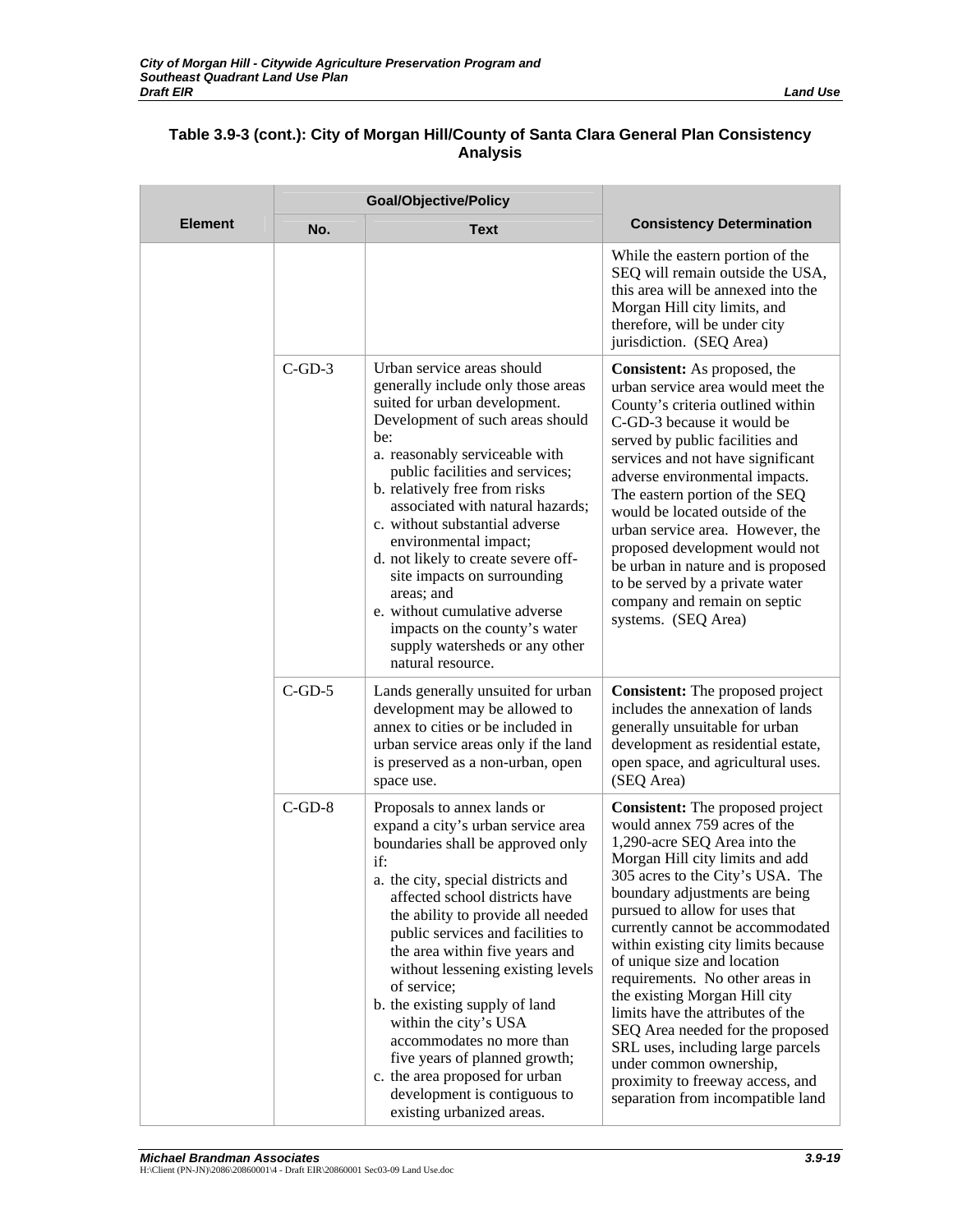|                                                                                     | <b>Goal/Objective/Policy</b> |                                                                                                                                                                                                                                                                                                                                                                                                                                                           |                                                                                                                                                                                                                                                                                                                                                                                                                                                                       |
|-------------------------------------------------------------------------------------|------------------------------|-----------------------------------------------------------------------------------------------------------------------------------------------------------------------------------------------------------------------------------------------------------------------------------------------------------------------------------------------------------------------------------------------------------------------------------------------------------|-----------------------------------------------------------------------------------------------------------------------------------------------------------------------------------------------------------------------------------------------------------------------------------------------------------------------------------------------------------------------------------------------------------------------------------------------------------------------|
| <b>Element</b>                                                                      | No.                          | <b>Text</b>                                                                                                                                                                                                                                                                                                                                                                                                                                               | <b>Consistency Determination</b>                                                                                                                                                                                                                                                                                                                                                                                                                                      |
|                                                                                     |                              |                                                                                                                                                                                                                                                                                                                                                                                                                                                           | uses. Impacts on the city, special<br>districts and affected school<br>districts are evaluated in this EIR<br>and found to be less than<br>significant after mitigation. (SEQ<br>Area)                                                                                                                                                                                                                                                                                |
|                                                                                     | $C$ -GD-11                   | Unincorporated lands intended for<br>urbanization should be annexed to<br>cities at a time consistent with<br>cities' development schedules.                                                                                                                                                                                                                                                                                                              | <b>Consistent:</b> The proposed project<br>would annex 759 acres of the<br>1,290-acre SEQ Area into the<br>Morgan Hill city limits. The<br>timing of the annexation reflects<br>several proposals to develop urban<br>land uses within this area. The<br>remaining 531 acres would remain<br>in unincorporated Santa Clara<br>County, as they are not<br>contemplated to support urban<br>development in the near future.<br>(SEQ Area)                               |
| Santa Clara<br><b>County Rural</b><br>Unincorporated<br>Area Issues and<br>Policies | $R$ -GD-2                    | For lands outside cities' Urban<br>Service Areas (USAs) under the<br>County's land use jurisdiction,<br>only non-urban, low density uses<br>shall be allowed.                                                                                                                                                                                                                                                                                             | <b>Consistent:</b> Unincorporated lands<br>within the project area outside of<br>the proposed USA would retain<br>their Agricultural and Rural<br>County General Plan land use<br>designations. (SEQ Area)                                                                                                                                                                                                                                                            |
|                                                                                     | $R$ -GD-6                    | Urban types and levels of services<br>shall not be available outside of<br>cities' Urban Service Areas<br>from either public or private<br>service providers.                                                                                                                                                                                                                                                                                             | Consistent: The eastern portion of<br>the SEQ Area will remain outside<br>the USA; however, this area will<br>be annexed into the City of<br>Morgan Hill. No urban types and<br>levels of services are proposed for<br>unincorporated lands within the<br>project area outside of the USA.<br>(SEQ Area)                                                                                                                                                              |
|                                                                                     | <b>R-LU 168</b>              | Ensure that future proposals to<br>modify the UGB are evaluated<br>according to the considerations<br>which guided its initial<br>establishment, particularly stability<br>and dependability factors.<br>Utilize established criteria,<br>findings or other prerequisites,<br>such as the need to ensure an<br>adequate inventory of available<br>land for accommodating projected<br>growth (approximately 25 years),<br>as the basis for evaluating any | <b>Consistent:</b> The current UGB<br>proposal is a direct result of the<br>last comprehensive City General<br>Plan Update. Action 3.4 of the<br><b>Community Development Element</b><br>precludes reconsideration of the<br>UGB location more frequently<br>than in conjunction with a<br>comprehensive City General plan<br>Update every 10 years or so. It<br>further states, however, that<br>"revaluation of the UGB location<br>may be necessary in conjunction |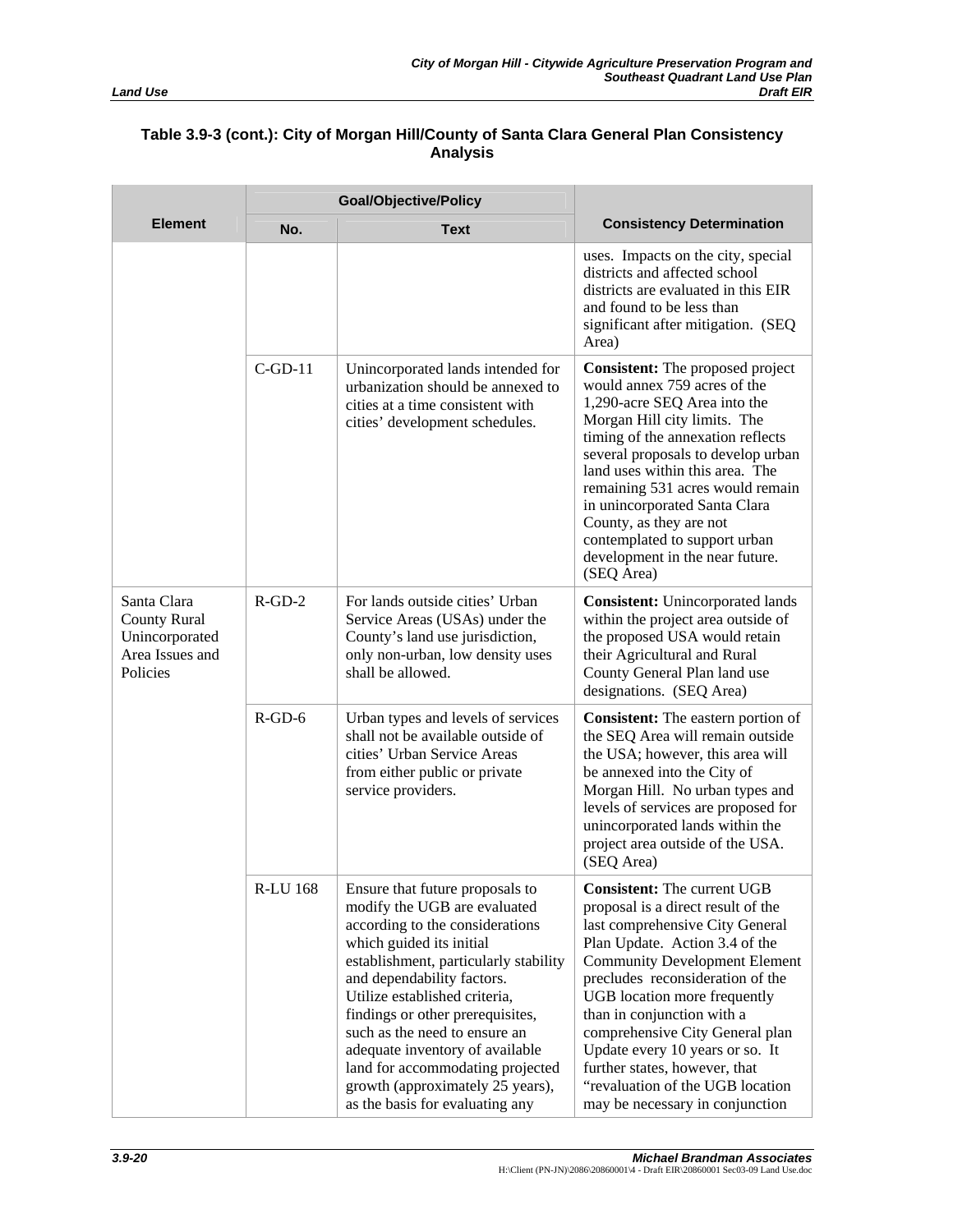Ē

|                | <b>Goal/Objective/Policy</b> |                                                                                                                                                                                                                           |                                                                                                                                                                                                                                                                                                                                                                                                                                                                                                                                                                                                                                                                                                                                                                                                                               |
|----------------|------------------------------|---------------------------------------------------------------------------------------------------------------------------------------------------------------------------------------------------------------------------|-------------------------------------------------------------------------------------------------------------------------------------------------------------------------------------------------------------------------------------------------------------------------------------------------------------------------------------------------------------------------------------------------------------------------------------------------------------------------------------------------------------------------------------------------------------------------------------------------------------------------------------------------------------------------------------------------------------------------------------------------------------------------------------------------------------------------------|
| <b>Element</b> | No.                          | <b>Text</b>                                                                                                                                                                                                               | <b>Consistency Determination</b>                                                                                                                                                                                                                                                                                                                                                                                                                                                                                                                                                                                                                                                                                                                                                                                              |
|                |                              | proposals to expand the UGB.<br>Make no provision to reconsider<br>the UGB location more frequently<br>than on a 10 year basis unless<br>triggered by the established<br>criteria, findings, or prerequisites.            | with the implementation of Phase<br>2 of the Urban Limit Line/<br>Greenbelt Study regarding land<br>use in the Southeast Quadrant."<br>Any future proposals to modify the<br>UGB after the modifications<br>proposed under this project would<br>comply with the requirements of<br>R-LU-168. Further modification<br>of the UGB would not be<br>anticipated to occur less than 10<br>years from implementation of the<br>subject project outside a<br>comprehensive City General Plan<br>Update process. (SEQ Area)                                                                                                                                                                                                                                                                                                          |
|                | <b>R-LU 169</b>              | Ensure the consistency of all<br>future proposals to modify the<br>UGB location with applicable<br>policies of the City's and County's<br>General Plan, particularly<br>concerning countywide urban<br>growth management. | <b>Consistent:</b> The current UGB<br>proposal is a direct result of the<br>last comprehensive City General<br>Plan Update. Action 3.4 of the<br><b>Community Development Element</b><br>precludes reconsideration of the<br>UGB location more frequently<br>than in conjunction with a<br>comprehensive City General plan<br>Update every 10 years or so. It<br>further states, however, that<br>"revaluation of the UGB location<br>may be necessary in conjunction<br>with the implementation of Phase<br>2 of the Urban Limit<br>Line/Greenbelt Study regarding<br>land use in the Southeast<br>Quadrant." Any future proposals<br>to modify the UGB after the<br>modifications proposed under this<br>project would be subject to<br>subsequent City and County<br>General Plan policy consistency<br>review. (SEQ Area) |
|                | <b>R-LU 177</b>              | Retain current large minimum<br>parcel sizes, and promote<br>agricultural and open space uses<br>on unincorporated lands within the<br>UGB.                                                                               | <b>Consistent:</b> No change to the<br>minimum parcel size requirements<br>or to agricultural and open space<br>uses are proposed for areas planned<br>to remain in the unincorporated<br>County. (SEQ Area)                                                                                                                                                                                                                                                                                                                                                                                                                                                                                                                                                                                                                  |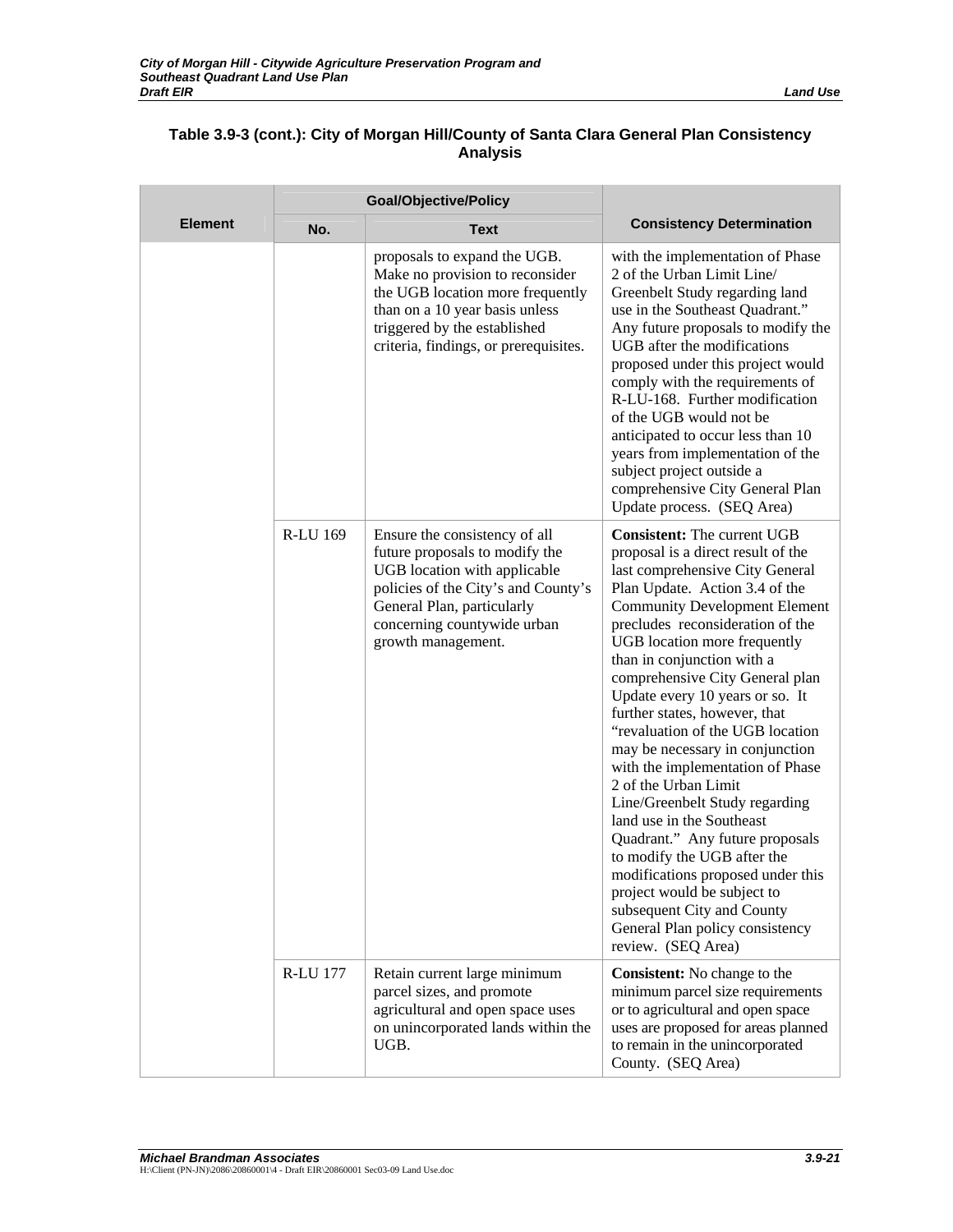|                                                                 | <b>Goal/Objective/Policy</b> |                                                                                                                                                                                          |                                                                                                                                                                                                                                                                                                                                                                                                                                                                                                                                                                                                               |
|-----------------------------------------------------------------|------------------------------|------------------------------------------------------------------------------------------------------------------------------------------------------------------------------------------|---------------------------------------------------------------------------------------------------------------------------------------------------------------------------------------------------------------------------------------------------------------------------------------------------------------------------------------------------------------------------------------------------------------------------------------------------------------------------------------------------------------------------------------------------------------------------------------------------------------|
| <b>Element</b>                                                  | No.                          | <b>Text</b>                                                                                                                                                                              | <b>Consistency Determination</b>                                                                                                                                                                                                                                                                                                                                                                                                                                                                                                                                                                              |
| Santa Clara<br><b>County South</b><br>County Joint Area<br>Plan | SC 1.9                       | Urban growth should occur in an<br>orderly and contiguous pattern,<br>within designated urban service<br>areas and encouraging infill of<br>vacant urban land.                           | <b>Consistent:</b> The proposed planning<br>effort for the SEQ Area would<br>guide future development in an<br>orderly manner with the proposed<br>USA. The proposed SRL districts<br>would encourage the development<br>of commercially intensive land uses<br>near US 101 and more land-<br>extensive SRL uses further east to<br>serve as a transition and compatible<br>land use buffer with the existing<br>agricultural uses. (SEQ Area)                                                                                                                                                                |
|                                                                 | SC 1.10                      | Urban development should occur<br>only in the cities and where the<br>full array of urban services can be<br>provided.                                                                   | <b>Consistent:</b> The City would<br>provide full services to those areas<br>proposed for urban development<br>inside the USA within the project<br>area. The eastern portion of the<br>SEQ would be annexed outside of<br>the urban service area; however,<br>the proposed development would<br>not be urban in nature and is<br>proposed to be served by a private<br>water company and remain on<br>septic systems. (SEQ Area)                                                                                                                                                                             |
|                                                                 | SC 1.12                      | Expansion of urban service areas<br>and annexations should be based<br>on general plans and be consistent<br>with the Cities' schedules for<br>development and extension of<br>services. | <b>Consistent:</b> The proposed<br>expansion of the USA as part of the<br>proposed project also includes a<br>General Plan Amendment to ensure<br>consistency with the proposed<br>expanded urban service area. The<br>City's UGB, ULL, and city limit<br>boundaries would be modified to<br>ensure overall consistency with the<br>proposed expanded urban service<br>area. The areas proposed for<br>inclusion in these boundaries are<br>intended to allow for uses that<br>currently cannot be accommodated<br>within existing city limits due to<br>unique size and location<br>requirements. (SEQ Area) |
|                                                                 | SC 14.5                      | The County should continue the<br>A-20 and A-40 minimum lot size<br>designations in the agricultural<br>area.                                                                            | <b>Consistent:</b> No change to the<br>minimum parcel size requirements<br>for the A-20 and A-40<br>designations would occur in the<br>unincorporated agricultural areas.<br>(SEQ Area)                                                                                                                                                                                                                                                                                                                                                                                                                       |

Source: Michael Brandman Associates, 2013.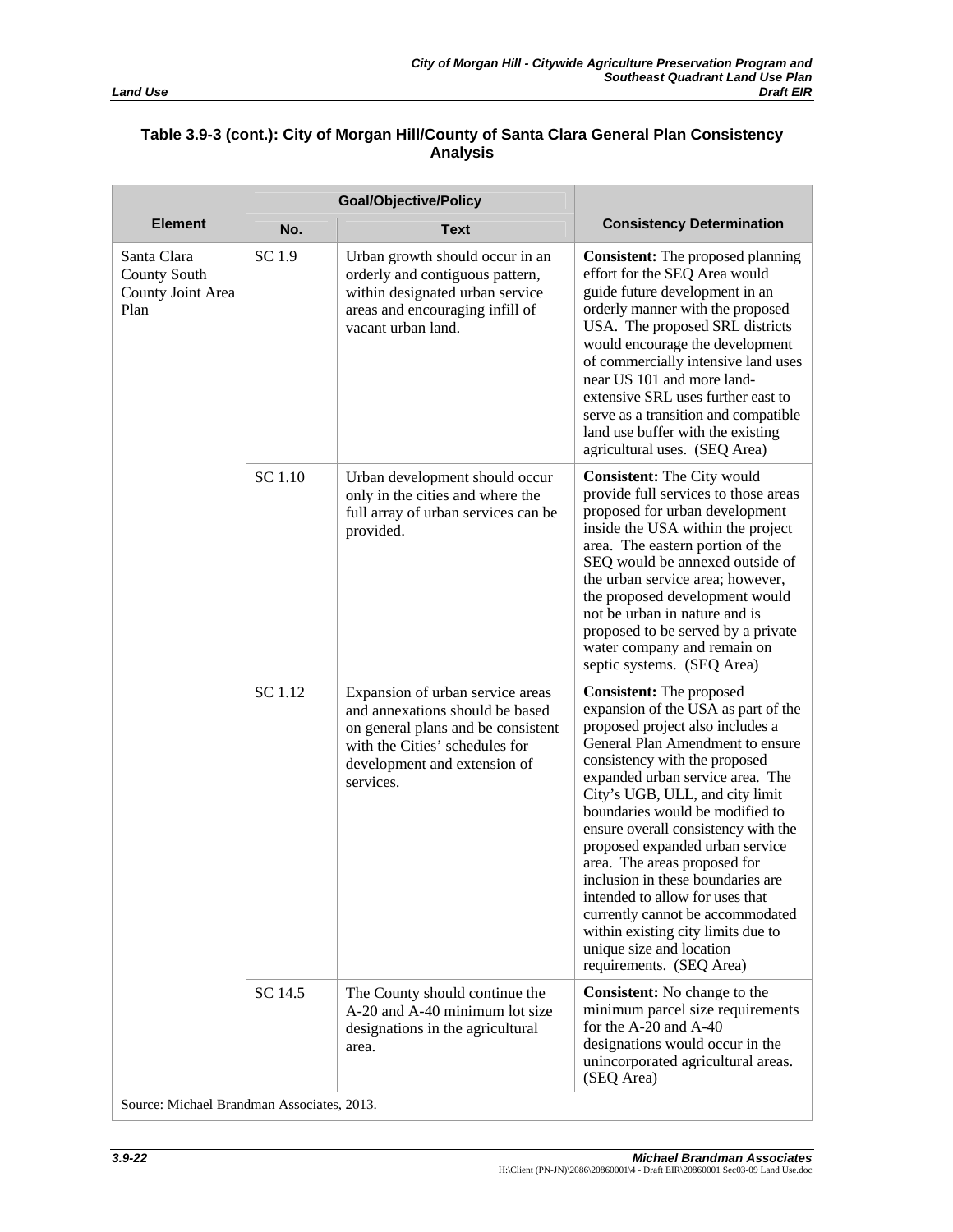# *Level of Significance before Mitigation*

*SEQ Area (Program Level)*  Less than significant impact.

*High School Site (Project Level)*  Less than significant impact.

### *Mitigation Measures*

No mitigation is necessary.

# *Level of Significance After Mitigation*

*SEQ Area (Program Level)*  Less than significant impact.

*High School Site (Project Level)*  Less than significant impact.

# **Municipal Code Consistency**

### **Impact LU-2: The proposed project would not conflict with any of the applicable provisions of the City of Morgan Hill Municipal Code.**

### *Impact Analysis*

The Morgan Hill Municipal Code's provisions related to zoning, parking, and signage are relevant to the proposed project. Project consistency with each is discussed below.

# *Zoning Districts*

# *SEQ Area (Program Level)*

As discussed in the Project Description, the project would include the creation of a SRL zoning classification and district. Proposed allowable and conditionally allowable uses for the SRL zoning district are described in Section 2, Project Description and most uses would be subject to a CUP and Design Permit. Lands that are planned to be annexed into the City would also be prezoned with an urban zoning designation, including SRL, Open Space and Residential Estate (100,000).

The 9 acres proposed to be prezoned Residential Estate will be required to have a minimum lot size of 100,000 square feet. The proposed Residential Estate zoning is intended only to recognize and acknowledge the existing residential subdivisions that were established in the unincorporated County. With the proposed minimum lot size of 100,000 square feet, no further subdivision would be allowed of these existing residential lots.

The eastern portion of the SEQ Area is proposed to be prezoned Open Space with a Planned Development overlay, as described in Section 2 of this Draft EIR. As part of the Open Space (Planned Development) zoning, a variety of uses are proposed including SRL uses, agriculture, and residential estate-size lots to recognize the existing residential subdivisions established in the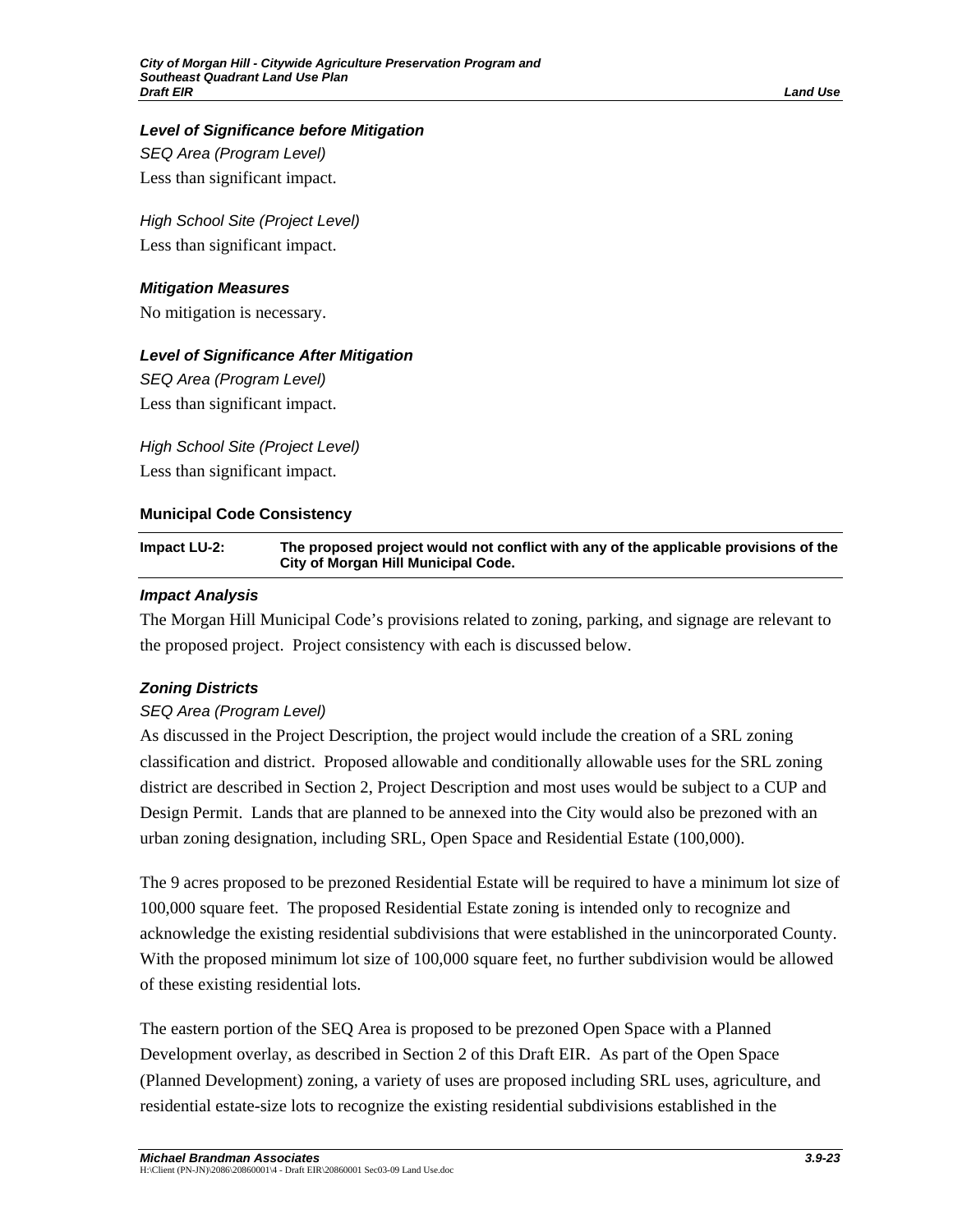unincorporated County along Foothill Avenue. The Open Space (Planned Development) zoning would also allow the transfer of development rights from 38 existing lots of record that could be developed with a single-family home under existing County zoning. The transfer of development rights would result in 38 new homesites in the City.

Consistency with the development standards of the proposed SRL, Open Space and Residential Estate (100,000) zoning districts would be determined by the City at time of application submittals. Impacts would be less than significant.

# *High School Site (Project Level)*

The proposed zoning designation for the High School site is Public Facilities (Planned Development) consistent with the proposed General Plan land use designation of Public Facilities. Pursuant to Section 18.19.030.b of the Morgan Hill Municipal Code, the proposed private High School is permitted subject to a CUP.

The High School involves the development of structures of up to 55 feet above finished grade. The height limit for the Public Facilities zoning district is 35 feet. As part of the prezoning action for the High School site, the applicant is requesting approval of a Planned Development Overlay to allow a design exception for the taller structures. This is a self-mitigating aspect of the High School project and resolves any inconsistencies with the Zoning Ordinance.

The proposed High School would be consistent with all other development standards identified in Section 18.19.040, including maximum building coverage and minimum setbacks. Impacts would be less than significant.

# *Residential Development Control System*

# *SEQ Area (Program Level)*

The RDCS has been codified in Chapter 18.78 of the Morgan Hill Municipal Code. An excerpt from Chapter 18.78 reads, "The City of Morgan Hill shall grant no new extensions of urban services for residences beyond its USA except in the event that 1) Morgan Hill has entered into a mutual aid or reciprocal emergency agreement for police, fire, or other emergency services to be provided by City facilities on County land; or 2) an owner of an existing development requests an extension due to the failure of an existing septic system or well and the City Council makes a finding that denial of services to that development would have a direct adverse impact on the public health and safety."

The existing 'Urban Services Extensions' language precludes the City from extending any urban services (for example, water, wastewater, stormwater, police and fire) to residential uses outside of the City's USA boundary. As described in greater detail under the Chiala Planned Development discussion, approximately 454 acres of the SEQ Area are proposed to be annexed into the City outside of the USA boundary. The 454 acres includes 67 acres of existing residential lots subdivided in the unincorporated County plus 107 acres within the Chiala Planned Development that would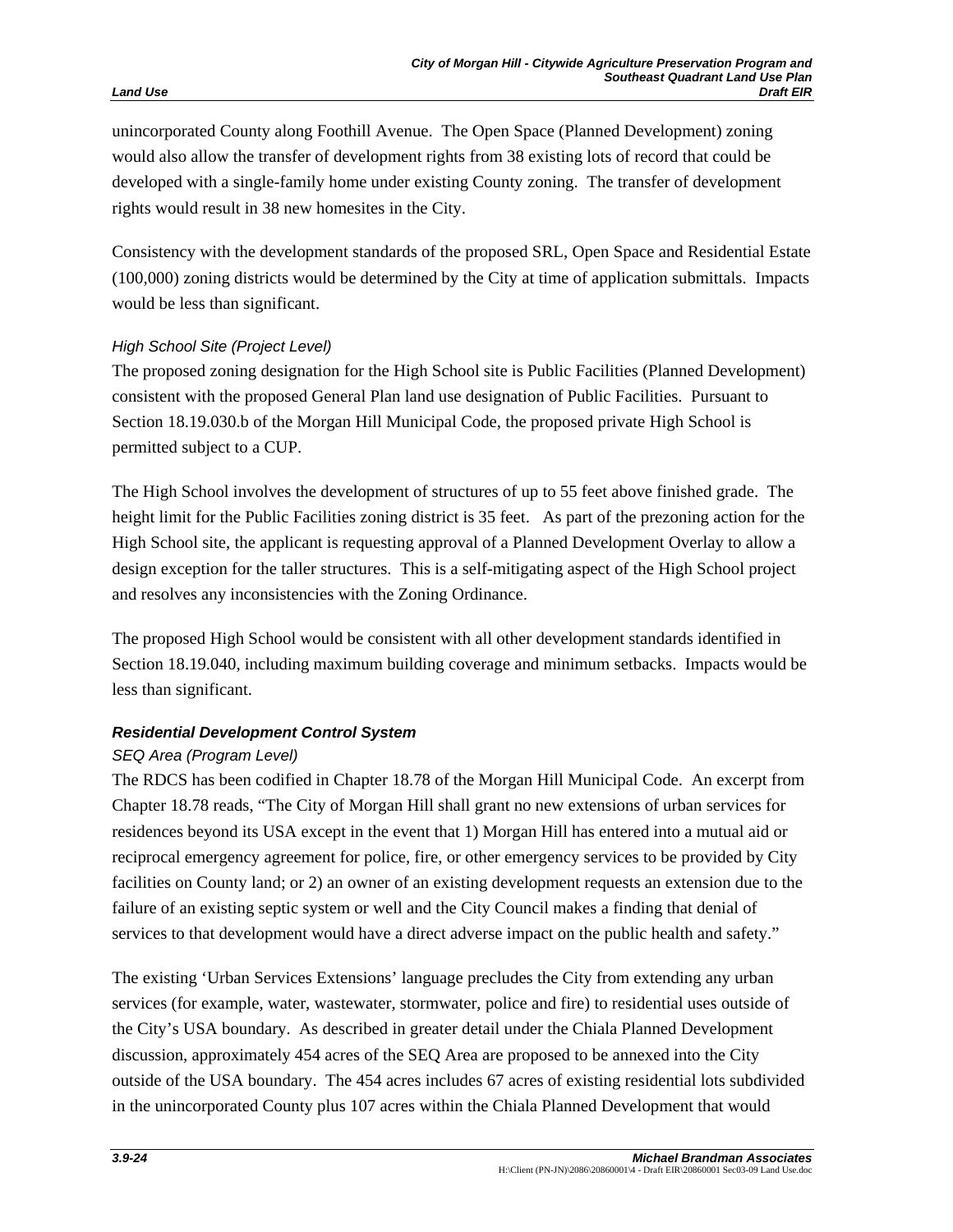allow for up to 38 new residential units. A private water company and septic systems are proposed to serve the 454-acre area; however, City police and fire services would be required once the area is annexed into the City. As part of the project, alternate text for the RDCS provision is proposed as follows:

The City of Morgan Hill shall grant no new extensions of urban services for residences beyond its Urban Service Area *or city limits* except in the event that 1) Morgan Hill has entered into a mutual aid or reciprocal emergency agreement for police, fire, or other emergency services to be provided by City facilities on County land; or 2) an owner of an existing development requests an extension due to the failure of an existing septic system or well and the City Council makes a finding that denial of services to that development would have a direct adverse impact on the public health and safety.

In order to be implemented, the amended text would require a voter-approved initiative, or sunset of the RDCS. RDCS is currently scheduled to sunset in 2020. The eastern portion of the SEQ Area would not be able to annex into the City outside the USA until such time the RDCS provision is amended by the voters or the RDCS sunsets. This is a self-mitigating aspect of the project and resolves any inconsistencies with the Municipal Code.

# *High School Site (Project Level)*

No residential uses are proposed on the High School site, and therefore, there would be no impacts related to the RDCS.

# *Open Space District Zoning Provisions*

# SEQ Area (Program Level)

Section 18.08.060.E of the Open Space District of the Municipal Code reads as follows: "Construction of dwellings for which conditional use permits are required shall only be permitted if the proposed dwelling units shall be served by public sewers, public water, city fire and police services, and acceptable access facilities. An exception to the public sewer requirement shall be allowed for secondary dwellings where a private septic tank disposal system has been approved for the primary dwelling on the same parcel of land."

The eastern portion of the SEQ Area is proposed to be annexed outside the USA, and will include residential uses that will be serviced by private water and septic systems. As part of the project, Section 18.08.060E will be amended as listed below. This is a self-mitigating aspect of the project and resolves any inconsistencies with the Municipal Code.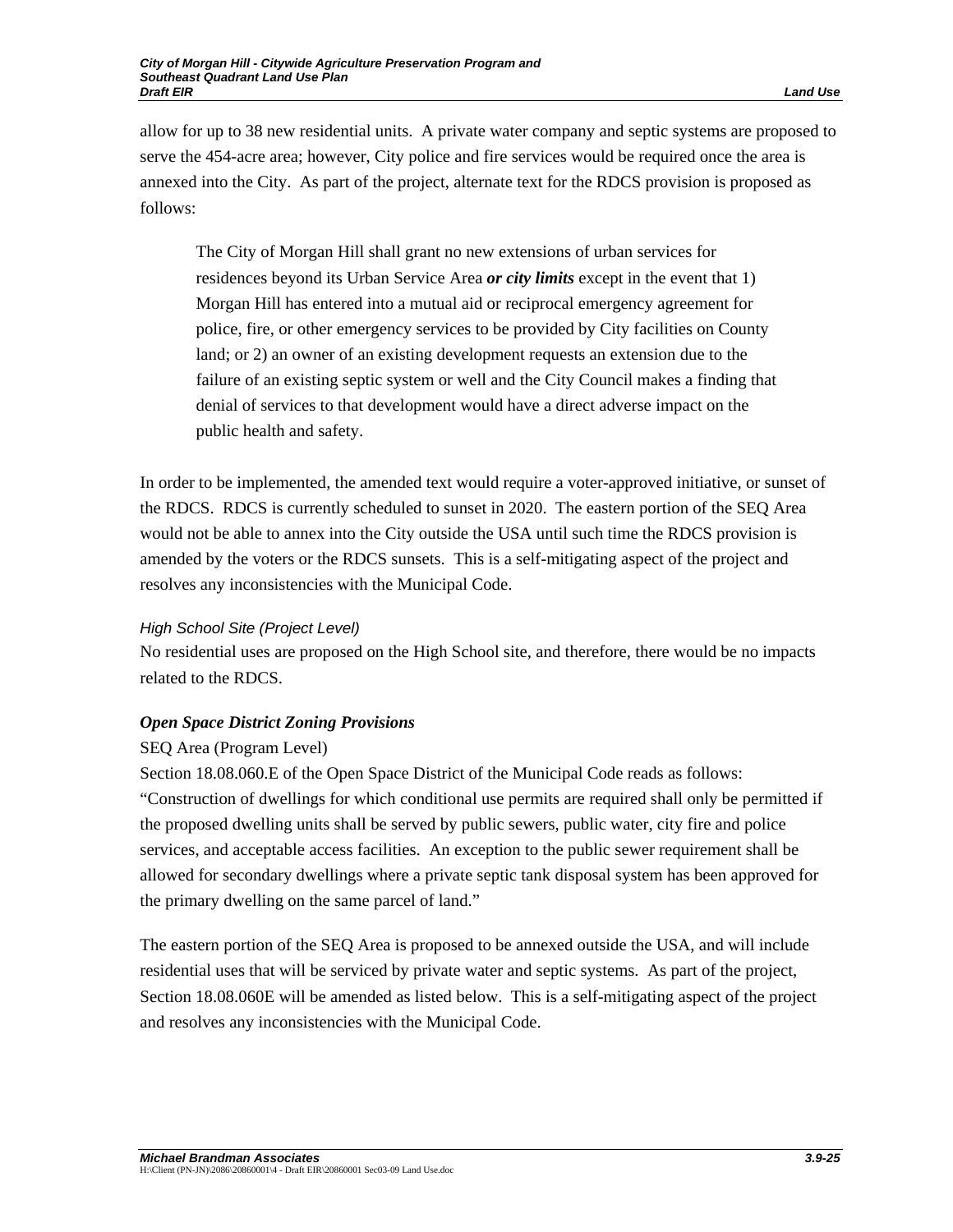# Proposed Amendment:

Construction of dwellings for which conditional use permits are required shall *only* be permitted *only* if the proposed dwelling units *shall be are* served by public sewers, public water, city fire and police services, and acceptable access facilities. *An eE*xception*s* to the public sewer *and public water* requirement*s* shall be allowed for *areas that were annexed into the City outside the urban service area with approved private water and septic systems and for* secondary dwellings where a private septic tank disposal system has been approved for the primary dwelling on the same parcel of land.

# *High School Site (Project Level)*

No residential uses are proposed on the High School site; therefore, there would be no impacts related to the Open Space District zoning provisions.

# *Parking Standards*

# *SEQ Area (Program Level)*

As discussed above, proposed authorized uses for the SRL zoning district would be subject to a CUP and Design Permit. Pursuant to proposed SRL zoning district Section 18.27.090.C.1, an off-street parking and loading plan would need to be submitted for City review. Parking requirements would be evaluated on a project-specific basis at the time of CUP and Design Permit application submittal. Future development plans for the other zoning districts within the project area would also be subject to City review for compliance with parking standards. Impacts would be less than significant.

# *High School Site (Project Level)*

The proposed High School would provide a total of 203 parking spaces for Phase 1, 217 parking spaces for Phase II, 112 parking spaces for Phase III, and 202 parking spaces in future phases. A total of 734 parking spaces would be provided at the High School site upon full project buildout. As noted above, Morgan Hill Municipal Code Section 18.50.020 includes a schedule of required off-street parking spaces based upon uses. Parking requirements for high schools are not specified. Therefore, pursuant to Section 18.50.040, where the parking requirements for a use are not specifically defined, the parking requirements shall be determined by the Community Development Director, and such determination shall be based upon the requirement for the most comparable use specified herein. Accordingly, adequacy of the proposed parking plan for the High School would be determined at time of CUP and Design Permit review. Impacts would be less than significant.

# *Signage Requirements*

# *SEQ Area (Program Level)*

Onsite signage, such as wall signs and monument signs, would be reviewed on a project-specific basis at time of CUP, Design, or Sign Permit application submittal. Impacts would be less than significant.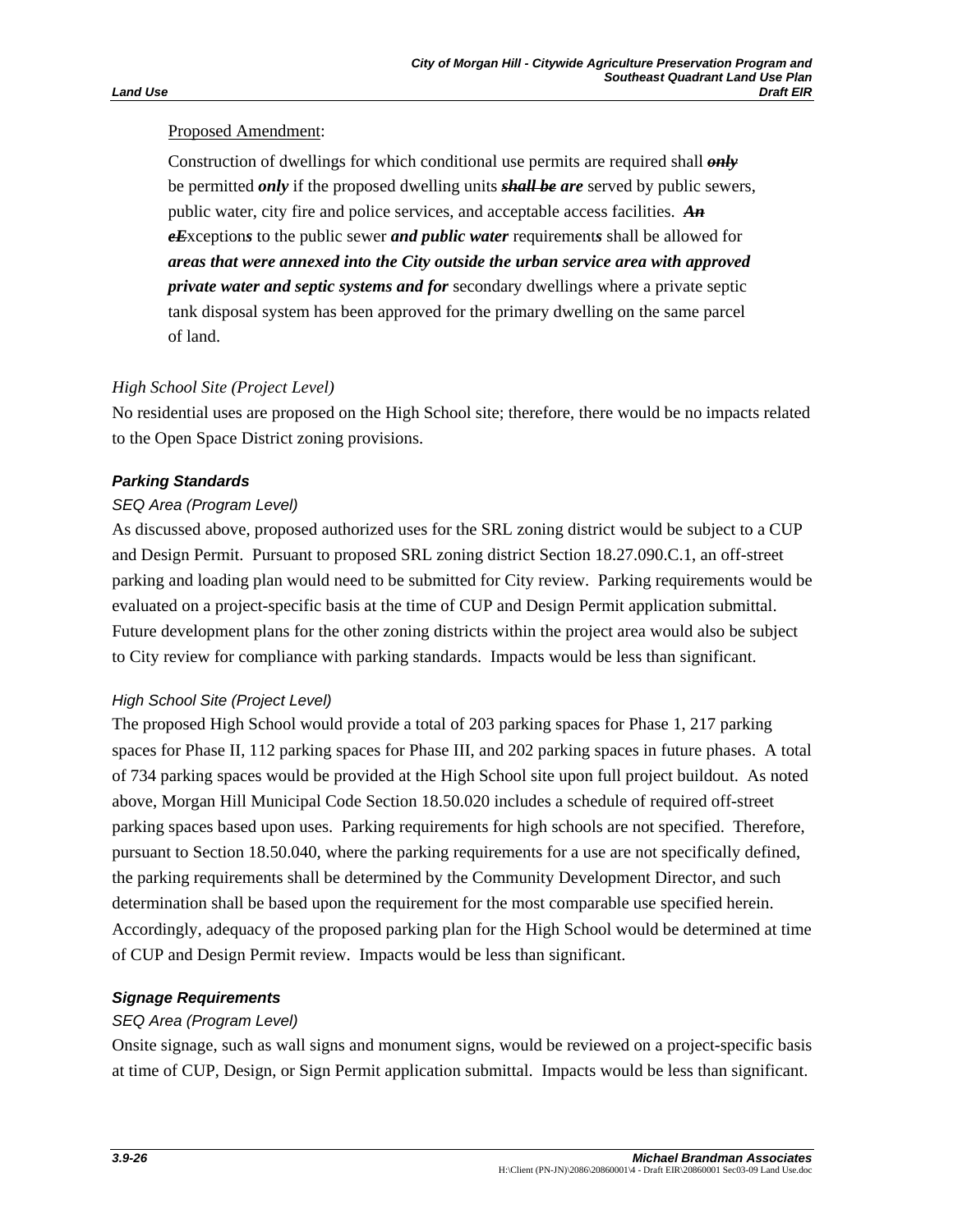# *High School Site (Project Level)*

Proposed signage for the High School project would be designed consistent with the applicable provisions of Chapter 18.76, Sign Code, of the Morgan Hill Municipal Code. Impacts would be less than significant.

# *Level of Significance before Mitigation*

*SEQ Area (Program Level)*  Less than significant impact.

*High School Site (Project Level)*  Less than significant impact.

# *Mitigation Measures*

No mitigation is necessary.

# *Level of Significance After Mitigation*

*SEQ Area (Program Level)*  Less than significant impact.

*High School Site (Project Level)*  Less than significant impact.

# **LAFCO Policy Consistency**

**Impact LU-3: The proposed project would be consistent with the applicable policies of the Santa Clara County LAFCO.** 

# *Impact Analysis*

This impact evaluates the proposed project's consistency with the applicable policies of the Santa Clara County LAFCO.

# *SEQ Area (Program Level)*

As discussed in the Project Description, in addition to the proposed General Plan Amendments and zoning changes, the project would also adjust boundaries for the USA, UGB, ULL, and city limits. Expansion of the USA boundary and annexation of lands outside a City's USA (eastern portion of the SEQ Area) require review and approval by the Santa Clara County LAFCO.

Four separate boundaries would be adjusted within the SEQ Area to address an existing gap in a city boundary and to incorporate lands identified for proposed SRL and open space uses. The boundaries to be adjusted are Morgan Hill's (1) city limits, (2) urban service area, (3) urban growth boundary, and (4) urban limit line. Each is described as follows: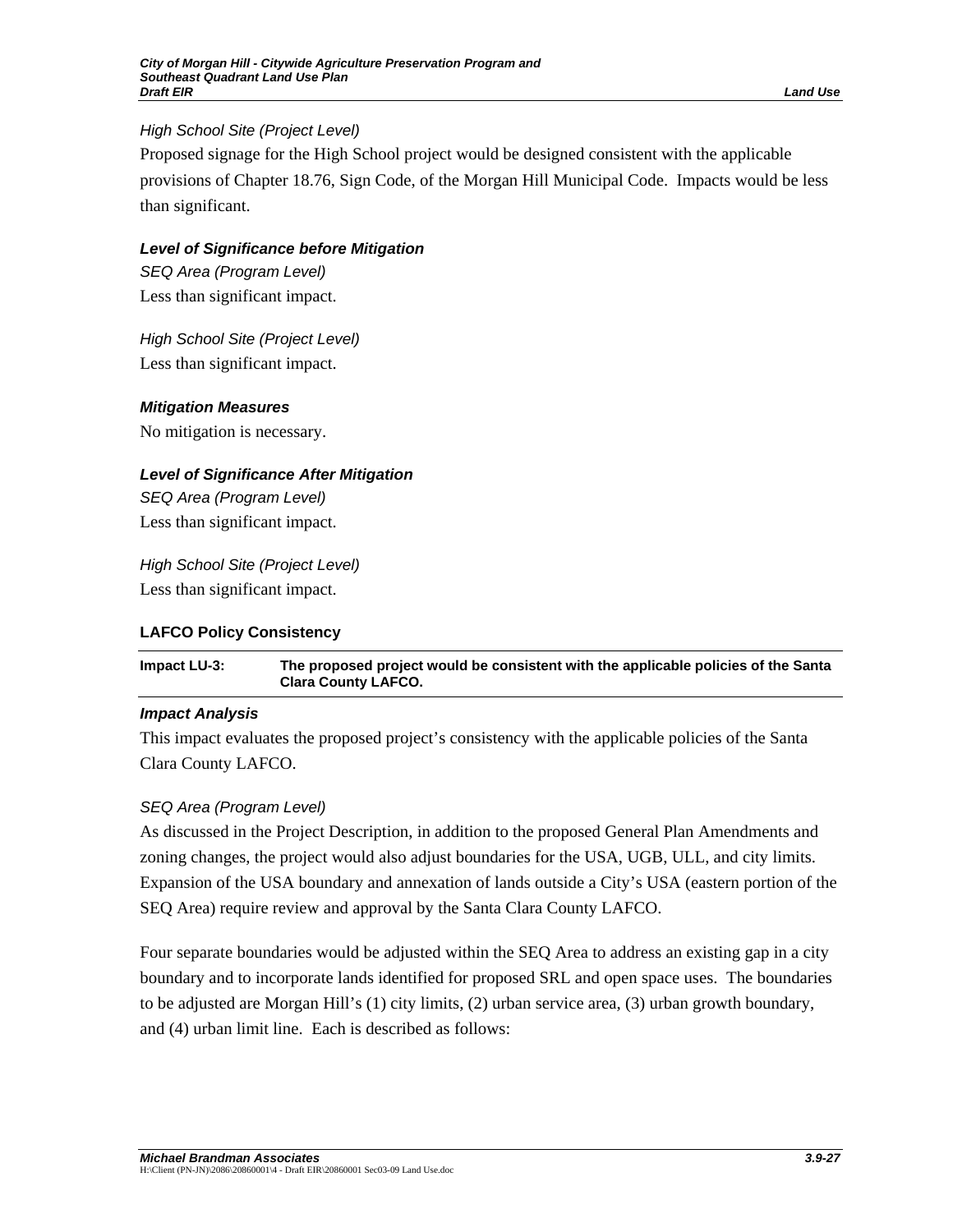- **City Limits.** The Morgan Hill city limits would be adjusted by annexing 759 acres in the SEQ Area. The remaining acres of the SEQ Area would not be annexed and would remain in the unincorporated County.
- **USA.** Of the 759 acres proposed to be annexed into the City, 305 acres would be added to the USA boundary. Lands within the USA boundary represent land expected to be converted to planned City land uses within 5 years and served with city water and sewer services. Within the USA boundary, various sports, recreation, leisure, education/public facility, and singlefamily residences would be eligible for urban services. The remaining 454 acres proposed for annexation, including the Chiala properties and immediate surrounding area, would remain outside the USA. In lieu of city water and sewer services, the Chiala Properties and immediate surrounding area would be served by a private water company and individual septic systems.
- **UGB.** The UGB boundary would be expanded by 659 acres within the SEQ Area. The proposed location of the UGB would include land expected to be converted to planned City land uses within 20 years.
- **ULL.** The ULL defines the ultimate limits of City urbanization beyond the 20-year timeframe of the UGB. Currently, the ULL is defined around the Morgan Hill city limits, with the exception of the southern SEQ Area where there is a gap in the boundary line. As part of the project, the gap in the ULL boundary would be closed, encompassing approximately 840 acres of the SEQ Area. As shown on Exhibit 2-10, approximately 329 acres of the 840 acres added to the ULL boundary will remain in the unincorporated County and continue to be zoned Exclusive Ag-20 acre minimum under the jurisdiction of the County of Santa Clara.

As illustrated on Exhibit 2-10 in Section 2, Project Description, the city limits, USA and UGB areas would be coterminous along the western boundary. The project does not include modification of the City's SOI. The extension of city limits, USA, UGB, and ULL would occur within the bounds of the City's existing SOI. City regulatory policies and definitions specifically related to the USA, ULL, and UGB would be amended to accommodate areas slated for annexation to the City but subject to restrictions against extending all or some urban services.

In summary, the boundary adjustments are intended to provide logical, orderly, and well-defined jurisdictional boundaries for the City of Morgan Hill and facilitate the development and land use activities contemplated within the SEQ Area.

#### *High School Site (Project Level)*

LAFCO has jurisdiction over the USA adjustment, which would include the High School site. However, because the USA adjustment includes a much larger area than only the High School site, it is most appropriately discussed in the context of the larger SEQ Area.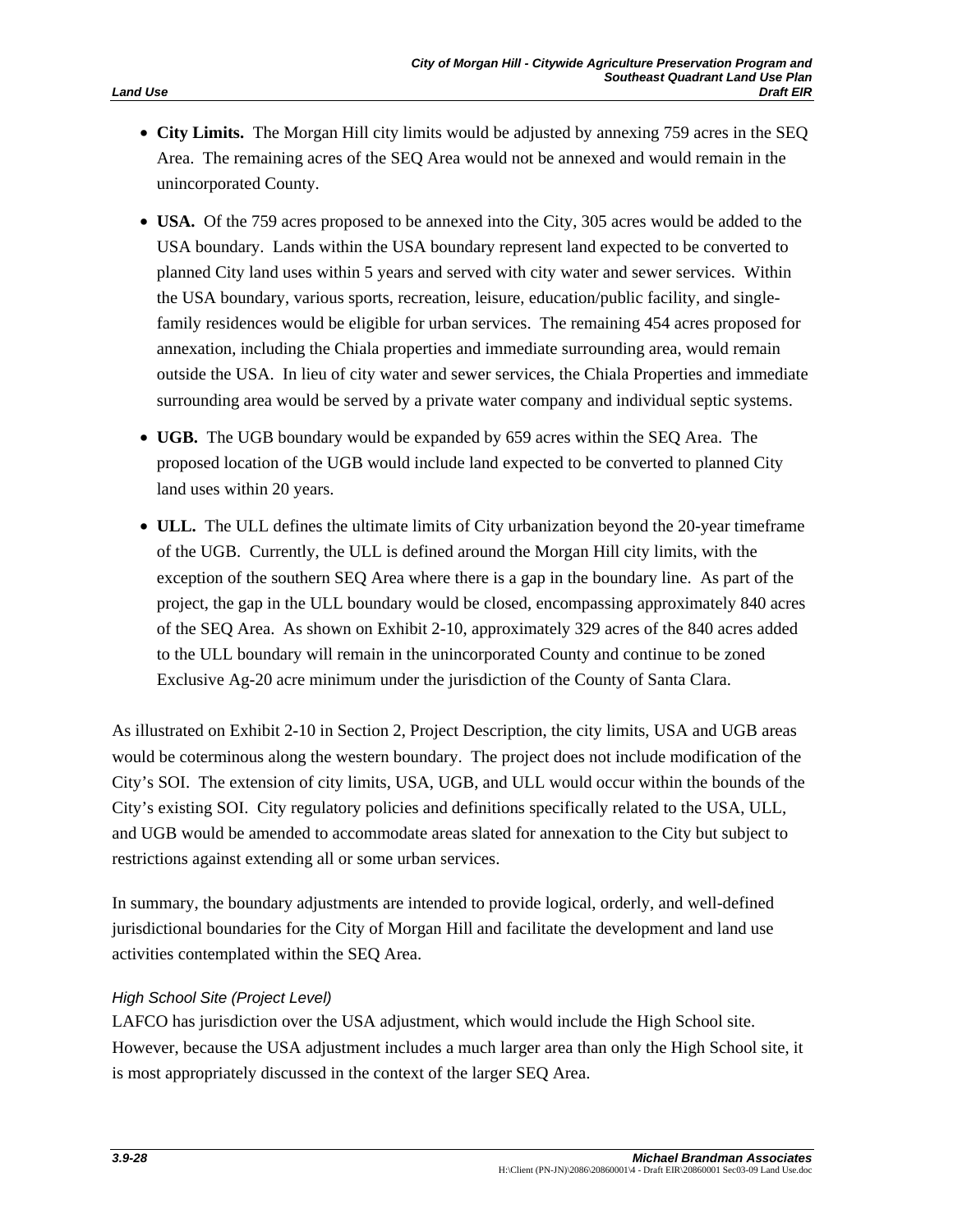# *LAFCO Policy Consistency Analysis*

The project's consistency with the Santa Clara County LAFCO policies is discussed in Table 3.9-4. The analysis pertaining to annexation outside the USA is applicable only to the SEQ Area (Program Level) component of the proposed project.

The Santa Clara County LAFCO would review the proposed project's petition to expand the City's USA boundary to include 305 acres of the 1,290-acre SEQ Area. LAFCO would also review the petition to annex the portion of the SEQ Area proposed to remain outside of the USA. This would pertain to the eastern portion of the SEQ Area consisting of the Chiala and surrounding properties. LAFCO policies contain criteria used to determine if an annexation petition is consistent with LAFCO standards. Analysis for consistency with applicable LAFCO policies is contained in Table 3.9-4. As shown in the table, the project would not conflict with any applicable provisions of the Santa Clara County LAFCO Policies on Annexation/Reorganization for Cities and Special Districts, Urban Service Area Policies, and Agricultural Mitigation Policies. Impacts would be less than significant.

|                                                                               | <b>Policy</b> |                                                                                                                               |                                                                                                                                                                                                                                                                                                                                                                                                                                                                                                                   |
|-------------------------------------------------------------------------------|---------------|-------------------------------------------------------------------------------------------------------------------------------|-------------------------------------------------------------------------------------------------------------------------------------------------------------------------------------------------------------------------------------------------------------------------------------------------------------------------------------------------------------------------------------------------------------------------------------------------------------------------------------------------------------------|
| <b>Policy Area</b>                                                            | No.           | <b>Text</b>                                                                                                                   | <b>Consistency Determination</b>                                                                                                                                                                                                                                                                                                                                                                                                                                                                                  |
| Annexations/<br>Reorganizations<br>for Cities and<br><b>Special Districts</b> | A.2           | Urban development should take<br>place in cities rather than in<br>unincorporated territory.                                  | <b>Consistent:</b> Properties anticipated<br>to be developed as a result of the<br>project are proposed to be annexed<br>into the Morgan Hill city limits.                                                                                                                                                                                                                                                                                                                                                        |
|                                                                               | A.3           | Whenever possible, cities should<br>pursue development of vacant<br>incorporated land before<br>annexation of fringe areas.   | <b>Consistent:</b> The contemplated SRL<br>land uses are generally land<br>extensive and associated with the<br>existing sports and visitor-serving<br>uses on Condit Avenue. The larger<br>SRL uses cannot be accommodated<br>within existing city limits due to<br>unique size and location<br>requirements. As such, the SEQ<br>Area is the only area contiguous to<br>the Morgan Hill city limits that<br>provides sufficient land area and<br>adjacency to essential land uses to<br>be economically viable. |
|                                                                               | A.4           | Annexations and reorganizations<br>should result in logical and<br>reasonable expansions for cities<br>and special districts. | <b>Consistent:</b> The proposed<br>annexation area is contiguous to<br>the existing Morgan Hill city<br>limits and would create logical<br>city boundaries by following<br>readily identifiable features (e.g.,<br>roadways). Additionally, as<br>described above, the proposed<br>planning effort for the SEQ Area<br>would guide future development<br>in an orderly manner.                                                                                                                                    |

# **Table 3.9-4: LAFCO Policy Consistency Analysis**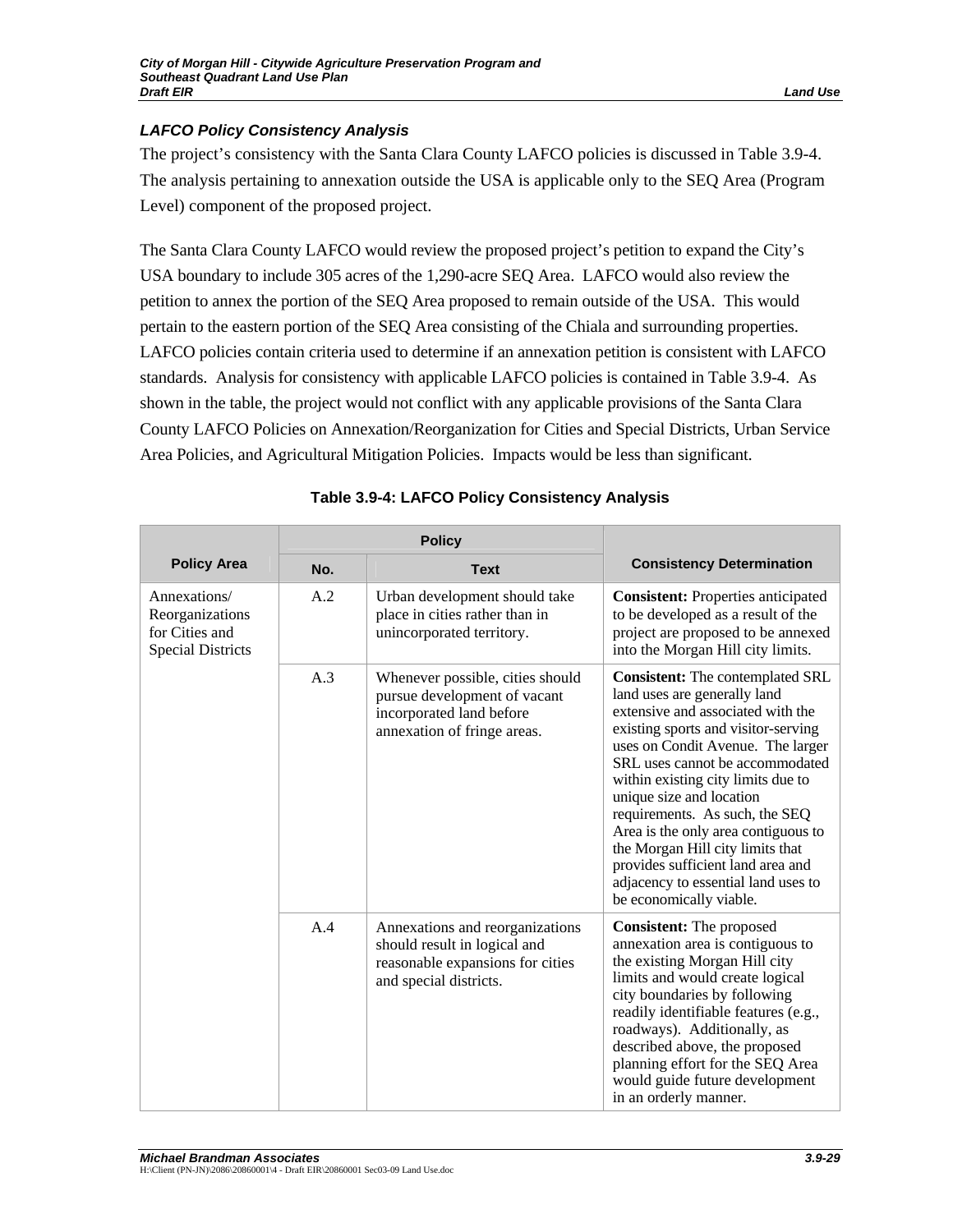|                    | <b>Policy</b> |                                                                                                                                                                                                                                                                                                                                                                                                                                                                                                                                                                        |                                                                                                                                                                                                                                                                                                                                                                                                                                                                                                                                                                                                                                           |
|--------------------|---------------|------------------------------------------------------------------------------------------------------------------------------------------------------------------------------------------------------------------------------------------------------------------------------------------------------------------------------------------------------------------------------------------------------------------------------------------------------------------------------------------------------------------------------------------------------------------------|-------------------------------------------------------------------------------------------------------------------------------------------------------------------------------------------------------------------------------------------------------------------------------------------------------------------------------------------------------------------------------------------------------------------------------------------------------------------------------------------------------------------------------------------------------------------------------------------------------------------------------------------|
| <b>Policy Area</b> | No.           | <b>Text</b>                                                                                                                                                                                                                                                                                                                                                                                                                                                                                                                                                            | <b>Consistency Determination</b>                                                                                                                                                                                                                                                                                                                                                                                                                                                                                                                                                                                                          |
|                    |               |                                                                                                                                                                                                                                                                                                                                                                                                                                                                                                                                                                        | Without City planning activity, the<br>SEQ Area would likely continue<br>the trend of gradual cessation of<br>agricultural uses with rural<br>residential homes sites consisting<br>of large homes on 8- to 10-acre<br>unincorporated parcels.                                                                                                                                                                                                                                                                                                                                                                                            |
|                    | B.1           | LAFCO will strongly discourage<br>city annexations of land outside<br>Urban Service Areas until<br>inclusion into the Urban Service<br>Area is appropriate. However, the<br>Commission recognizes that in<br>some circumstances, city<br>annexations outside of Urban<br>Service Areas will help promote<br>preservation of agriculture, open<br>space, and/or greenbelts. Such<br>cases will be considered on their<br>merits on a case-by-case basis.<br>LAFCO will reconsider allowance<br>of exceptions if it appears a pattern<br>of such requests is developing. | <b>Consistent:</b> Although the eastern<br>portion of the proposed city limits<br>would lie outside of the proposed<br>Urban Service Area, no intensive<br>urban development is proposed<br>within that area of the SEQ. Uses<br>in this section of the SEQ Area<br>would consist of agriculture, open<br>space, residential estate parcels,<br>and land-extensive sports fields<br>and facilities. The proposed<br>project would also include the<br>adoption of a citywide<br><b>Agricultural Lands Preservation</b><br>Program intended to ensure the<br>success and viability of<br>agricultural uses within the SEQ<br>project area. |
|                    | B.5           | The boundaries of a proposed<br>annexation or reorganization must<br>not create or result in areas that are<br>difficult to serve.                                                                                                                                                                                                                                                                                                                                                                                                                                     | Consistent: The SEQ Area is<br>contiguous to the existing Morgan<br>Hill city limits and would create<br>logical city boundaries by<br>following readily identifiable<br>features (e.g., roadways). As<br>such, there would be no unusually<br>shaped boundaries that would<br>create difficulties in providing<br>urban services.                                                                                                                                                                                                                                                                                                        |
|                    | <b>B.6</b>    | Pre-zoning is a requirement for<br>city annexation. Where territory is<br>pre-zoned agricultural, but has an<br>urban use designation on the city's<br>general plan, the applicant will be<br>required to demonstrate why such<br>an annexation is not in violation of<br>the Cortese-Knox Local<br>Government Reorganization Act,<br>which requires LAFCO to:<br>a. Steer growth away from<br>agricultural uses; and b. Determine                                                                                                                                     | <b>Consistent:</b> Those SEQ Areas<br>proposed for annexation would be<br>zoned for public facilities, sports-<br>recreation-leisure, open space and<br>residential estate. Agriculture is a<br>permitted use within these zoning<br>designations.                                                                                                                                                                                                                                                                                                                                                                                        |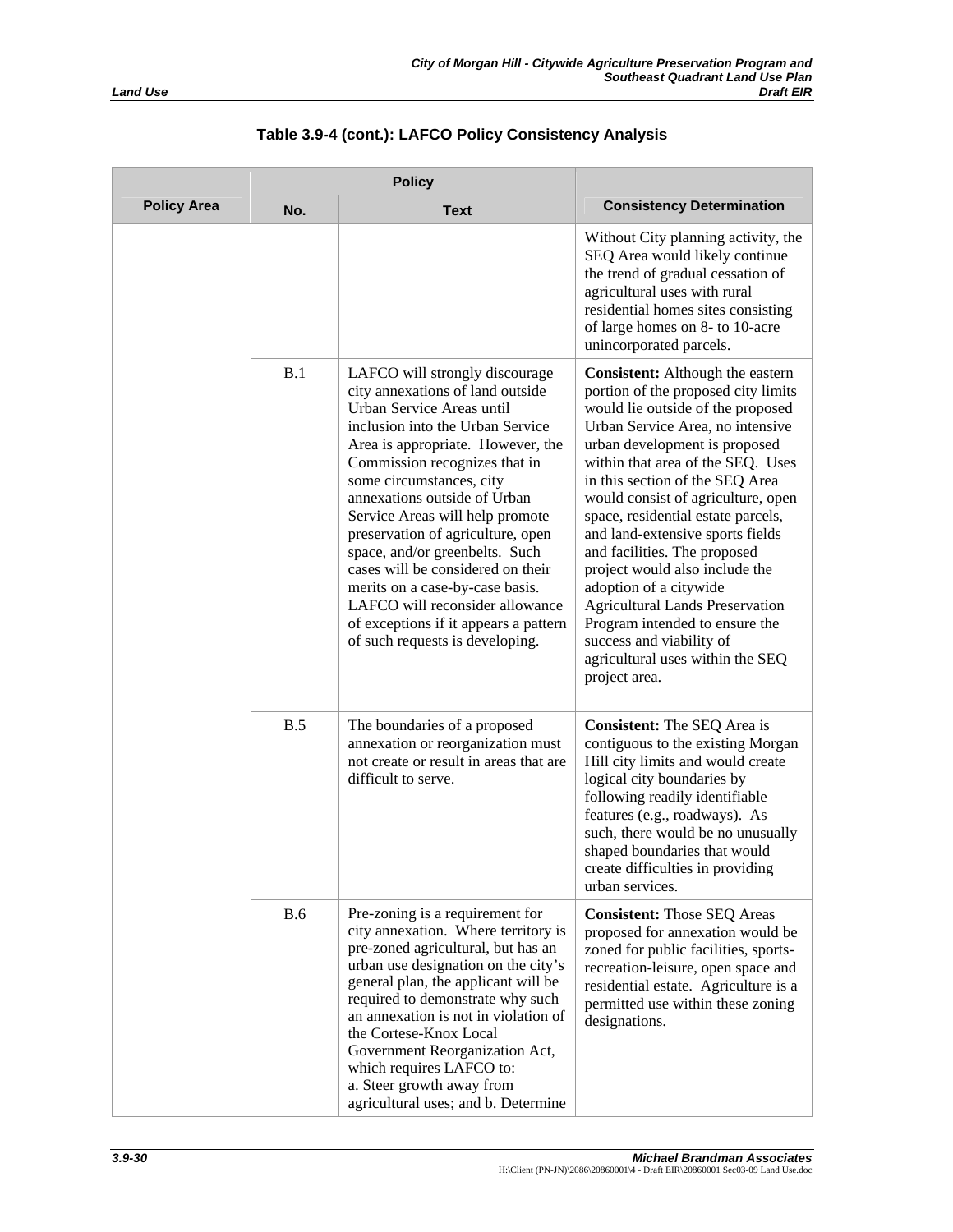|                                                                                                                                                                                                                                                                                                                                                                                                                                                                                                                                                                                                                                                                                                                                                                                                                                                                                                                                                         | <b>Policy</b>                                                                                                                                                                                                                                                                                                                                                                                                                                                                                                                                                                                                                                                                                                                                                                                                                                                                                                                                                                                                                                         |                                                                                                                                                                                                                                                                                                                                                                                                                                                                                                                                                         |                                                                                                                                                                                                                                                                                                                                                                                                                                                                                                                                                                                      |
|---------------------------------------------------------------------------------------------------------------------------------------------------------------------------------------------------------------------------------------------------------------------------------------------------------------------------------------------------------------------------------------------------------------------------------------------------------------------------------------------------------------------------------------------------------------------------------------------------------------------------------------------------------------------------------------------------------------------------------------------------------------------------------------------------------------------------------------------------------------------------------------------------------------------------------------------------------|-------------------------------------------------------------------------------------------------------------------------------------------------------------------------------------------------------------------------------------------------------------------------------------------------------------------------------------------------------------------------------------------------------------------------------------------------------------------------------------------------------------------------------------------------------------------------------------------------------------------------------------------------------------------------------------------------------------------------------------------------------------------------------------------------------------------------------------------------------------------------------------------------------------------------------------------------------------------------------------------------------------------------------------------------------|---------------------------------------------------------------------------------------------------------------------------------------------------------------------------------------------------------------------------------------------------------------------------------------------------------------------------------------------------------------------------------------------------------------------------------------------------------------------------------------------------------------------------------------------------------|--------------------------------------------------------------------------------------------------------------------------------------------------------------------------------------------------------------------------------------------------------------------------------------------------------------------------------------------------------------------------------------------------------------------------------------------------------------------------------------------------------------------------------------------------------------------------------------|
| <b>Policy Area</b>                                                                                                                                                                                                                                                                                                                                                                                                                                                                                                                                                                                                                                                                                                                                                                                                                                                                                                                                      | No.                                                                                                                                                                                                                                                                                                                                                                                                                                                                                                                                                                                                                                                                                                                                                                                                                                                                                                                                                                                                                                                   | <b>Text</b>                                                                                                                                                                                                                                                                                                                                                                                                                                                                                                                                             | <b>Consistency Determination</b>                                                                                                                                                                                                                                                                                                                                                                                                                                                                                                                                                     |
|                                                                                                                                                                                                                                                                                                                                                                                                                                                                                                                                                                                                                                                                                                                                                                                                                                                                                                                                                         |                                                                                                                                                                                                                                                                                                                                                                                                                                                                                                                                                                                                                                                                                                                                                                                                                                                                                                                                                                                                                                                       | that annexation and development<br>of land for non-agricultural<br>purposes is not premature.                                                                                                                                                                                                                                                                                                                                                                                                                                                           |                                                                                                                                                                                                                                                                                                                                                                                                                                                                                                                                                                                      |
| <b>Urban Service</b><br><b>B.6</b><br>The Commission will discourage<br>Urban Service Area expansions<br>Area<br>which include agricultural or other<br>open space land unless the city has<br>accomplished one of the<br>following:<br>a. Demonstrated to LAFCO that<br>effective measures have been<br>adopted for protecting the open<br>space or agricultural status of<br>the land. Such measures may<br>include, but not limited to, the<br>establishment of agricultural<br>preserves pursuant to the<br>California Land Conservation<br>Act, the adoption of city/County<br>use agreements or applicable<br>specific plans, the<br>implementation of clustering or<br>transfer-of-development-rights<br>policies; evidence of public<br>acquisition; or<br>b. Demonstrated to LAFCO that<br>conversion of such lands to<br>other than open space uses is<br>necessary to promote the<br>planned, orderly, efficient<br>development of the city. | <b>Consistent:</b> The proposed project<br>would include the adoption of a<br>citywide Agricultural Lands<br>Preservation Program intended to<br>ensure the success and viability of<br>agricultural uses within the SEQ<br>project area and citywide. The<br><b>Agricultural Lands Preservation</b><br>Program sets forth mitigation to<br>address the conversion of<br>agricultural lands and create a<br>greenbelt along the southern edge<br>of the City's SOI. The<br><b>Agricultural Lands Preservation</b><br>Program also establishes tools for<br>the protection and preservation of<br>agricultural lands, including but<br>not limited to conservation<br>easements, clustering, and the<br>expansion of the City's Transfer of<br>development rights policies<br>consistent with Policy B6.<br>Without City planning activity, the<br>SEQ Area would likely continue<br>the trend of gradual cessation of<br>agricultural uses with rural<br>residential homes sites consisting<br>of large homes on 8-10 acre<br>unincorporated parcels. |                                                                                                                                                                                                                                                                                                                                                                                                                                                                                                                                                         |                                                                                                                                                                                                                                                                                                                                                                                                                                                                                                                                                                                      |
|                                                                                                                                                                                                                                                                                                                                                                                                                                                                                                                                                                                                                                                                                                                                                                                                                                                                                                                                                         | B.8                                                                                                                                                                                                                                                                                                                                                                                                                                                                                                                                                                                                                                                                                                                                                                                                                                                                                                                                                                                                                                                   | If an Urban Service Area proposal<br>includes the conversion of open<br>space lands or agricultural lands,<br>LAFCO strongly encourages the<br>city to develop effective mitigation<br>measures to address the loss of the<br>agricultural and open space lands.<br>LAFCO will require an<br>explanation of why the inclusion<br>of agricultural and open space<br>lands is necessary and how the<br>loss of such lands will be<br>mitigated.<br>Mitigation measures include, but<br>are not limited to: the acquisition<br>and dedication of farmland, | <b>Consistent:</b> The proposed project<br>would include the adoption and<br>implementation of a citywide<br><b>Agricultural Lands Preservation</b><br>Program intended to ensure the<br>success and viability of<br>agricultural uses within the SEQ<br>project area and citywide. The<br><b>Agricultural Lands Preservation</b><br>Program sets forth mitigation to<br>address the conversion of<br>agricultural lands and create a<br>greenbelt along the southern edge<br>of the City's SOI. The<br><b>Agricultural Lands Preservation</b><br>Program also establishes tools for |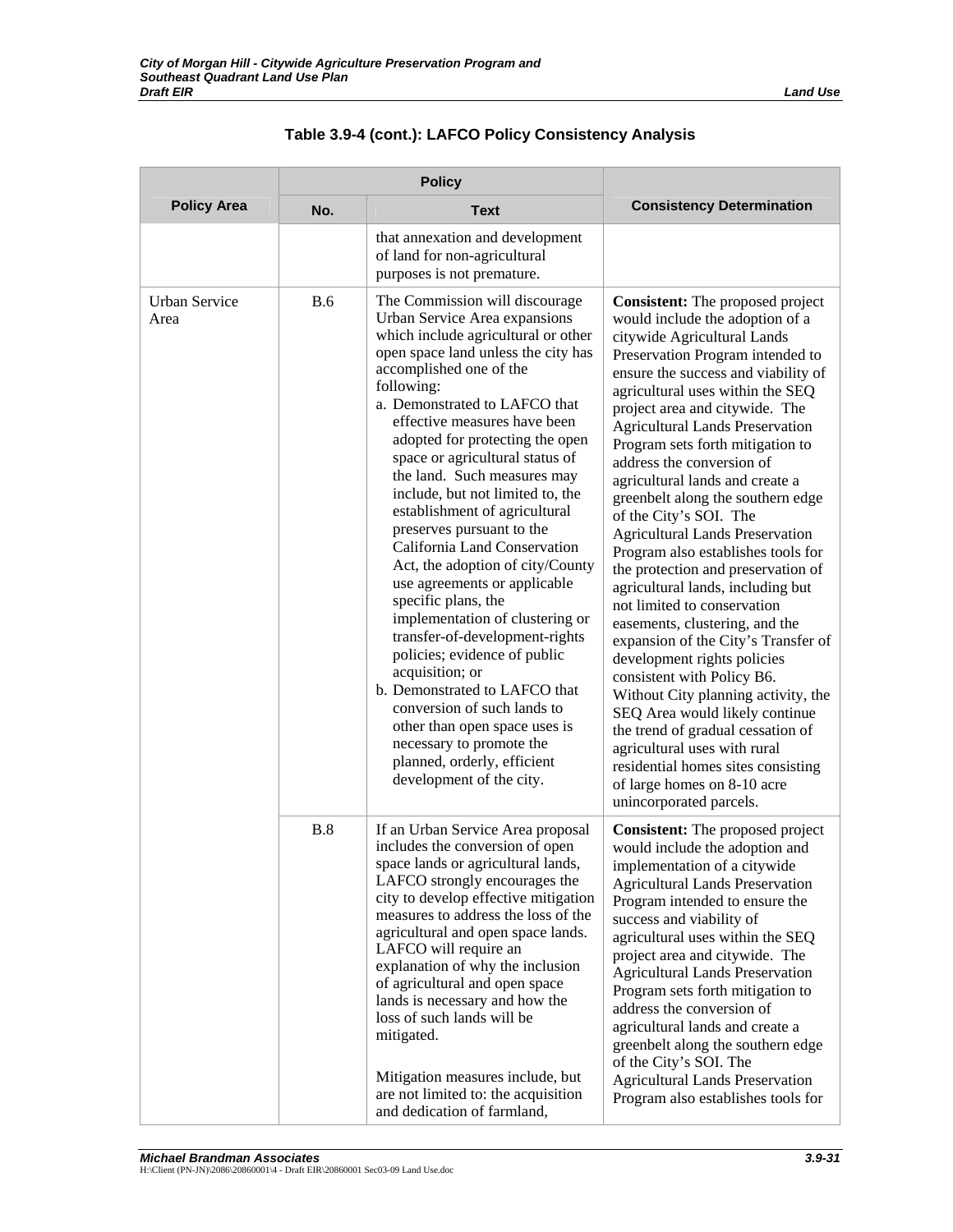| <b>Land Use</b> |  |
|-----------------|--|

|                            |              | development rights, open space<br>and conservation easements to<br>permanently protect adjacent and<br>other agricultural lands within the<br>county, participation in other<br>development programs such as<br>transfer or purchase of<br>development rights, payments to<br>recognized government and non-<br>profit organizations for such<br>purposes, and establishment of<br>buffers to shield agricultural<br>operations from the effects of<br>development. | the protection and preservation of<br>agricultural lands, including but<br>not limited to conservation<br>easements, clustering, and the<br>expansion of the City's Transfer of<br>development rights policies<br>consistent with Policy B6 and B8.<br>An Agricultural Priority Area is<br>proposed within the SEQ Area,<br>which is intended to be the focus<br>for acquiring permanent<br>conservation easements to<br>preserve large areas of agriculture<br>and open space.                                  |
|----------------------------|--------------|---------------------------------------------------------------------------------------------------------------------------------------------------------------------------------------------------------------------------------------------------------------------------------------------------------------------------------------------------------------------------------------------------------------------------------------------------------------------|------------------------------------------------------------------------------------------------------------------------------------------------------------------------------------------------------------------------------------------------------------------------------------------------------------------------------------------------------------------------------------------------------------------------------------------------------------------------------------------------------------------|
|                            | <b>B.10</b>  | LAFCO will require evidence that<br>an adequate water supply is<br>available to the amendment areas<br>and that water proposed to be<br>provided to new areas does not<br>include supplies needed for<br>unserved properties already within<br>the city, the City's Urban Service<br>Area, or other properties already<br>charged for city water services.                                                                                                          | Consistent: As discussed in<br>Section 3.14, Utility Systems, an<br>adequate water supply is available<br>to serve the proposed SEQ Area.                                                                                                                                                                                                                                                                                                                                                                        |
| Agricultural<br>Mitigation | $\mathbf{2}$ | LAFCO encourages cities with<br>potential LAFCO applications<br>involving or impacting agricultural<br>lands to adopt citywide<br>agricultural mitigation policies and<br>programs consistent with LAFCO<br>agricultural mitigation policies.                                                                                                                                                                                                                       | <b>Consistent:</b> The proposed project<br>would include the adoption and<br>implementation of a citywide<br><b>Agricultural Lands Preservation</b><br>Program intended to ensure the<br>success and viability of<br>agricultural uses within the SEQ<br>project area and citywide. The<br><b>Agricultural Lands Preservation</b><br>Program sets forth mitigation to<br>address the conversion of<br>agricultural lands and create a<br>greenbelt along the southern edge<br>of the City's sphere of influence. |
|                            | 8            | Agricultural lands or conservation<br>easements acquired and<br>transferred to an agricultural<br>conservation entity should be<br>located in Santa Clara County and<br>be lands deemed acceptable to the<br>city and entity.                                                                                                                                                                                                                                       | Consistent: The proposed project<br>would include the adoption of a<br>citywide Agricultural Lands<br>Preservation Program intended to<br>ensure the success and viability of<br>agricultural uses within the SEQ<br>project area and citywide. The<br><b>Agricultural Lands Preservation</b><br>Program sets forth mitigation to                                                                                                                                                                                |

**Policy Area** No. No. Text **Consistency Determination** 

**Policy** 

address the conversion of agricultural lands and establishes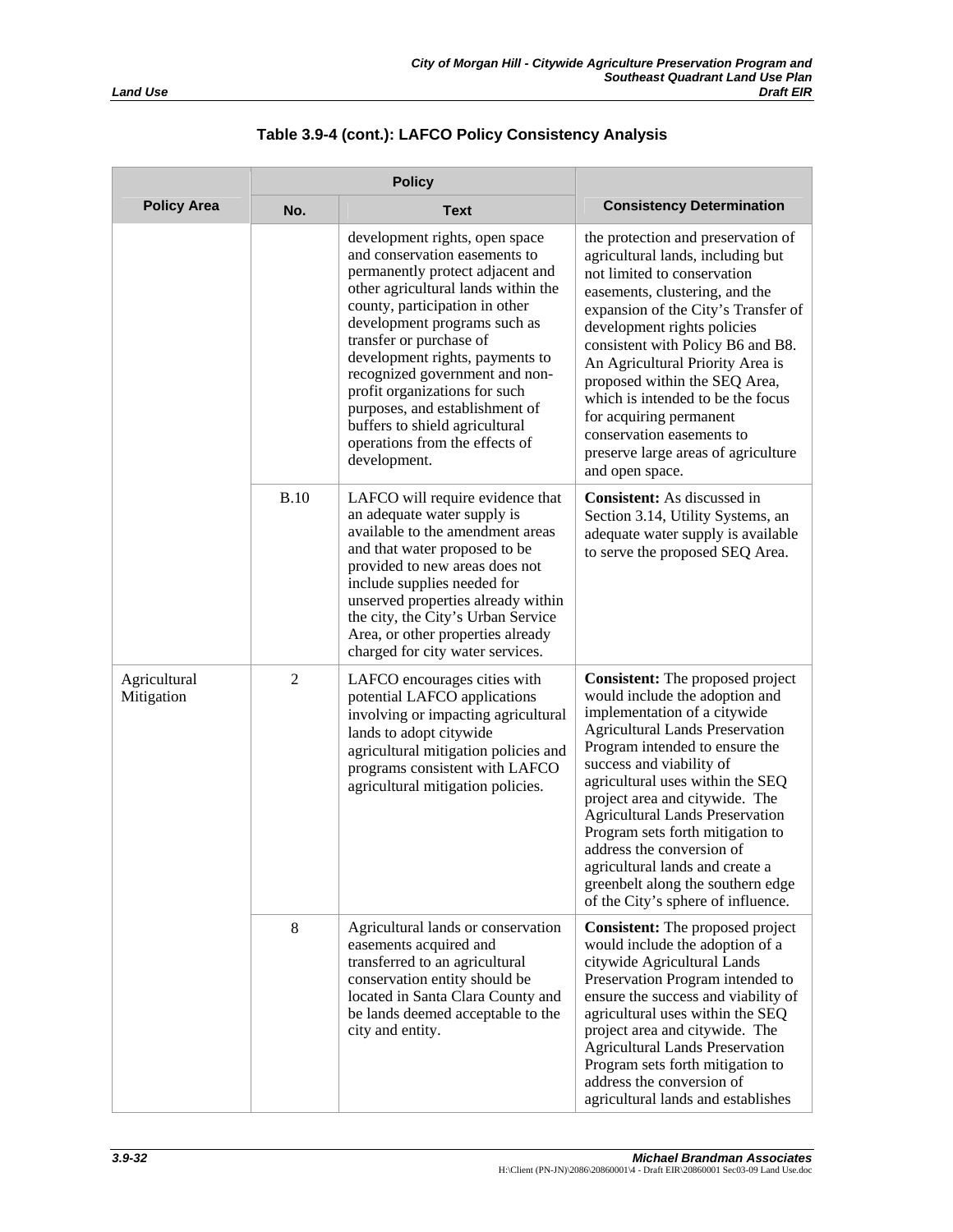|                    | <b>Policy</b> |                                                                                                                                                                                                                                                                                                                                                                                                                                                                                                                     |                                                                                                                                                                                                                                                                                                                                                                                                                                                                                                                                                                                                                                                                                                                                                                                                                                                                                                                                                                                                              |
|--------------------|---------------|---------------------------------------------------------------------------------------------------------------------------------------------------------------------------------------------------------------------------------------------------------------------------------------------------------------------------------------------------------------------------------------------------------------------------------------------------------------------------------------------------------------------|--------------------------------------------------------------------------------------------------------------------------------------------------------------------------------------------------------------------------------------------------------------------------------------------------------------------------------------------------------------------------------------------------------------------------------------------------------------------------------------------------------------------------------------------------------------------------------------------------------------------------------------------------------------------------------------------------------------------------------------------------------------------------------------------------------------------------------------------------------------------------------------------------------------------------------------------------------------------------------------------------------------|
| <b>Policy Area</b> | No.           | <b>Text</b>                                                                                                                                                                                                                                                                                                                                                                                                                                                                                                         | <b>Consistency Determination</b>                                                                                                                                                                                                                                                                                                                                                                                                                                                                                                                                                                                                                                                                                                                                                                                                                                                                                                                                                                             |
|                    |               |                                                                                                                                                                                                                                                                                                                                                                                                                                                                                                                     | tools for the protection and<br>preservation of agriculture.<br>Consistent with LAFCO Policy 8,<br>the City's proposed Agricultural<br><b>Lands Preservation Program</b><br>requires conservation easements<br>provided as mitigation to be within<br>Santa Clara County, and<br>furthermore strongly encourages<br>conservation easements within the<br>City's SOI. An Agricultural<br>Priority Area is proposed within<br>the SEQ Area, which is intended<br>to be the focus for acquiring<br>permanent conservation easements<br>to preserve large areas of<br>agriculture and open space.                                                                                                                                                                                                                                                                                                                                                                                                                |
|                    | 9             | The agricultural mitigation should<br>result in preservation of land that<br>would be:<br>a. Prime agricultural land of<br>substantially similar quality and<br>character as measured by the<br>Average Storie Index rating and<br>the Land Capability<br>Classification rating; and<br>b. Located within cities' spheres<br>of influence in an area<br>planned/envisioned for<br>agriculture; and<br>c. That would preferably promote<br>the definition and creation of a<br>permanent urban/agricultural<br>edge. | <b>Consistent:</b> The proposed project<br>would include the adoption of a<br>citywide Agricultural Lands<br>Preservation Program intended to<br>ensure the success and viability of<br>agricultural uses within the SEQ<br>project area and citywide. The<br><b>Agricultural Lands Preservation</b><br>Program sets forth mitigation to<br>address the conversion of<br>agricultural lands and establishes<br>tools for the protection and<br>preservation of agriculture.<br>Consistent with LAFCO Policy 8,<br>the City's proposed Agricultural<br><b>Lands Preservation Program</b><br>requires conservation easements<br>provided as mitigation to be within<br>Santa Clara County, and<br>furthermore strongly encourages<br>conservation easements within the<br>City's SOI. An Agricultural<br>Priority Area is proposed within the<br>SEQ Area, which is intended to be<br>the focus for acquiring permanent<br>conservation easements to preserve<br>large areas of agriculture and open<br>space. |
|                    | 13            | Cities should provide LAFCO<br>information on how the city will<br>ensure that the agricultural<br>mitigation is provided at the<br>appropriate time.                                                                                                                                                                                                                                                                                                                                                               | <b>Consistent:</b> The proposed project<br>would include the adoption of a<br>citywide Agricultural Lands<br>Preservation Program intended to<br>ensure the success and viability of<br>agricultural uses within the SEQ                                                                                                                                                                                                                                                                                                                                                                                                                                                                                                                                                                                                                                                                                                                                                                                     |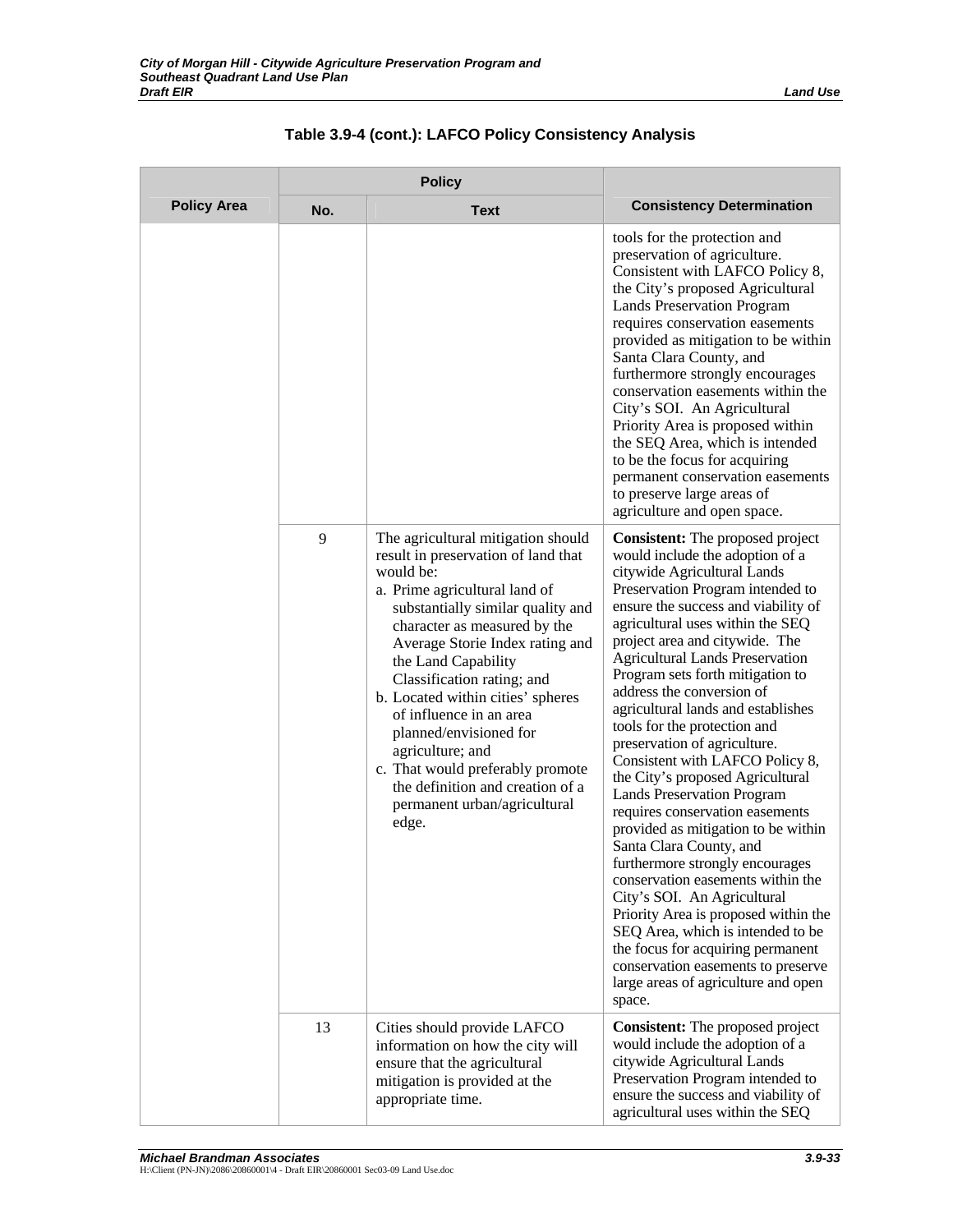|                    | <b>Policy</b> |                                                                                                                                                                                                    |                                                                                                                                                                                                                                                                                                                                                                                                                                                                                                                                                                                                                                                                 |
|--------------------|---------------|----------------------------------------------------------------------------------------------------------------------------------------------------------------------------------------------------|-----------------------------------------------------------------------------------------------------------------------------------------------------------------------------------------------------------------------------------------------------------------------------------------------------------------------------------------------------------------------------------------------------------------------------------------------------------------------------------------------------------------------------------------------------------------------------------------------------------------------------------------------------------------|
| <b>Policy Area</b> | No.           | <b>Text</b>                                                                                                                                                                                        | <b>Consistency Determination</b>                                                                                                                                                                                                                                                                                                                                                                                                                                                                                                                                                                                                                                |
|                    |               |                                                                                                                                                                                                    | project area and citywide. The<br><b>Agricultural Lands Preservation</b><br>Program sets forth mitigation to<br>address the conversion of<br>agricultural lands and establishes<br>tools to protect and preserve<br>agriculture. New development<br>proposed within the City that<br>would convert agricultural lands to<br>a non-agricultural use would be<br>subject to mitigation requirements<br>in accordance with the Agricultural<br>Lands Preservation Program.                                                                                                                                                                                         |
|                    | 16            | A plan for agricultural mitigation<br>that is consistent with these<br>[LAFCO] policies should be<br>submitted at the time that a<br>proposal impacting agricultural<br>lands is filed with LAFCO. | <b>Consistent:</b> The proposed project<br>would include the adoption of a<br>citywide Agricultural Lands<br>Preservation Program intended to<br>ensure the success and viability of<br>agricultural uses within the SEQ<br>project area and citywide. The<br><b>Agricultural Lands Preservation</b><br>Program sets forth mitigation to<br>address the conversion of<br>agricultural lands and establishes<br>tools to protect and preserve<br>agriculture. A copy of the city-<br>approved Agricultural Lands<br>Preservation Program will be<br>provided to LAFCO as part of the<br>City's application to LAFCO for<br>the proposed boundary<br>adjustments. |

Source: Michael Brandman Associates, 2013.

# *Level of Significance Before Mitigation*

*SEQ Area (Program Level)*  Less than significant impact.

*High School Site (Project Level)*  Less than significant impact.

# *Mitigation Measures*

No mitigation is necessary.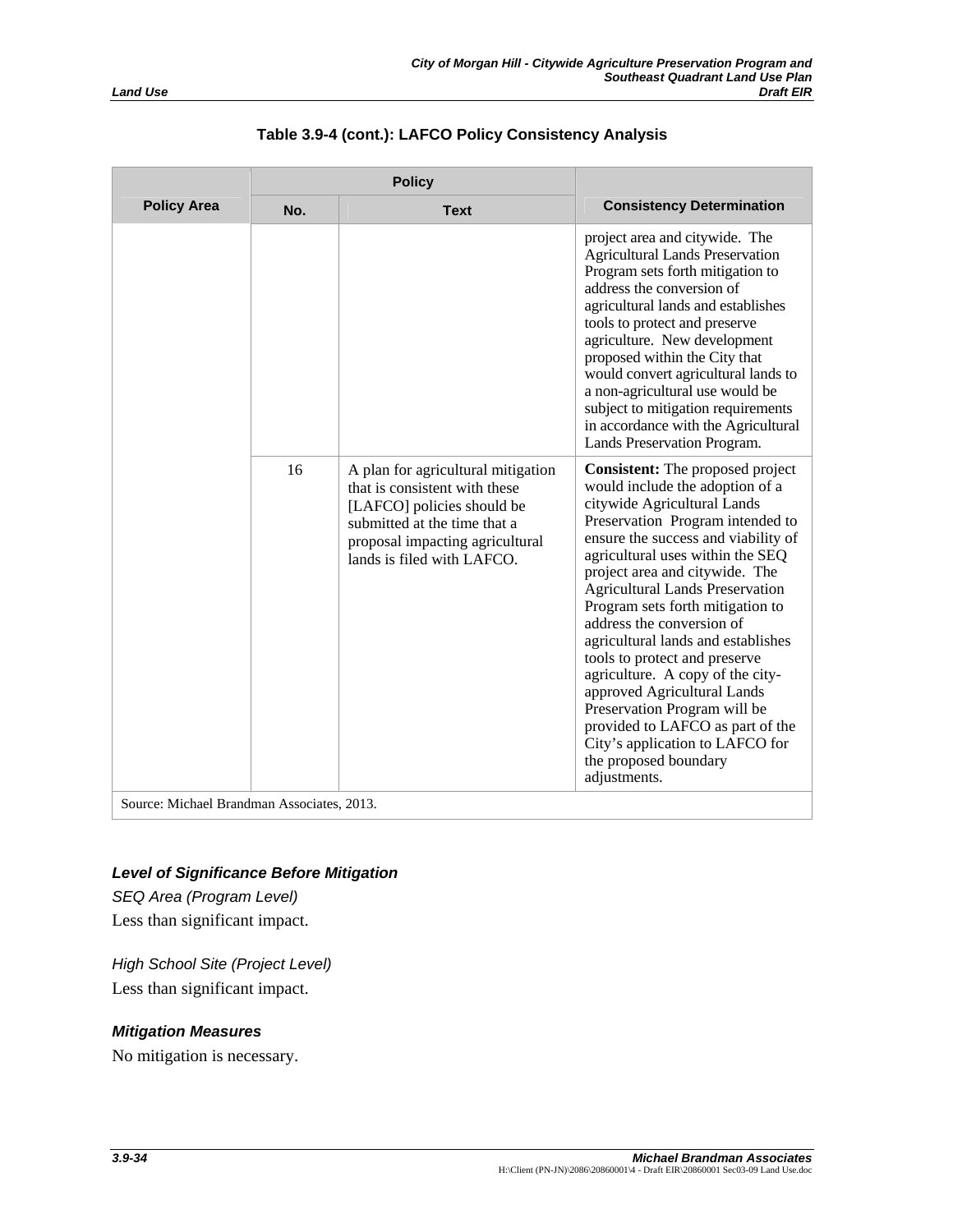### *Level of Significance After Mitigation*

*SEQ Area (Program Level)*  Less than significant impact.

*High School Site (Project Level)*  Less than significant impact.

### **HCP/NCCP Policy Consistency**

| Impact LU-4: | The proposed project may conflict with the applicable policies of the Santa Clara |
|--------------|-----------------------------------------------------------------------------------|
|              | <b>County HCP/NCCP.</b>                                                           |

### *Impact Analysis*

# *SEQ Area (Program Level)*

The project site falls within the boundaries of the Santa Clara Valley HCP/NCCP. The HCP/NCCP was adopted in November 2012, and outlines procedures to minimize take of covered species and undesirable land use changes that have the potential to impact habitat. According to HCP/NCCP Figure 2-2 , the plan classifies the SEQ Area as "Agriculture." Figure 2-3 indicates a small portion of the area is suitable as Type 3 open space, which overlaps with the Agriculture Priority Area shown in Exhibit 2-9. The Type 3 Open Space designation is compatible with the uses contemplated within the proposed Agriculture Priority Area.

Future development and land use activities that occur within the SEQ Area would be subject to the provisions of HCP/NCCP Chapter 2.3.7 Rural Development and Chapter 9.4.1, which establishes fee obligations. As such, Mitigation Measure BIO-6a requires future development and land use activities that occur within the SEQ Area to comply with the applicable provisions of the HCP/NCCP. With the implementation of mitigation, impacts would be less than significant.

# *High School Site (Project Level)*

The High School site is also within the boundaries of the HCP/NCCP. HCP/NCCP Figure 2-2 classifies the High School site as Agriculture. Development of the High School would be subject to the provisions of HCP/NCCP Chapter 2.3.7 Rural Development and Chapter 9.4.1, which establishes fee obligations. As such, Mitigation Measure BIO-6b requires the High School to comply with the applicable provisions of the HCP/NCCP. With the implementation of mitigation, impacts would be less than significant.

# *Level of Significance Before Mitigation*

*SEQ Area (Program Level)*  Potentially significant impact.

*High School Site (Project Level)*  Potentially significant impact.